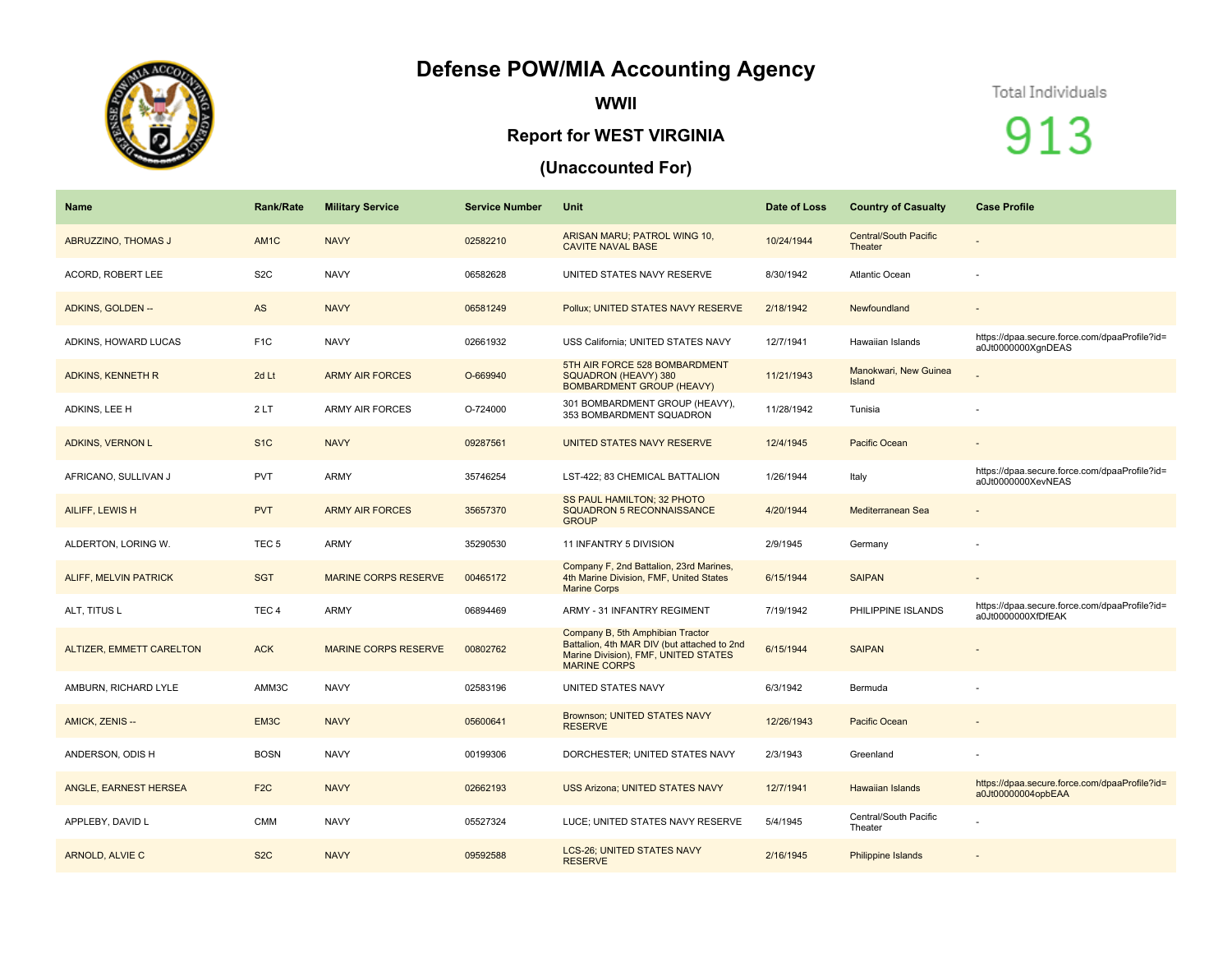| <b>Name</b>                    | <b>Rank/Rate</b> | <b>Military Service</b> | <b>Service Number</b> | Unit                                                            | Date of Loss | <b>Country of Casualty</b>              | <b>Case Profile</b>      |
|--------------------------------|------------------|-------------------------|-----------------------|-----------------------------------------------------------------|--------------|-----------------------------------------|--------------------------|
| ASHCRAFT, DARRELL JUNIOR       | ARM2c            | <b>NAVY</b>             | 8290680               | UNITED STATES NAVY RESERVE                                      | 6/14/1945    |                                         |                          |
| <b>ATHEY, GEORGE T</b>         | F <sub>2</sub> C | <b>NAVY</b>             | 08952976              | <b>SC-744; UNITED STATES NAVY</b><br><b>RESERVE</b>             | 11/27/1944   | <b>Central/South Pacific</b><br>Theater |                          |
| ATKINS, GAIL G                 | PFC              | <b>ARMY</b>             | 06989054              | 1 REGIMENT 1 ARMORED DIVISION                                   | 2/15/1943    | Tunisia                                 |                          |
| <b>ATKINSON, CHARLES H</b>     | SM3C             | <b>NAVY</b>             | 08952008              | SS CHARLES HENDERSON; UNITED<br><b>STATES NAVY RESERVE</b>      | 4/9/1945     | Italy                                   |                          |
| ATTINGER, FRANK E              | B <sub>1</sub> C | <b>NAVY</b>             | 02582338              | Rowan; UNITED STATES NAVY                                       | 9/11/1943    | North or Tyrrhenian Seas                | ÷,                       |
| ATWELL, CARL E                 | S <sub>2</sub> C | <b>NAVY</b>             | 07559043              | UNITED STATES NAVY RESERVE                                      | 7/26/1944    | Greenland                               | $\overline{\phantom{a}}$ |
| AUSTIN, THOMAS K               | WT1C             | <b>NAVY</b>             | 02658724              | Henley; UNITED STATES NAVY                                      | 10/3/1943    | New Guinea                              | ÷                        |
| BAER, WILLIAM J                | <b>PFC</b>       | <b>ARMY</b>             | 15065877              | ARISAN MARU; SIGNAL AIR WARNING<br><b>COMPANY</b>               | 10/24/1944   | <b>China Seas</b>                       |                          |
| BAILEY, DOT H                  | S <sub>1</sub> C | <b>NAVY</b>             | 05525960              | SS Meriwether Lewis HX - 227; UNITED<br>STATES NAVY RESERVE     | 3/2/1943     | North Atlantic Ocean                    |                          |
| <b>BAILEY, ERNEST --</b>       | <b>PFC</b>       | <b>ARMY</b>             | 19006338              | ARISAN MARU; 698 ORDNANCE<br><b>COMPANY (AVIATION)</b>          | 10/24/1944   | <b>China Seas</b>                       |                          |
| BAILEY, HAROLD EUGENE          | Sgt              | <b>ARMY AIR FORCES</b>  | 6998378               | 2 BOMBARDMENT SQUADRON 22<br>BOMBARDMENT GROUP (MEDIUM)         | 4/1/1942     | Pacific Ocean                           |                          |
| <b>BAILEY, JACK K</b>          | S <sub>2</sub> C | <b>NAVY</b>             | 07560229              | MINIVET; UNITED STATES NAVY                                     | 12/29/1945   | Japan                                   | $\overline{\phantom{a}}$ |
| <b>BAKER, CHARLES S</b>        | SGT              | ARMY AIR FORCES         | 35848400              | 858 BOMBARDMENT SQUADRON 492<br>BOMBARDMENT GROUP (HEAVY)       | 4/19/1945    | North Sea or Tyrrhenian<br>Sea          |                          |
| <b>BAKER, JACK M</b>           | <b>CAPT</b>      | <b>ARMY</b>             | O-441903              | <b>6 RADAR CALIBRATION DETACHMENT</b>                           | 8/16/1944    | Alaska                                  |                          |
| <b>BAKER, MARK M</b>           | GM1C             | <b>NAVY</b>             | 02505428              | USS Abner Read; UNITED STATES NAVY                              | 8/18/1943    | Alaska                                  |                          |
| <b>BALDWIN, VIRGIL KENNETH</b> | MM2              | <b>NAVY</b>             | 2659993               | USS CANOPUS (AS-9); UNITED STATES<br><b>NAVY</b>                | 5/6/1942     | <b>Philippine Islands</b>               |                          |
| BALES, ENOCH --                | SGT              | <b>ARMY AIR FORCES</b>  | 35770443              | AIR CORPS                                                       | 5/25/1945    | Brazil                                  |                          |
| <b>BALLENGER, OSCAR E</b>      | S <sub>1</sub> C | <b>NAVY</b>             | 08951289              | NAVY - UNITED STATES NAVY RESERVE                               | 10/9/1945    | <b>JAPAN</b>                            |                          |
| BARNES, KENNETH LEROY          | S <sub>2</sub> C | <b>NAVY</b>             | 06582791              | SS Scapa Flow; UNITED STATES NAVY<br><b>RESERVE</b>             | 11/14/1942   | North Atlantic Ocean                    | $\sim$                   |
| <b>BARTGIS, JOSEPH R</b>       | S SGT            | <b>ARMY AIR FORCES</b>  | 35426790              | 337 BOMBARDMENT SQUADRON 96<br><b>BOMBARDMENT GROUP (HEAVY)</b> | 5/21/1943    | North Sea or Tyrrhenian<br>Sea          |                          |
| BARTHOLOW, RALPH --            | SGT              | ARMY AIR FORCES         | 35755660              | 743 BOMBARDMENT SQUADRON 455<br>BOMBARDMENT GROUP (HEAVY)       | 10/13/1944   | Poland                                  |                          |
| <b>BARTLETT, RICHARD L</b>     | MM3C             | <b>NAVY</b>             | 02582804              | USS JARVIS; UNITED STATES NAVY                                  | 8/9/1942     | Solomon Islands                         |                          |
| BARTRUG, RALPH J               | <b>PVT</b>       | <b>ARMY</b>             | 35386804              | USAT DORCHESTER; COAST ARTILLERY<br><b>CORPS</b>                | 2/3/1943     | Greenland                               |                          |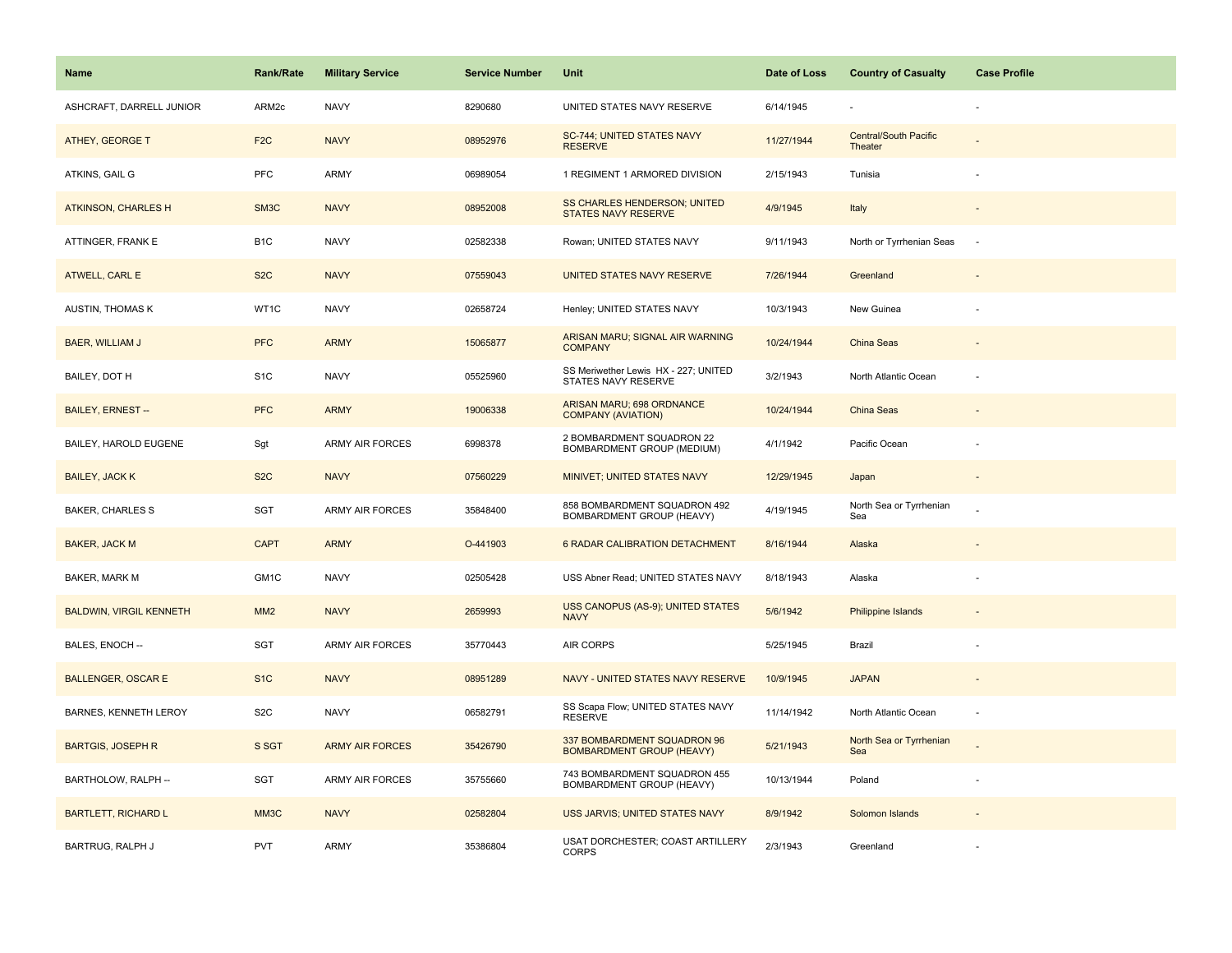| <b>Name</b>               | Rank/Rate         | <b>Military Service</b>     | <b>Service Number</b> | Unit                                                             | Date of Loss | <b>Country of Casualty</b>     | <b>Case Profile</b>                                                 |
|---------------------------|-------------------|-----------------------------|-----------------------|------------------------------------------------------------------|--------------|--------------------------------|---------------------------------------------------------------------|
| <b>BASSETT, ROBERT A</b>  | MM <sub>2c</sub>  | <b>NAVY</b>                 | 02504341              | USS Houston; UNITED STATES NAVY                                  | 3/1/1942     | Sunda Strait                   |                                                                     |
| BATTEN, ERNEST I          | 2LT               | <b>ARMY AIR FORCES</b>      | O-806480              | 333 FIGHTER SQUADRON 318 FIGHTER<br><b>GROUP</b>                 | 11/22/1943   | Hawaiian Islands               | $\sim$                                                              |
| <b>BAUM, WILLIAM J</b>    | <b>SGT</b>        | <b>ARMY AIR FORCES</b>      | 15337666              | 576 BOMBARDMENT SQUADRON 392<br><b>BOMBARDMENT GROUP (HEAVY)</b> | 2/21/1944    | North Sea or Tyrrhenian<br>Sea |                                                                     |
| <b>BEAN, CARL M</b>       | <b>PFC</b>        | ARMY                        | 35746594              | ARMY - 625 ORDNANCE AMMUNITION<br>COMPANY                        | 4/28/1944    | <b>ENGLISH CHANNEL</b>         | ÷,                                                                  |
| <b>BEAN, CHARLES R</b>    | SK3C              | <b>NAVY</b>                 | 08951357              | <b>SPENCE; UNITED STATES NAVY</b><br><b>RESERVE</b>              | 12/18/1944   | Philippine Islands             |                                                                     |
| BEARD, DAVID WILLIAM      | <b>PFC</b>        | MARINE CORPS                | 00543693              | MARINE - UNITED STATES MARINE<br><b>CORPS</b>                    | 9/16/1944    | <b>CAROLINE ISLANDS</b>        | ÷,                                                                  |
| <b>BEASLEY, HAROLD H</b>  | S <sub>1</sub> C  | <b>NAVY</b>                 | 02661607              | Reuben James; UNITED STATES NAVY                                 | 10/31/1941   | <b>Atlantic Ocean</b>          | $\sim$                                                              |
| BECKNER, EDWARD E         | SC <sub>2</sub> C | <b>NAVY</b>                 | 09292922              | USS BUNKER HILL; UNITED STATES<br>NAVY RESERVE                   | 5/11/1945    | Ryukyus Islands                |                                                                     |
| <b>BELCHER, DONALD L</b>  | MOMM3C            | <b>NAVY</b>                 | 07557316              | <b>GOLET; UNITED STATES NAVY</b>                                 | 7/12/1944    | Japan                          |                                                                     |
| BELMONT, CHARLES --       | GM3c              | <b>NAVY</b>                 | 5600355               | Glennon; UNITED STATES NAVY<br><b>RESERVE</b>                    | 6/8/1944     | English Channel                | https://dpaa.secure.force.com/dpaaProfile?id=<br>a0Jt000001R2YvpEAF |
| <b>BENEDETTI, JACK --</b> | S SGT             | <b>ARMY AIR FORCES</b>      | 35657569              | 763 BOMBARDMENT SQUADRON 460<br><b>BOMBARDMENT GROUP (HEAVY)</b> | 10/20/1944   | <b>Adriatic Sea</b>            |                                                                     |
| BENNETT, DENNIS H         | S <sub>2</sub> C  | <b>NAVY</b>                 | 06020277              | Sims; UNITED STATES NAVY RESERVE                                 | 5/7/1942     | Coral Sea                      |                                                                     |
| <b>BICKEL, VERNON P</b>   | F <sub>1C</sub>   | <b>NAVY</b>                 | 05602246              | NAVY - UNITED STATES NAVY RESERVE                                | 7/10/1943    | <b>MEDITERRANEAN SEA</b>       |                                                                     |
| BIRD, DONALD W            | S <sub>1</sub> C  | <b>NAVY</b>                 | 06581291              | SS Richard Bland; UNITED STATES NAVY<br><b>RESERVE</b>           | 3/10/1943    | Atlantic Ocean                 |                                                                     |
| <b>BLAIR, ERNIE B</b>     | S <sub>2</sub> C  | <b>NAVY</b>                 | 07561675              | NAVY - UNITED STATES NAVY RESERVE                                | 10/25/1944   | <b>PHILIPPINE SEA</b>          |                                                                     |
| BLAKE, JAMES KENNETH      | PFC               | MARINE CORPS                | 895865                | MARINE - UNITED STATES MARINE<br><b>CORPS</b>                    | 7/22/1944    | Marianas Islands               |                                                                     |
| BLAND, LELAND S.          | <b>PFC</b>        | <b>ARMY</b>                 | 15019083              | 35 INFANTRY 25 DIVISION                                          | 1/13/1943    | Solomon Islands                |                                                                     |
| BLANKENSHIP, ARNOLD --    | F <sub>3</sub> C  | <b>NAVY</b>                 | 02663660              | USS VINCENNES; UNITED STATES NAVY                                | 8/9/1942     | Solomon Islands                |                                                                     |
| <b>BLANTON, GEORGE --</b> | <b>PVT</b>        | <b>MARINE CORPS RESERVE</b> | 00497701              | MARINE - UNITED STATES MARINE<br><b>CORPS</b>                    | 7/9/1944     | <b>SAIPAN</b>                  |                                                                     |
| BLUME, BASIL L            | <b>PFC</b>        | <b>ARMY</b>                 | 15041158              | ARISAN MARU; 803 ENGINEERS<br>BATTALION (AVIATION)               | 10/24/1944   | China Seas                     |                                                                     |
| <b>BOGGESS, JAMES O</b>   | <b>PVT</b>        | <b>ARMY</b>                 | 35655504              | 299 ENGINEERS COMBAT BATTALION                                   | 6/6/1944     | France                         | $\overline{\phantom{a}}$                                            |
| <b>BOGGS, LAWRENCE E</b>  | QM3C              | <b>NAVY</b>                 | 05601085              | LCT(5)-241; UNITED STATES NAVY<br><b>RESERVE</b>                 | 9/15/1943    | Italy                          |                                                                     |
| <b>BOGGS, WILBERT C</b>   | <b>PFC</b>        | <b>ARMY</b>                 | 15376949              | 32 REGIMENT 3 ARMORED DIVISION                                   | 7/14/1944    | France                         |                                                                     |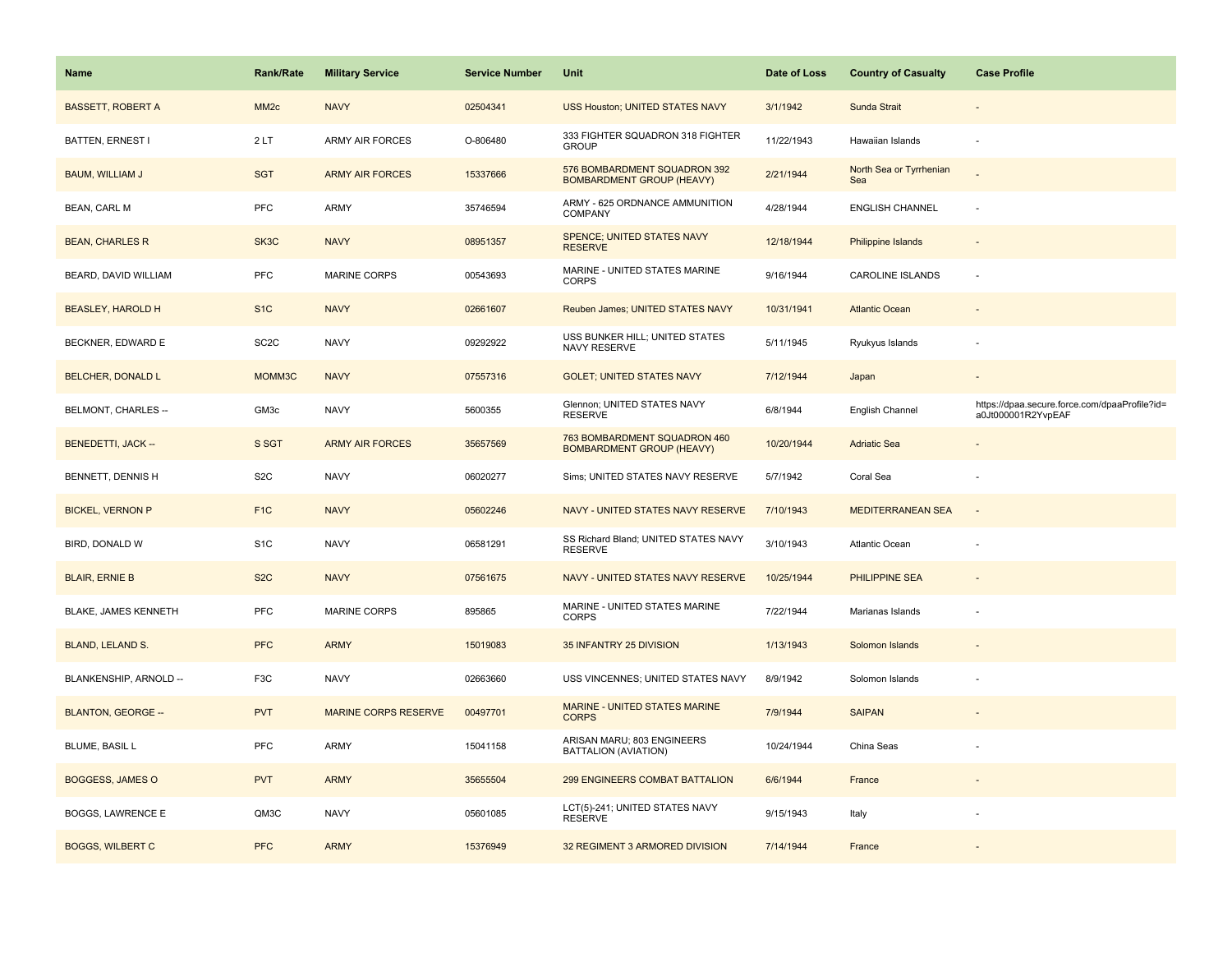| <b>Name</b>                | <b>Rank/Rate</b>  | <b>Military Service</b> | <b>Service Number</b> | Unit                                                                     | Date of Loss | <b>Country of Casualty</b>                             | <b>Case Profile</b>                                                 |
|----------------------------|-------------------|-------------------------|-----------------------|--------------------------------------------------------------------------|--------------|--------------------------------------------------------|---------------------------------------------------------------------|
| <b>BOLEY, CHARLES E</b>    | ARM3C             | <b>NAVY</b>             | 07558593              | USS SANTEE; UNITED STATES NAVY<br><b>RESERVE</b>                         | 4/23/1945    | Ryukyus Islands                                        |                                                                     |
| <b>BOSO, CHARLEY N.</b>    | <b>SGT</b>        | <b>ARMY</b>             | 35751835              | 135 INFANTRY 34 DIVISION                                                 | 2/6/1944     | Italy                                                  |                                                                     |
| BOSSIE, LEWIS C            | S <sub>1</sub> C  | <b>NAVY</b>             | 08281412              | SS H.D. COLLIER; UNITED STATES NAVY<br><b>RESERVE</b>                    | 3/13/1944    | India                                                  |                                                                     |
| <b>BOSTON, ROY C</b>       | S SGT             | <b>ARMY</b>             | 35756914              | 319 INFANTRY 80 DIVISION                                                 | 2/12/1945    | Germany                                                |                                                                     |
| BOWEN, JOHN W              | S <sub>2</sub> C  | <b>NAVY</b>             | 07563176              | NAVY - UNITED STATES NAVY RESERVE                                        | 3/19/1945    | <b>JAPAN</b>                                           |                                                                     |
| BOYLES, JOHN K.            | 2LT               | <b>ARMY AIR FORCES</b>  | O-793844              | 67 FIGHTER SQUADRON 347 FIGHTER<br><b>GROUP</b>                          | 8/12/1943    | <b>New Guinea</b>                                      |                                                                     |
| BRABHAM, WILLIAM E         | <b>PFC</b>        | <b>ARMY</b>             | 35745239              | 339 INFANTRY 85 DIVISION                                                 | 10/15/1945   | Italy                                                  |                                                                     |
| <b>BRADBERRY, ROBERT C</b> | COX               | <b>COAST GUARD</b>      | 00220832              | <b>COAST GUARD - UNITED STATES</b><br><b>COAST GUARD</b>                 | 9/9/1942     | <b>Atlantic Ocean</b>                                  |                                                                     |
| BRADLEY, WILLIAM E         | CPL               | <b>ARMY AIR FORCES</b>  | 35870807              | TENRYO MARU; 77 BOMBARDMENT<br>SQUADRON 28 BOMBARDMENT GROUP<br>(MEDIUM) | 5/29/1945    | Japan/Okinawa                                          |                                                                     |
| <b>BRANDT, WILLIAM J</b>   | 2LT               | <b>ARMY AIR FORCES</b>  | O-2063969             | 568 BOMBARDMENT SQUADRON 390<br><b>BOMBARDMENT GROUP (HEAVY)</b>         | 1/21/1945    | North Sea or Tyrrhenian<br>Sea                         |                                                                     |
| BRANSON, JOHN RICHARD      | S <sub>2</sub> C  | <b>NAVY</b>             | 02665276              | Jacob Jones; UNITED STATES NAVY                                          | 2/28/1942    | Atlantic Ocean                                         |                                                                     |
| <b>BREZINSKEY, JOHN F</b>  | S SGT             | <b>ARMY AIR FORCES</b>  | 13022884              | <b>HMT Rohna; AIR CORPS</b>                                              | 11/26/1943   | Mediterranean Sea                                      |                                                                     |
| BRICKEY, WILLIAM E         | COX               | <b>NAVY</b>             | 08279084              | LST-531; UNITED STATES NAVY                                              | 4/28/1944    | English Channel                                        |                                                                     |
| <b>BRISSEY, EDWIN N</b>    | <b>CAPT</b>       | <b>ARMY AIR FORCES</b>  | O-791806              | <b>ARMY AIR FORCE</b>                                                    | 7/4/1945     | China                                                  |                                                                     |
| BROOKOVER, ROBERT B        | WT2C              | <b>NAVY</b>             | 05600120              | PRINGLE; UNITED STATES NAVY<br><b>RESERVE</b>                            | 4/16/1945    | Philippine Sea                                         |                                                                     |
| <b>BROWER, JOHN L</b>      | 1LT               | <b>ARMY AIR FORCES</b>  | O-665168              | 317 FIGHTER SQUADRON 325 FIGHTER<br><b>GROUP</b>                         | 11/7/1945    | Italy                                                  |                                                                     |
| <b>BROWN, CHARLES R</b>    | PFC               | <b>ARMY</b>             | 15016398              | ARISAN MARU; 17 ORDNANCE<br><b>COMPANY</b>                               | 10/24/1944   | China Seas                                             |                                                                     |
| <b>BROWN, CLARENCE L</b>   | <b>SGT</b>        | <b>ARMY</b>             | 35212719              | 1 REGIMENT 1 ARMORED DIVISION                                            | 5/25/1945    | Italy                                                  |                                                                     |
| BROWN, EARL R              | S <sub>1</sub> C  | <b>NAVY</b>             | 08281415              | SS H.D. COLLIER; UNITED STATES NAVY<br><b>RESERVE</b>                    | 3/13/1944    | India                                                  |                                                                     |
| BROWN, JAMES O             | <b>CGM</b>        | <b>NAVY</b>             | 02653396              | <b>UNITED STATES NAVY</b>                                                | 4/23/1945    | <b>Atlantic Ocean: North</b><br><b>American Waters</b> |                                                                     |
| BROWN, LELAND B            | TEC <sub>5</sub>  | <b>ARMY</b>             | 35746768              | HMT Rohna; 853 ENGINEERS BATTALION<br>(AVIATION)                         | 11/26/1943   | Mediterranean Sea                                      | ÷,                                                                  |
| <b>BROWNING, DONALD C</b>  | MM <sub>2</sub> C | <b>NAVY</b>             | 05600268              | PALMER; UNITED STATES NAVY<br><b>RESERVE</b>                             | 1/7/1945     | <b>Philippine Islands</b>                              |                                                                     |
| BROWNING, TILMON DAVID     | S <sub>1</sub> C  | <b>NAVY</b>             | 02662846              | USS Arizona; UNITED STATES NAVY                                          | 12/7/1941    | Hawaiian Islands                                       | https://dpaa.secure.force.com/dpaaProfile?id=<br>a0Jt00000004n4wEAA |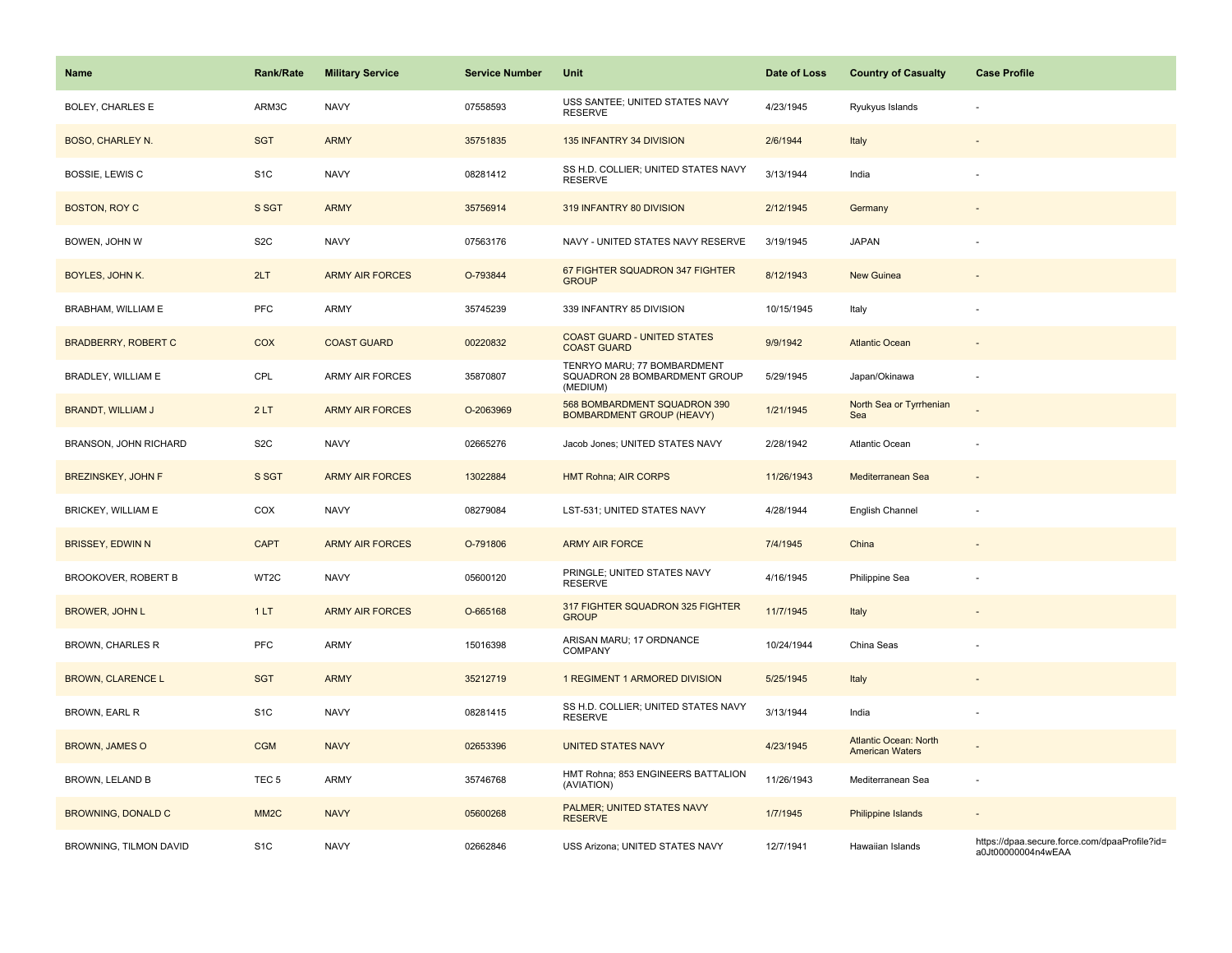| <b>Name</b>                 | Rank/Rate         | <b>Military Service</b> | <b>Service Number</b> | Unit                                                          | Date of Loss | <b>Country of Casualty</b>     | <b>Case Profile</b>                                                 |
|-----------------------------|-------------------|-------------------------|-----------------------|---------------------------------------------------------------|--------------|--------------------------------|---------------------------------------------------------------------|
| <b>BROZOVICH, GEORGE --</b> | <b>PVT</b>        | <b>ARMY AIR FORCES</b>  | 15012908              | 34 PURSUIT SQUADRON 24 PURSUIT<br><b>GROUP</b>                | 7/4/1942     | Philippine Islands             | https://dpaa.secure.force.com/dpaaProfile?id=<br>a0Jt0000000XffPEAS |
| BRYANT, ARCHIE HERMAN       | F <sub>3</sub> C  | <b>NAVY</b>             | 06000172              | INGRAHAM; UNITED STATES NAVY<br><b>RESERVE</b>                | 8/22/1942    | Nova Scotia                    |                                                                     |
| <b>BUCKEY, WILLIAM E</b>    | S <sub>1</sub> C  | <b>NAVY</b>             | 07004347              | SHARK (SS-314); UNITED STATES NAVY<br><b>RESERVE</b>          | 10/24/1944   | <b>China Seas</b>              |                                                                     |
| <b>BUCKLIN, CURTIS L</b>    | MOMM2C            | <b>NAVY</b>             | 02663501              | SC-1024; UNITED STATES NAVY                                   | 3/2/1943     | Atlantic Ocean                 |                                                                     |
| <b>BUCKNER, JOHN PEYTON</b> | S <sub>2</sub> C  | <b>NAVY</b>             | 02665753              | USS VINCENNES; UNITED STATES NAVY                             | 8/9/1942     | Pacific Ocean                  |                                                                     |
| BURD, RAYMOND V             | <b>PVT</b>        | ARMY                    | 15117498              | USAT DORCHESTER; UNITED STATES<br><b>ARMY</b>                 | 2/3/1943     | Greenland                      |                                                                     |
| <b>BURKETT, HOWARD R</b>    | <b>ENS</b>        | <b>NAVY</b>             | O-104201              | UNITED STATES NAVY RESERVE                                    | 5/5/1942     | Hawaiian Islands               | $\sim$                                                              |
| BURNS, CECIL H.             | PFC               | ARMY                    | 35136982              | 81 ANTI AIRCRAFT ARTILLERY<br>BATTALION 101 AIRBORNE DIVISION | 9/19/1944    | Holland                        | https://dpaa.secure.force.com/dpaaProfile?id=<br>a0Jt000001DKIqIEAX |
| <b>BUTCHER, HELMER FRED</b> | S <sub>1</sub> C  | <b>NAVY</b>             | 02661861              | USS BARTON; UNITED STATES NAVY                                | 11/13/1942   | Solomon Islands                |                                                                     |
| BYERS, BERNARD A.           | 1LT               | <b>ARMY AIR FORCES</b>  | O-497254              | 1337 ARMY AIR FORCE BASE UNIT                                 | 2/6/1945     | India                          | https://dpaa.secure.force.com/dpaaProfile?id=<br>a0Jt000000Mmo6uEAB |
| BYRD, WALTER --             | S <sub>2</sub> C  | <b>NAVY</b>             | 05527038              | SS Esso Williamsburg; UNITED STATES<br><b>NAVY RESERVE</b>    | 9/22/1942    | <b>Atlantic Ocean</b>          |                                                                     |
| CALE, DAVID L               | <b>MACH</b>       | <b>NAVY</b>             | 00204632              | USS CHICAGO; UNITED STATES NAVY                               | 1/29/1943    | Solomon Islands                |                                                                     |
| <b>CALVERT, JULIUS C</b>    | <b>PFC</b>        | <b>ARMY</b>             | 35646093              | ARMY - 853 ENGINEERS BATTALION<br>(AVIATION)                  | 11/27/1943   | <b>MEDITERRANEAN SEA</b>       | https://dpaa.secure.force.com/dpaaProfile?id=<br>a0Jt0000000XeCXEA0 |
| CAMPBELL, CREED B           | FM <sub>1</sub> C | <b>NAVY</b>             | 02657813              | USS HOUSTON (CA-30); UNITED STATES<br><b>NAVY</b>             | 3/1/1942     | Java                           |                                                                     |
| CAMPBELL, LOYD L            | S <sub>2</sub> C  | <b>NAVY</b>             | 08285945              | NAVY - UNITED STATES NAVY RESERVE                             | 5/15/1944    | <b>HAWAIIAN ISLANDS</b>        | $\sim$                                                              |
| CAMPIONE, PELLEGRINI --     | WT1C              | <b>NAVY</b>             | 02582675              | UNITED STATES NAVY                                            | 2/22/1944    | North Atlantic Ocean           | ÷,                                                                  |
| <b>CANNON, FRED B</b>       | <b>ENS</b>        | <b>NAVY</b>             | O-122597              | USS WASP; UNITED STATES NAVY<br><b>RESERVE</b>                | 9/15/1942    | Solomon Islands                |                                                                     |
| CARBAUGH, LEFTWICH E        | F <sub>1</sub> C  | <b>NAVY</b>             | 02661606              | Reuben James; UNITED STATES NAVY                              | 10/31/1941   | Atlantic Ocean                 |                                                                     |
| <b>CARMICHAEL, ARLIE J</b>  | <b>CPL</b>        | <b>ARMY AIR FORCES</b>  | 35430495              | 40 SQUADRON 317 TROOP CARRIER<br><b>GROUP</b>                 | 2/10/1943    | China                          |                                                                     |
| CARNEY, RUGUS HENRY         | S <sub>1</sub> C  | <b>NAVY</b>             | 02583020              | USS BARTON; UNITED STATES NAVY                                | 11/13/1942   | Solomon Islands                |                                                                     |
| <b>CARPENTER, CHARLES F</b> | MM <sub>2</sub> C | <b>NAVY</b>             | 02582756              | USS QUINCY; UNITED STATES NAVY                                | 8/9/1942     | Solomon Islands                | $\sim$                                                              |
| CARR, CLIFFORD JAMES        | S <sub>2</sub> C  | <b>NAVY</b>             | 02507092              | USS JUNEAU; UNITED STATES NAVY                                | 11/13/1942   | Solomon Islands                |                                                                     |
| CARR, WALTER H              | <b>PFC</b>        | <b>ARMY AIR FORCES</b>  | 15088871              | <b>HEADQUARTERS SQUADRON 63</b><br><b>FIGHTER WING</b>        | 12/31/1943   | North Sea or Tyrrhenian<br>Sea |                                                                     |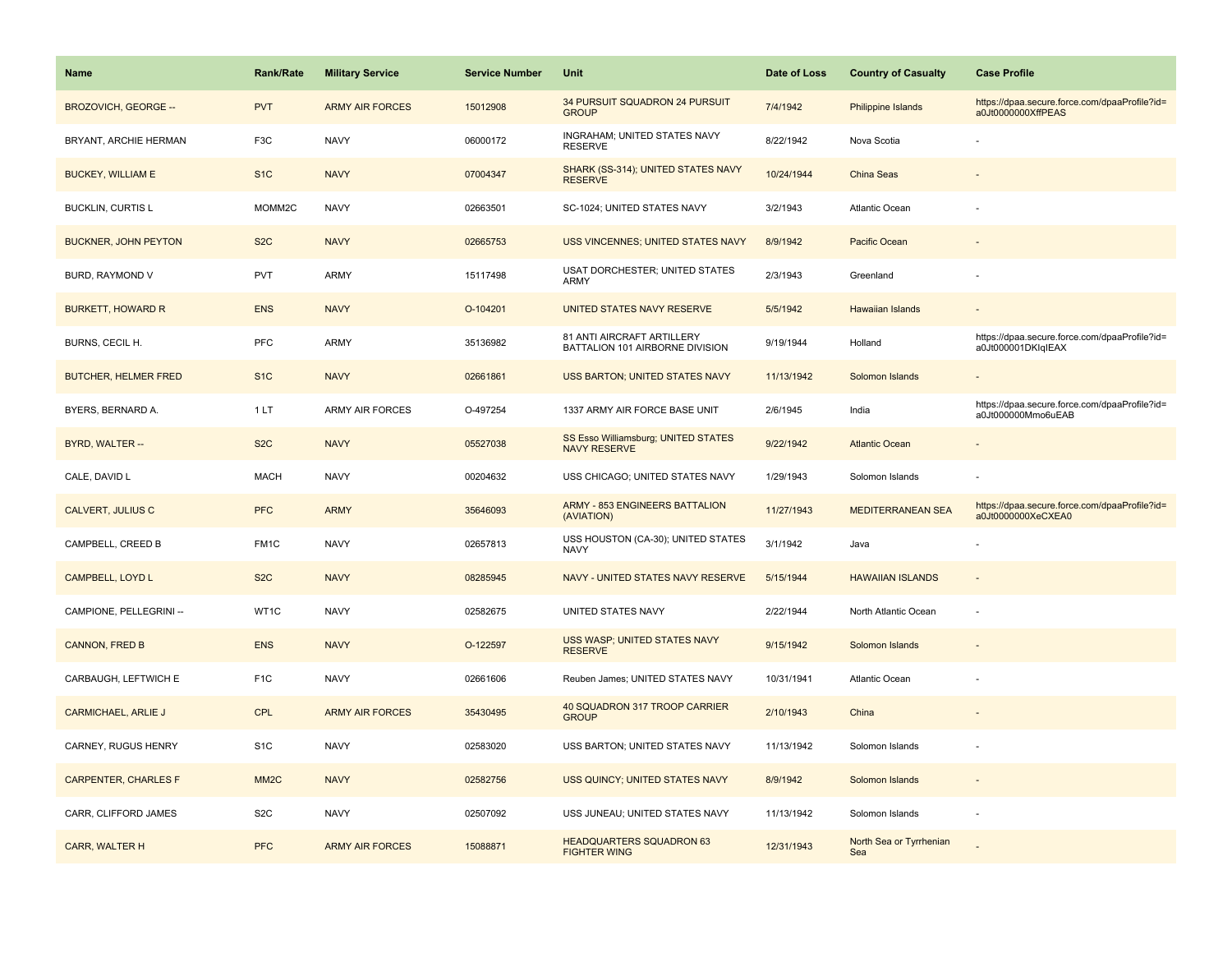| <b>Name</b>                 | <b>Rank/Rate</b>  | <b>Military Service</b> | <b>Service Number</b> | Unit                                                                                | Date of Loss | <b>Country of Casualty</b> | <b>Case Profile</b>                                                 |
|-----------------------------|-------------------|-------------------------|-----------------------|-------------------------------------------------------------------------------------|--------------|----------------------------|---------------------------------------------------------------------|
| CARRICK, JOHN L.            | 2LT               | <b>ARMY AIR FORCES</b>  | O-668895              | 4 ANTISUB SQUADRON 479 ANTISUB<br><b>GROUP</b>                                      | 8/8/1943     | Greenland                  |                                                                     |
| <b>CARTER, HOWARD M</b>     | LT /JG/           | <b>NAVY</b>             | O-227609              | NAVY - UNITED STATES NAVY RESERVE                                                   | 3/26/1945    | <b>RYUKYUS ISLANDS</b>     | https://dpaa.secure.force.com/dpaaProfile?id=<br>a0Jt000001nzTC2EAM |
| CARTER, WILLIAM H           | <b>PVT</b>        | ARMY                    | 13016070              | SIGNAL AIR WARNING COMPANY                                                          | 3/20/1942    | Philippine Islands         |                                                                     |
| <b>CARTY, JOSEPH A</b>      | S <sub>1</sub> C  | <b>NAVY</b>             | 02664207              | <b>INGRAHAM; UNITED STATES NAVY</b>                                                 | 8/22/1942    | Nova Scotia                |                                                                     |
| CASTO, WILLIAM MONROE       | <b>PFC</b>        | MARINE CORPS            | 00302688              | MARINE - UNITED STATES MARINE<br><b>CORPS</b>                                       | 11/20/1943   | <b>GILBERT ISLANDS</b>     | https://dpaa.secure.force.com/dpaaProfile?id=<br>a0Jt0000000XkW6EAK |
| CHAFFIN, JESSE H            | 2LT               | <b>ARMY AIR FORCES</b>  | O-785375              | 60 BOMBARDMENT SQUADRON 39<br><b>BOMBARDMENT GROUP (VERY HEAVY)</b>                 | 4/15/1945    | Marianas Islands           | $\overline{\phantom{a}}$                                            |
| CHAMBERS, ROBERT L          | PVT               | ARMY                    | 15065794              | ARISAN MARU; 60 COAST ARTILLERY<br><b>REGIMENT</b>                                  | 10/24/1944   | China Seas                 |                                                                     |
| <b>CHAPMAN, CHARLES H</b>   | 2LT               | <b>ARMY AIR FORCES</b>  | O-430920              | 36 PURSUIT SQUADRON 8 PURSUIT<br><b>GROUP</b>                                       | 5/18/1942    | <b>New Guinea</b>          |                                                                     |
| CHARLES, WILLIAM S          | S SGT             | <b>ARMY AIR FORCES</b>  | 15339377              | 742 BOMBARDMENT SQUADRON 455<br>BOMBARDMENT GROUP (HEAVY)                           | 4/20/1944    | Adriatic Sea               |                                                                     |
| <b>CHATMAN, FRED JL</b>     | S <sub>1</sub> C  | <b>NAVY</b>             | 05604125              | LST-376; UNITED STATES NAVY<br><b>RESERVE</b>                                       | 6/9/1944     | France                     |                                                                     |
| CHEWNING, CLARENCE O        | S <sub>2</sub> C  | <b>NAVY</b>             | 09291617              | RUTLAND: UNITED STATES NAVY<br><b>RESERVE</b>                                       | 9/18/1945    | Philippine Islands         |                                                                     |
| CHILDERS, CLAUDE GAY        | Pvt               | <b>MARINE CORPS</b>     | 320888                | MARINE - UNITED STATES MARINE<br><b>CORPS</b>                                       | 9/14/1942    | Solomon Islands            | $\overline{\phantom{a}}$                                            |
| CHIPPS, ARGIL P             | S <sub>1</sub> C  | <b>NAVY</b>             | 05602210              | NAVY - UNITED STATES NAVY RESERVE                                                   | 7/10/1943    | MEDITERRANEAN SEA          | ÷,                                                                  |
| <b>CHOKA, ANDREW J</b>      | <b>T SGT</b>      | <b>ARMY AIR FORCES</b>  | 35134427              | 445 BOMBARDMENT SQUADRON 321<br><b>BOMBARDMENT GROUP (MEDIUM)</b>                   | 11/3/1943    | Greece                     |                                                                     |
| CHRISTIAN, NORMAN L         | <b>PVT</b>        | ARMY                    | 35435412              | USAT DORCHESTER; COAST ARTILLERY<br><b>CORPS</b>                                    | 2/3/1943     | Greenland                  |                                                                     |
| <b>CLARK, EDGAR R</b>       | 1LT               | <b>ARMY</b>             | O-444923              | ARMY - 306 INFANTRY 77 DIVISION                                                     | 5/13/1945    | <b>JAPAN/OKINAWA</b>       |                                                                     |
| CLARK, EVERETT THOMAS       | AMM3C             | <b>NAVY</b>             | 02663254              | USS WASP; UNITED STATES NAVY                                                        | 9/15/1942    | Solomon Islands            |                                                                     |
| <b>CLARK, JOHN FRANKLIN</b> | F <sub>1</sub> C  | <b>NAVY</b>             | 02579747              | Sims; UNITED STATES NAVY                                                            | 5/7/1942     | <b>Coral Sea</b>           | $\overline{\phantom{a}}$                                            |
| CLARK, JOHN O               | MM3C              | <b>NAVY</b>             | 07556870              | Rich; UNITED STATES NAVY RESERVE                                                    | 6/8/1944     | English Channel            | ÷,                                                                  |
| <b>CLEGG, WARREN G</b>      | QM3C              | <b>NAVY</b>             | 02505903              | USS QUINCY; UNITED STATES NAVY                                                      | 8/9/1942     | Solomon Islands            |                                                                     |
| CLEM, JOHN ROBERT           | <b>ENS</b>        | <b>NAVY</b>             | O-306169              | USS BELLEAU WOOD; UNITED STATES<br><b>NAVY RESERVE</b>                              | 2/1/1944     | Pacific Ocean              |                                                                     |
| <b>CLEVENGER, JOHN T</b>    | AM <sub>2</sub> C | <b>NAVY</b>             | 05525194              | Torpedo Squadron 16 (VT-16); USS<br>LEXINGTON (CV-16); UNITED STATES<br><b>NAVY</b> | 1/13/1944    | <b>Marianas Islands</b>    | https://dpaa.secure.force.com/dpaaProfile?id=<br>a0Jt000001nzQJBEA2 |
| CLIFFORD, DAVID E           | TEC <sub>5</sub>  | ARMY                    | 35210401              | <b>ARMY</b>                                                                         | 6/20/1944    | <b>BURMA</b>               |                                                                     |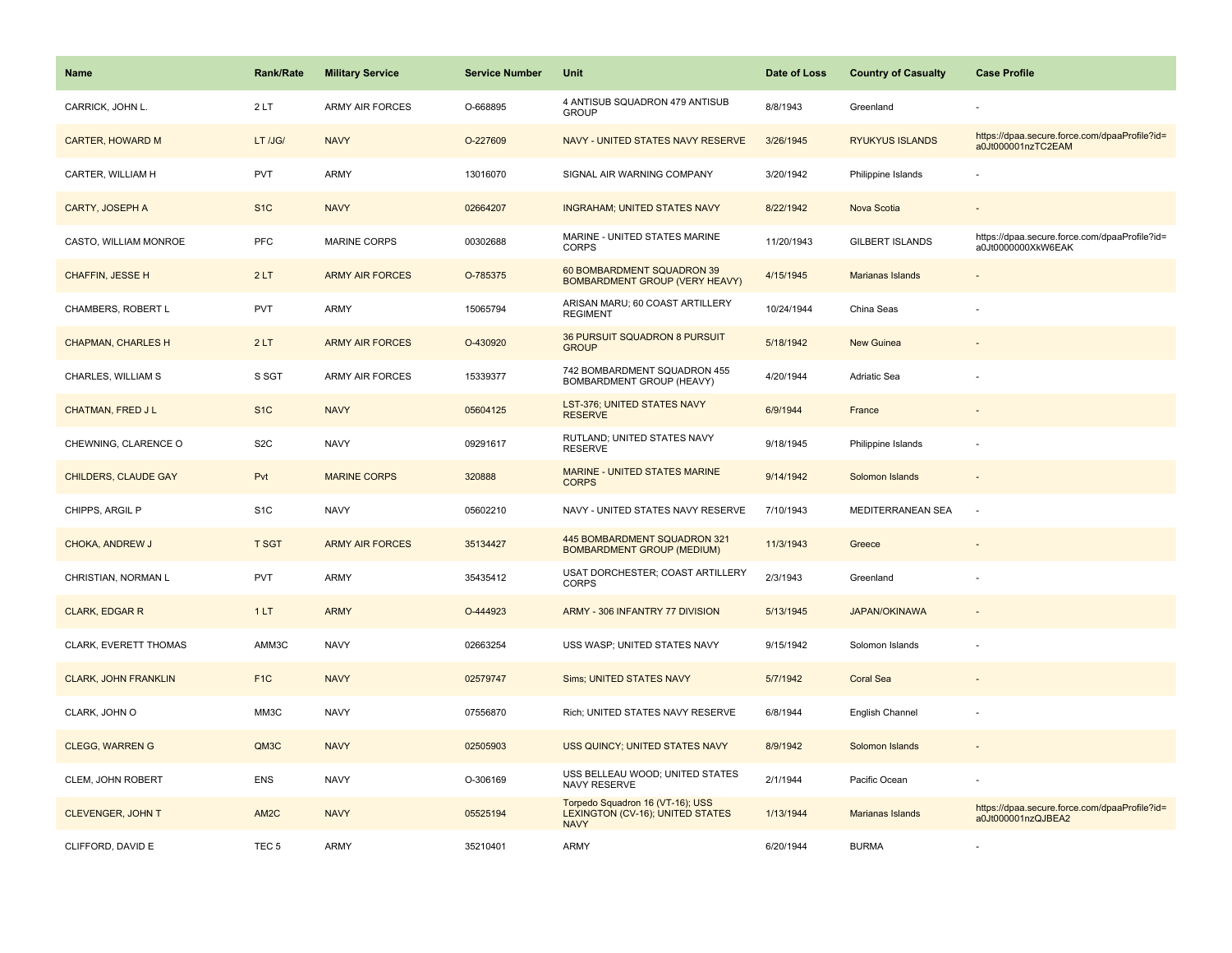| <b>Name</b>               | <b>Rank/Rate</b>  | <b>Military Service</b> | <b>Service Number</b> | Unit                                                              | Date of Loss | <b>Country of Casualty</b> | <b>Case Profile</b>                                                 |
|---------------------------|-------------------|-------------------------|-----------------------|-------------------------------------------------------------------|--------------|----------------------------|---------------------------------------------------------------------|
| <b>CLINE, CHARLES W</b>   | <b>PVT</b>        | <b>ARMY</b>             | 35386592              | <b>USAT DORCHESTER; COAST ARTILLERY</b><br><b>CORPS</b>           | 2/3/1943     | Greenland                  |                                                                     |
| CLOWERS, GEORGE W         | HA1C              | <b>NAVY</b>             | 02663356              | UNITED STATES NAVY                                                | 7/5/1942     | Pacific Ocean              |                                                                     |
| <b>CLUTTER, RAYMOND C</b> | BM <sub>2</sub> C | <b>NAVY</b>             | 02579626              | USS WASP; UNITED STATES NAVY                                      | 9/15/1942    | <b>Philippine Sea</b>      |                                                                     |
| CLYBORNE, CLARENCE A.     | 2LT               | <b>ARMY AIR FORCES</b>  | O-738961              | 9 BOMB SQ 7 BOMB GP/H/                                            | 12/4/1943    | Burma                      |                                                                     |
| <b>COBB, ORVILLE P</b>    | 1LT               | <b>ARMY AIR FORCES</b>  | O-661452              | 477 BOMBARDMENT SQUADRON 335<br><b>BOMBARDMENT GROUP (MEDIUM)</b> | 3/12/1943    | <b>Dutch Guiana</b>        |                                                                     |
| COCHRAN, DAVID L          | TEC <sub>5</sub>  | <b>ARMY</b>             | 06666993              | HEADQUARTERS COMPANY FIFTEENTH<br>ARMY                            | 12/28/1944   | English Channel            |                                                                     |
| <b>COFFMAN, WILLIAM P</b> | <b>SGT</b>        | <b>ARMY AIR FORCES</b>  | 35656940              | 500 BOMBARDMENT SQUADRON 345<br><b>BOMBARDMENT GROUP (MEDIUM)</b> | 3/30/1945    | China                      | $\sim$                                                              |
| COHERNOUR, CECIL B        | S SGT             | <b>ARMY</b>             | 06887631              | ARMY - 31 INFANTRY REGIMENT                                       | 12/15/1944   | PHILIPPINE ISLANDS         | $\sim$                                                              |
| COLE, EDGLE W             | <b>PVT</b>        | <b>ARMY</b>             | 35086286              | SS Leopoldville; 262 INFANTRY 66<br><b>DIVISION</b>               | 12/24/1944   | <b>English Channel</b>     |                                                                     |
| COLEBANK, RICHARD T       | S <sub>1</sub> C  | <b>NAVY</b>             | 05601494              | UNITED STATES NAVY RESERVE                                        | 3/17/1943    | North Atlantic Ocean       |                                                                     |
| <b>COLEMAN, GUY --</b>    | <b>PFC</b>        | <b>ARMY</b>             | 35448400              | 306 QUARTERMASTER BATTALION                                       | 4/28/1944    | <b>English Channel</b>     |                                                                     |
| COLEMAN, HERBERT M        | LT CDR            | <b>NAVY</b>             | O-071585              | USS BARTON; UNITED STATES NAVY                                    | 11/13/1942   | Solomon Islands            |                                                                     |
| <b>COLLINS, ESTIL V</b>   | S <sub>1C</sub>   | <b>NAVY</b>             | 02664918              | NAVY - UNITED STATES NAVY                                         | 3/19/1945    | <b>JAPAN</b>               |                                                                     |
| COLMERY, CHARLES A        | LT/JG/            | <b>NAVY</b>             | O-101354              | USS QUINCY; UNITED STATES NAVY<br><b>RESERVE</b>                  | 8/9/1942     | Solomon Islands            |                                                                     |
| COMER, CECIL C            | <b>CAPT</b>       | <b>ARMY AIR FORCES</b>  | O-670507              | 58 SQUADRON 375 TROOP CARRIER<br><b>GROUP</b>                     | 1/25/1945    | Caroline Islands           |                                                                     |
| CONLEY, JOHNIE I          | AMM2C             | <b>NAVY</b>             | 06582869              | UNITED STATES NAVY RESERVE                                        | 1/17/1944    | Aleutian Islands           |                                                                     |
| <b>CONNER, DONALD G</b>   | CPL               | <b>ARMY AIR FORCES</b>  | 35754706              | 500 BOMBARDMENT SQUADRON 345<br><b>BOMBARDMENT GROUP (MEDIUM)</b> | 1/6/1945     | <b>Philippine Islands</b>  |                                                                     |
| CONWAY, GROVER G.         | <b>T SGT</b>      | ARMY AIR FORCES         | 15016537              | 735 BOMBARDMENT SQUADRON 453<br>BOMBARDMENT GROUP (HEAVY)         | 4/22/1944    | English Channel            |                                                                     |
| COOK, BASIL M             | <b>PFC</b>        | <b>ARMY</b>             | 35777225              | 32 REGIMENT 3 ARMORED DIVISION                                    | 11/25/1944   | Germany                    |                                                                     |
| COOK, DALLAS HARRY        | SGT               | <b>MARINE CORPS</b>     | 00291466              | MARINE - UNITED STATES MARINE<br><b>CORPS</b>                     | 10/16/1942   | Gilbert Islands            | https://dpaa.secure.force.com/dpaaProfile?id=<br>a0Jt000000KtQFREA3 |
| COOK, JACK --             | <b>CPHM</b>       | <b>NAVY</b>             | 02663686              | HULL; UNITED STATES NAVY                                          | 12/18/1944   | <b>Philippine Sea</b>      | https://dpaa.secure.force.com/dpaaProfile?id=<br>a0Jt0000000XeFbEAK |
| COOK, JOHN W              | S SGT             | <b>ARMY AIR FORCES</b>  | 35210519              | 32 PHOTO SQUADRON 5<br>RECONNAISSANCE GROUP                       | 4/20/1944    | Mediterranean Sea          |                                                                     |
| COOK, ORVILLE B           | S <sub>1C</sub>   | <b>NAVY</b>             | 08280587              | UNITED STATES NAVY RESERVE                                        | 6/12/1944    | <b>English Channel</b>     |                                                                     |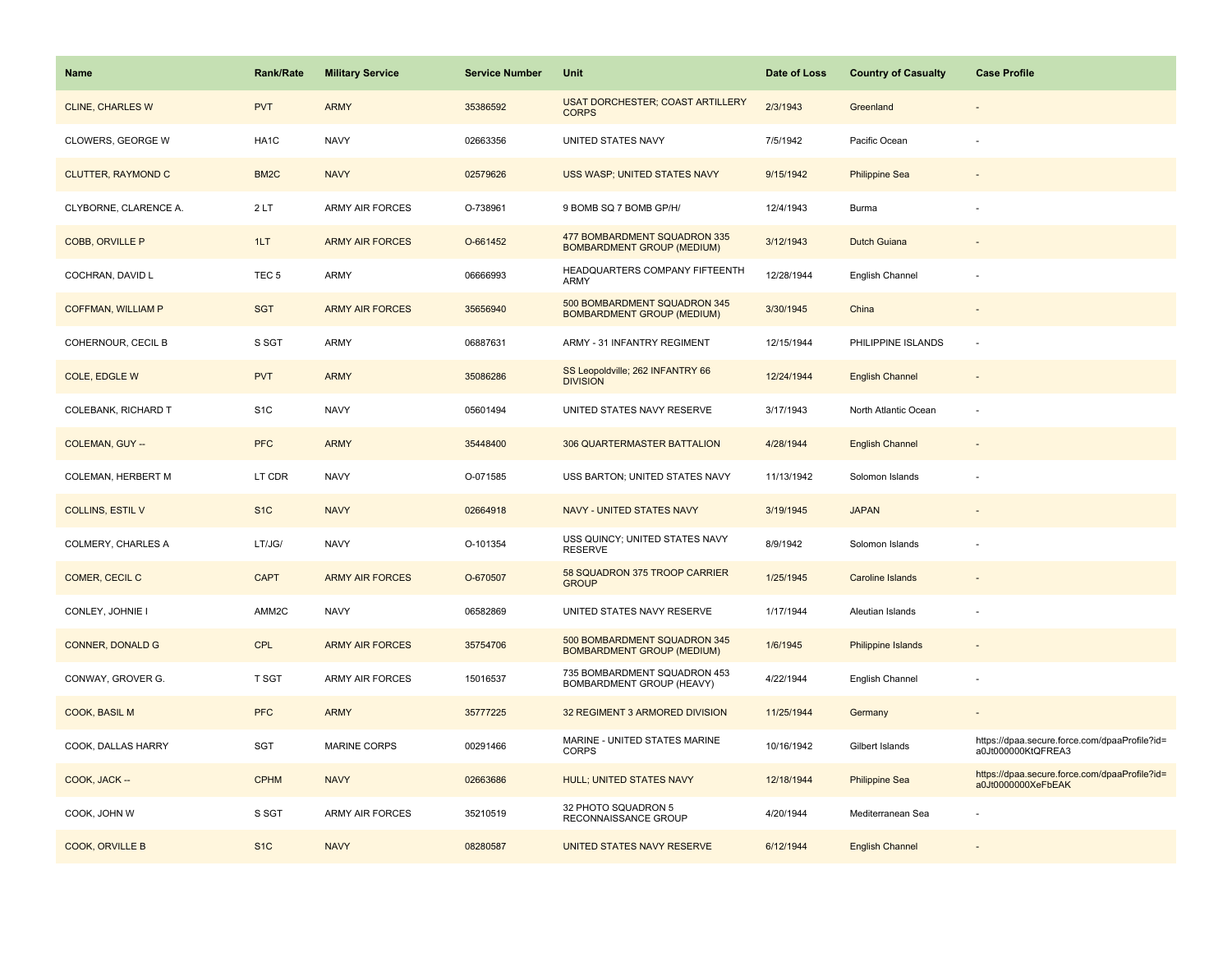| <b>Name</b>                  | <b>Rank/Rate</b> | <b>Military Service</b> | <b>Service Number</b> | Unit                                                                  | Date of Loss | <b>Country of Casualty</b> | <b>Case Profile</b>      |
|------------------------------|------------------|-------------------------|-----------------------|-----------------------------------------------------------------------|--------------|----------------------------|--------------------------|
| COOPER, RALPH M              | <b>ENS</b>       | <b>NAVY</b>             | O-174808              | UNITED STATES NAVY RESERVE                                            | 1/1/1943     | Algeria                    |                          |
| COOPER, ROBERT B.            | 2LT              | <b>ARMY AIR FORCES</b>  | O-738763              | <b>AIR CORPS</b>                                                      | 9/28/1943    | Newfoundland               |                          |
| COOPER, RUSSELL H.           | COL              | <b>ARMY AIR FORCES</b>  | O-011607              | <b>ARMY AIR FORCE</b>                                                 | 3/15/1944    | India                      |                          |
| <b>COPLEY, BURNIS --</b>     | S SGT            | <b>ARMY AIR FORCES</b>  | 15170553              | 785 BOMBARDMENT SQUADRON 466<br><b>BOMBARDMENT GROUP (HEAVY)</b>      | 5/11/1944    | France                     |                          |
| COPLEY, CHARLES --           | <b>PFC</b>       | <b>ARMY</b>             | 15116742              | 378 INFANTRY 95 DIVISION                                              | 12/8/1944    | Germany                    |                          |
| COPLIN, OKEY R               | <b>SGT</b>       | <b>ARMY AIR FORCES</b>  | 35847952              | 367 BOMBARDMENT SQUADRON 306<br><b>BOMBARDMENT GROUP (HEAVY)</b>      | 2/3/1945     | <b>English Channel</b>     |                          |
| CORDER, FRANK B              | S <sub>1</sub> C | <b>NAVY</b>             | 08280798              | SPENCE; UNITED STATES NAVY<br><b>RESERVE</b>                          | 12/18/1944   | Philippine Islands         |                          |
| <b>CORE, BARTON W</b>        | 1LT              | <b>ARMY</b>             | O-408676              | 330 INFANTRY 83 DIVISION                                              | 7/24/1944    | France                     |                          |
| CORNELL, ALBERT C            | <b>PVT</b>       | ARMY                    | 35212064              | ARMY - 35 INFANTRY 25 DIVISION                                        | 1/15/1943    | SOLOMON ISLANDS            | ×.                       |
| <b>CORNWELL, GARDINER --</b> | <b>CAPT</b>      | <b>ARMY AIR FORCES</b>  | O-438488              | 98 BOMBARDMENT SQUADRON 11<br><b>BOMBARDMENT GROUP (HEAVY)</b>        | 12/29/1943   | Gilbert Islands            |                          |
| COSSU, JOHN                  | BKR3C            | <b>NAVY</b>             | 08278919              | NAVY - UNITED STATES NAVY                                             | 12/3/1944    | PHILIPPINE ISLANDS         |                          |
| <b>COTTLE, GARLAND R</b>     | 1LT              | <b>ARMY AIR FORCES</b>  | O-763507              | 72 FIGHTER SQUADRON 21 FIGHTER<br><b>GROUP</b>                        | 6/9/1945     | Japan/Okinawa              | $\overline{\phantom{a}}$ |
| COVERT, CHARLES R            | Pvt              | <b>ARMY</b>             | 35442838              | 209 ENGR BN                                                           | 6/16/1944    | <b>BURMA</b>               |                          |
| COX, CECIL C                 | FC3C             | <b>NAVY</b>             | 08954828              | LSMR-190; UNITED STATES NAVY<br><b>RESERVE</b>                        | 5/4/1945     | Ryukyus Islands            | $\sim$                   |
| COX, DALE F                  | S <sub>1</sub> C | <b>NAVY</b>             | 07555747              | NAVY - UNITED STATES NAVY RESERVE                                     | 10/29/1944   | PHILIPPINE ISLANDS         | $\sim$                   |
| COX, RUSSELL J               | <b>PVT</b>       | <b>ARMY</b>             | 35200254              | 808 ENGINEERS BATTALION (AVIATION)                                    | 8/13/1944    | New Guinea                 |                          |
| CRABTREE, EUGENE O           | S <sub>1</sub> C | <b>NAVY</b>             | 02505690              | S-26; UNITED STATES NAVY                                              | 1/24/1942    | Panama                     |                          |
| <b>CRACRAFT, RUSSELL H</b>   | <b>CAPT</b>      | <b>ARMY</b>             | O-313330              | SHINYO MARU; 45 INFANTRY REGIMENT<br>(PHILIPPINE SCOUT)               | 9/7/1944     | Philippine Islands         |                          |
| CRAIG, WILLIAM C             | MOMM3C           | <b>NAVY</b>             | 08278533              | TRIGGER; UNITED STATES NAVY<br><b>RESERVE</b>                         | 3/28/1945    | Ryukyus Islands            |                          |
| <b>CRANE, ROBERT N</b>       | <b>T SGT</b>     | <b>ARMY</b>             | 06999127              | 881 BOMBARDMENT SQUADRON 500<br><b>BOMBARDMENT GROUP (VERY HEAVY)</b> | 5/26/1945    | Japan/Okinawa              |                          |
| CRAWFORD, BILLY BRANT        | F <sub>3</sub> C | <b>NAVY</b>             | 02661896              | SHARK; UNITED STATES NAVY                                             | 2/11/1942    | Netherlands East Indies    | $\sim$                   |
| <b>CRAWFORD, CARL E</b>      | 2LT              | <b>ARMY</b>             | O-562784              | 1 SQUADRON 480 ANTISUB GROUP                                          | 3/9/1943     | <b>Atlantic Ocean</b>      |                          |
| <b>CREMEANS, WALTER M</b>    | S SGT            | <b>ARMY AIR FORCES</b>  | 15066517              | 36 FIGHTER SQUADRON 8 FIGHTER<br><b>GROUP</b>                         | 12/24/1944   | New Guinea                 |                          |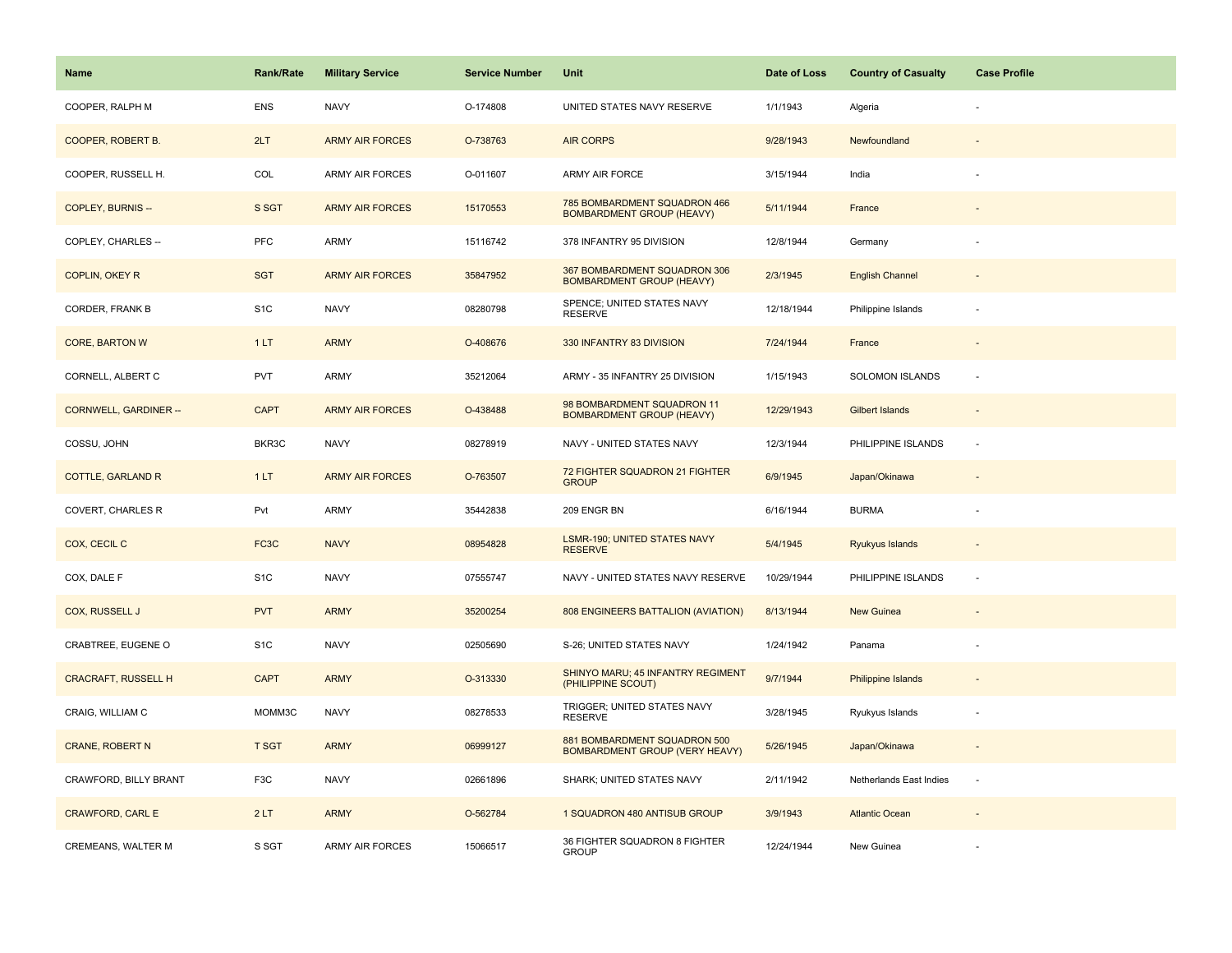| Name                      | Rank/Rate          | <b>Military Service</b> | <b>Service Number</b> | Unit                                                             | Date of Loss | <b>Country of Casualty</b> | <b>Case Profile</b>                                                 |
|---------------------------|--------------------|-------------------------|-----------------------|------------------------------------------------------------------|--------------|----------------------------|---------------------------------------------------------------------|
| <b>CRITES, ROBERT L</b>   | <b>PVT</b>         | <b>ARMY</b>             | 15013048              | 701 TANK DESTROYER BATTALION                                     | 2/14/1943    | Tunisia                    |                                                                     |
| CRNAK, MARTIN --          | TEC <sub>5</sub>   | ARMY                    | 35773443              | 746 TANK BATTALION                                               | 3/14/1945    | Germany                    |                                                                     |
| <b>CROSTON, RALPH E</b>   | <b>PFC</b>         | <b>ARMY</b>             | 35742584              | ARMY - 115 INFANTRY 29 DIVISION                                  | 6/13/1945    | <b>FRANCE</b>              |                                                                     |
| CROTTY, BILL B            | PVT                | <b>ARMY AIR FORCES</b>  | 15117665              | USAT DORCHESTER; AIR CORPS                                       | 2/3/1943     | Greenland                  |                                                                     |
| <b>CROWTHER, EDWIN F</b>  | <b>PVT</b>         | <b>ARMY</b>             | 35759448              | <b>737 TANK BATTALION</b>                                        | 8/1/1944     | France                     |                                                                     |
| CUNNINGHAM, C J           | 1LT                | <b>ARMY AIR FORCES</b>  | O-760588              | 499 BOMBARDMENT SQUADRON 345<br>BOMBARDMENT GROUP (MEDIUM)       | 8/12/1945    | Ryukyus Islands            |                                                                     |
| <b>CURNUTTE, MARION F</b> | MM <sub>2</sub> C  | <b>NAVY</b>             | 02658865              | USS HOUSTON (CA-30); UNITED STATES<br><b>NAVY</b>                | 3/1/1942     | Java                       |                                                                     |
| CUTRIGHT, PAUL P          | MOMM1C             | <b>NAVY</b>             | 02582132              | S-44; UNITED STATES NAVY                                         | 10/7/1943    | Kurile Islands             |                                                                     |
| <b>CUTSHALL, ROBERT J</b> | QM3C               | <b>NAVY</b>             | 06581315              | <b>UNITED STATES NAVY RESERVE</b>                                | 2/10/1945    | Pacific Ocean              |                                                                     |
| DAMRON, TEDDY MAC         | <b>PVT</b>         | ARMY                    | 35204682              | 201 INFANTRY REGIMENT                                            | 8/27/1944    | Alaska                     |                                                                     |
| DANIEL, DENNIS H          | Y <sub>3</sub> C   | <b>NAVY</b>             | 02661603              | Reuben James; UNITED STATES NAVY                                 | 10/31/1941   | <b>Atlantic Ocean</b>      |                                                                     |
| DAVID, LAWRENCE B         | EM3C               | <b>NAVY</b>             | 02658545              | Langley; UNITED STATES NAVY                                      | 2/27/1942    | Java                       |                                                                     |
| DAVIS, EDWARD N           | SOM <sub>3</sub> C | <b>NAVY</b>             | 05604079              | SPENCE; UNITED STATES NAVY<br><b>RESERVE</b>                     | 12/18/1944   | <b>Philippine Islands</b>  |                                                                     |
| DAVIS, GEORGE L           | 2LT                | <b>ARMY</b>             | O-447027              | 18 INFANTRY 1 DIVISION                                           | 2/6/1943     | Tunisia                    |                                                                     |
| DAVIS, HARLAN G           | S SGT              | <b>ARMY AIR FORCES</b>  | 35376601              | 42 BOMBARDMENT SQUADRON 11<br><b>BOMBARDMENT GROUP (HEAVY)</b>   | 7/24/1943    | Wake Island                |                                                                     |
| DAVIS, LEROY W            | S SGT              | <b>ARMY AIR FORCES</b>  | 35210106              | 32 PHOTO RECONNAISSANCE<br>SQUADRON                              | 4/20/1944    | Mediterranean Sea          |                                                                     |
| DAVIS, ROBERT L           | <b>T SGT</b>       | <b>ARMY AIR FORCES</b>  | 15394225              | 571 BOMBARDMENT SQUADRON 390<br><b>BOMBARDMENT GROUP (HEAVY)</b> | 6/5/1944     | <b>English Channel</b>     |                                                                     |
| DAVIS, ROY E              | S <sub>2</sub> C   | <b>NAVY</b>             | 07562877              | FRANKLIN; UNITED STATES NAVY<br><b>RESERVE</b>                   | 3/19/1945    | Japan                      | ÷,                                                                  |
| DAWSON, PAUL --           | <b>PVT</b>         | <b>ARMY</b>             | 35742383              | HMT Rohna; 31 SIGNAL CONSTRUCTION<br><b>BATTALION</b>            | 11/27/1943   | Mediterranean Sea          |                                                                     |
| DAWSON, WILLIAM T         | EM2C               | <b>NAVY</b>             | 02581240              | SHARK; UNITED STATES NAVY                                        | 2/11/1942    | Netherlands East Indies    |                                                                     |
| DEEM, HARRY G.            | <b>CPL</b>         | <b>ARMY AIR FORCES</b>  | 35376284              | 343 BOMBARDMENT SQUADRON 98<br><b>BOMBARDMENT GROUP (HEAVY)</b>  | 8/1/1943     | Rumania                    | https://dpaa.secure.force.com/dpaaProfile?id=<br>a0Jt00000004pODEAY |
| DELAHUNT, FREDERICK J     | 2LT                | ARMY AIR FORCES         | O-662890              | 96 FIGHTER SQUADRON 82 FIGHTER<br><b>GROUP</b>                   | 1/30/1944    | Tunisia                    |                                                                     |
| DENNIS, CLIFTON E.        | S SGT              | <b>ARMY AIR FORCES</b>  | 15071253              | 330 BOMBARDMENT SQUADRON 93<br><b>BOMBARDMENT GROUP (HEAVY)</b>  | 2/15/1943    | Italy                      |                                                                     |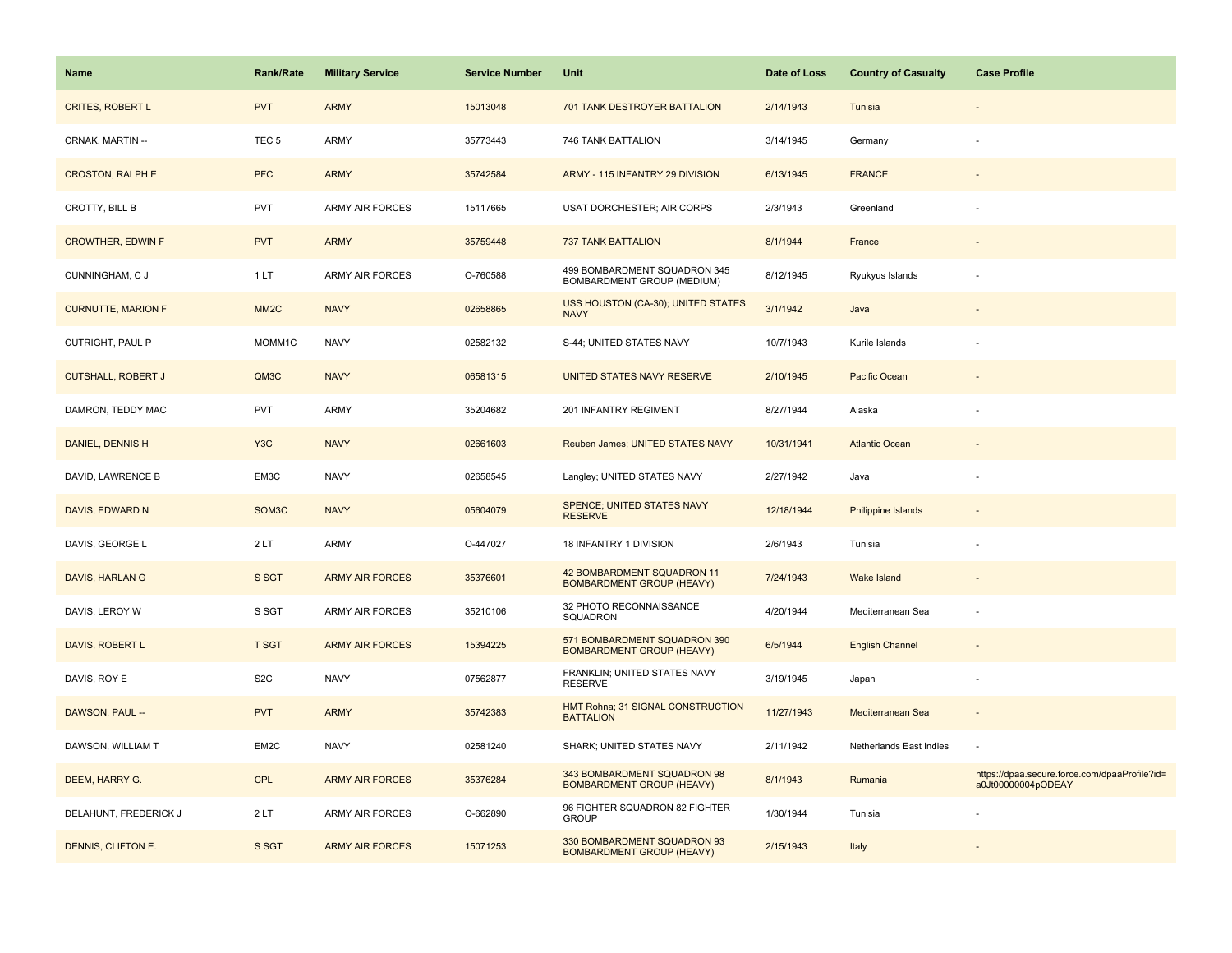| <b>Name</b>               | <b>Rank/Rate</b>  | <b>Military Service</b> | <b>Service Number</b> | Unit                                                                  | Date of Loss | <b>Country of Casualty</b>     | <b>Case Profile</b>      |
|---------------------------|-------------------|-------------------------|-----------------------|-----------------------------------------------------------------------|--------------|--------------------------------|--------------------------|
| DICE, JOHN W              | 2LT               | <b>ARMY</b>             | O-890178              | <b>COAST ARTILLERY CORPS</b>                                          | 5/6/1943     | Philippine Islands             |                          |
| DICK, EUGENE --           | <b>SGT</b>        | <b>ARMY</b>             | 35212677              | 81 RECONNAISSANCE BATTALION 1<br><b>ARMORED DIVISION</b>              | 6/4/1945     | Italy                          |                          |
| DICKENS, BRITT K.         | Sgt               | ARMY AIR FORCES         | 6943988               | AIR CORPS                                                             | 3/21/1943    | Trinidad                       |                          |
| DICKERSON, CLARENCE W     | S SGT             | <b>ARMY AIR FORCES</b>  | 35442185              | 370 BOMBARDMENT SQUADRON 307<br><b>BOMBARDMENT GROUP (HEAVY)</b>      | 7/15/1944    | <b>Caroline Islands</b>        |                          |
| DICKSON, DONALD F         | 1LT               | <b>ARMY AIR FORCES</b>  | O-679334              | 367 BOMBARDMENT SQUADRON 306<br>BOMBARDMENT GROUP (HEAVY)             | 12/13/1943   | North Sea or Tyrrhenian<br>Sea |                          |
| DIGMAN, ROLAND B.         | <b>T SGT</b>      | <b>ARMY AIR FORCES</b>  | 15071088              | 366 BOMBARDMENT SQUADRON 305<br><b>BOMBARDMENT GROUP (HEAVY)</b>      | 12/30/1942   | France                         |                          |
| DILLARD, JAMES E          | PFC               | <b>ARMY</b>             | 33658417              | ARMY - 141 INFANTRY 36 DIVISION                                       | 2/19/1945    | <b>GERMANY</b>                 |                          |
| <b>DILLMORE, WILBUR A</b> | S <sub>2</sub> C  | <b>NAVY</b>             | 06582634              | UNITED STATES NAVY RESERVE                                            | 5/18/1942    | Caribbean Sea                  |                          |
| DOMENICK, ROWLAND --      | S SGT             | ARMY AIR FORCES         | 35390046              | 338 BOMBARDMENT SQUADRON 96<br>BOMBARDMENT GROUP (HEAVY)              | 7/29/1943    | North Sea or Tyrrhenian<br>Sea |                          |
| DONNELLY, EDWARD F.       | 2LT               | <b>ARMY AIR FORCES</b>  | O-715739              | 574 BOMBARDMENT SQUADRON 391<br><b>BOMBARDMENT GROUP (MEDIUM)</b>     | 12/24/1945   | Belgium                        |                          |
| DORSEY, IVERSON F         | S <sub>1</sub> C  | <b>NAVY</b>             | 02665697              | UNITED STATES NAVY                                                    | 11/4/1942    | Atlantic Ocean                 |                          |
| DOWNEY, JOHN S            | S SGT             | <b>ARMY AIR FORCES</b>  | 35741224              | 877 BOMBARDMENT SQUADRON 499<br><b>BOMBARDMENT GROUP (VERY HEAVY)</b> | 1/9/1945     | Japan/Okinawa                  |                          |
| DOWNEY, THOMAS J          | 2LT               | <b>ARMY AIR FORCES</b>  | O-672776              | INDIA CHINA WING ARMY TRANSPORT<br>COMMAND                            | 6/14/1944    | India                          |                          |
| DRAGOO, JOHN W            | <b>ENS</b>        | <b>NAVY</b>             | O-378923              | USS HANCOCK; UNITED STATES NAVY<br><b>RESERVE</b>                     | 3/18/1945    | <b>Philippine Sea</b>          |                          |
| DRENNEN, CLARENCE G       | S <sub>1</sub> C  | <b>NAVY</b>             | 06581021              | USS JOHN PENN; UNITED STATES NAVY<br><b>RESERVE</b>                   | 8/13/1943    | Solomon Islands                |                          |
| DRINKARD, PAUL B.         | <b>T SGT</b>      | <b>ARMY AIR FORCES</b>  | 35380345              | 498 BOMBARDMENT SQUADRON 345<br><b>BOMBARDMENT GROUP (MEDIUM)</b>     | 7/14/1943    | <b>Coral Sea</b>               |                          |
| DUCKWORTH, DENVER F       | MOMM1C            | <b>NAVY</b>             | 02665260              | SCAMP; UNITED STATES NAVY                                             | 12/5/1944    | Bonin & Volcano Islands        | $\overline{\phantom{a}}$ |
| DUER, RICHARD W.          | S SGT             | <b>ARMY AIR FORCES</b>  | 13042736              | 329 BOMBARDMENT SQUADRON 93<br><b>BOMBARDMENT GROUP (HEAVY)</b>       | 11/13/1943   | North Sea or Tyrrhenian<br>Sea |                          |
| DUFFY, LOUIS P            | S SGT             | ARMY AIR FORCES         | 35375458              | 438 BOMBARDMENT SQUADRON 319<br>BOMBARDMENT GROUP (MEDIUM)            | 8/22/1943    | North Sea or Tyrrhenian<br>Sea |                          |
| <b>DUNAGAN, HENRY F</b>   | GM <sub>2</sub> C | <b>NAVY</b>             | 08281344              | Callaghan; UNITED STATES NAVY<br><b>RESERVE</b>                       | 7/29/1945    | Japan                          |                          |
| DUNCAN, JOHN T            | ARM3C             | <b>NAVY</b>             | 08279091              | USS HANCOCK; UNITED STATES NAVY                                       | 10/10/1944   | Japan                          |                          |
| <b>DUNCAN, LORIS H</b>    | EM <sub>2C</sub>  | <b>NAVY</b>             | 05604132              | SWORDFISH; UNITED STATES NAVY<br><b>RESERVE</b>                       | 1/29/1945    | Ryukyus Islands                |                          |
| DUNLAP, HUMBIRD           | <b>PVT</b>        | <b>ARMY</b>             | 35769669              | ARMY - 162 INFANTRY 41 DIVISION                                       | 5/28/1944    | <b>NEW GUINEA</b>              |                          |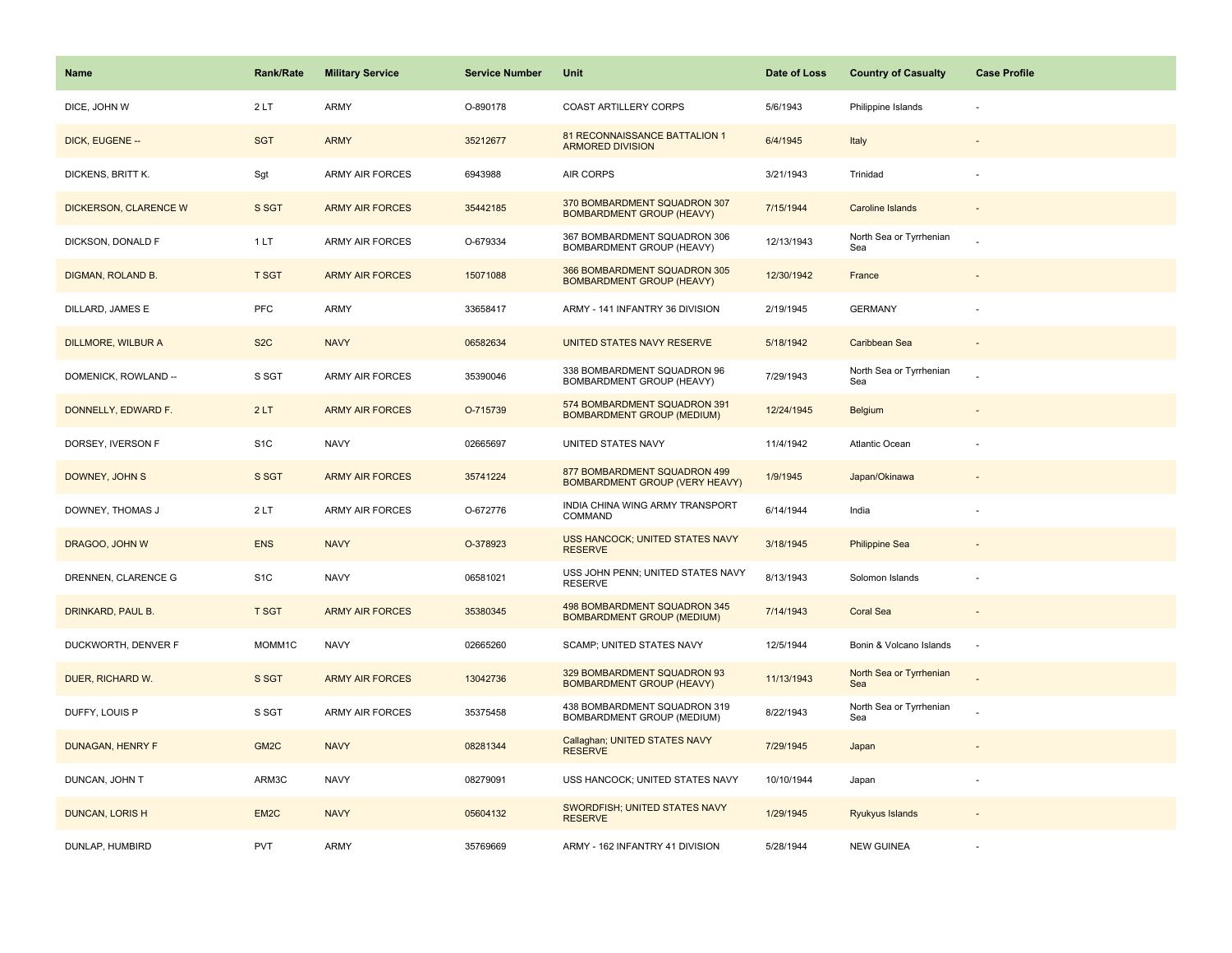| Name                       | Rank/Rate         | <b>Military Service</b> | <b>Service Number</b> | Unit                                                                    | Date of Loss | <b>Country of Casualty</b> | <b>Case Profile</b>                                                 |
|----------------------------|-------------------|-------------------------|-----------------------|-------------------------------------------------------------------------|--------------|----------------------------|---------------------------------------------------------------------|
| DUNN, JOHN JOSEPH          | F <sub>3</sub> C  | <b>NAVY</b>             | 02661997              | Lexington; UNITED STATES NAVY                                           | 5/8/1942     | <b>Coral Sea</b>           |                                                                     |
| DYER, CHARLES C            | LT/JG/            | <b>NAVY</b>             | O-098145              | USS Princeton; UNITED STATES NAVY<br><b>RESERVE</b>                     | 11/2/1943    | Solomon Islands            |                                                                     |
| EARLE, ROBERT I            | <b>PVT</b>        | <b>ARMY</b>             | 35201241              | 1 REGIMENT 1 ARMORED DIVISION                                           | 1/31/1943    | Tunisia                    |                                                                     |
| EARY, JOHN R               | GM3c              | <b>NAVY</b>             | 05529107              | SS ESSO GETTYSBURG; UNITED<br>STATES NAVY RESERVE                       | 6/10/1943    | Virgin Islands             |                                                                     |
| <b>EDDY, GEORGE W</b>      | AMM3C             | <b>NAVY</b>             | 02662452              | <b>UNITED STATES NAVY</b>                                               | 6/3/1942     | <b>Atlantic Ocean</b>      |                                                                     |
| EDENS, BRUCE --            | MM3C              | <b>NAVY</b>             | 05601669              | Bristol; UNITED STATES NAVY RESERVE                                     | 10/13/1943   | Mediterranean Sea          |                                                                     |
| <b>EDGELL, HENRY CLARK</b> | F <sub>1</sub> C  | <b>NAVY</b>             | 07559053              | Perry; UNITED STATES NAVY RESERVE                                       | 9/13/1944    | Caroline Islands           | $\overline{\phantom{a}}$                                            |
| EDMONDS, DALLAS P          | SM <sub>2</sub> C | <b>NAVY</b>             | 05528713              | LST-376; UNITED STATES NAVY<br><b>RESERVE</b>                           | 6/9/1944     | English Channel            |                                                                     |
| EDWARDS, HERBERT W.        | <b>PVT</b>        | <b>ARMY</b>             | 15336969              | 110 INFANTRY 28 DIVISION                                                | 11/11/1944   | Germany                    | https://dpaa.secure.force.com/dpaaProfile?id=<br>a0Jt0000000XeXpEAK |
| EDWARDS, LEO LEONARD       | S <sub>1</sub> C  | <b>NAVY</b>             | 02660867              | USS VINCENNES; UNITED STATES NAVY                                       | 8/9/1942     | Solomon Islands            |                                                                     |
| <b>EDWARDS, LEWIS A</b>    | 1LT               | <b>ARMY AIR FORCES</b>  | O-423470              | ARISAN MARU; 28 BOMBARDMENT<br>SQUADRON 19 BOMBARDMENT GROUP<br>(HEAVY) | 10/24/1944   | <b>China Seas</b>          |                                                                     |
| ELKES, FREDERICK W         | PFC               | <b>ARMY AIR FORCES</b>  | 06795737              | ARISAN MARU; 17 PURSUIT SQUADRON<br>24 PURSUIT GROUP                    | 10/24/1944   | China Seas                 |                                                                     |
| ELKINS, DORSEY J           | S <sub>1</sub> C  | <b>NAVY</b>             | 02659794              | Langley; UNITED STATES NAVY                                             | 3/1/1942     | <b>Indian Ocean</b>        |                                                                     |
| ELLIS, WADE BENJAMIN       | GM3C              | <b>NAVY</b>             | 06581087              | UNITED STATES NAVY RESERVE                                              | 11/2/1942    | North Atlantic Ocean       | ÷,                                                                  |
| <b>ELMORE, ROBERT W</b>    | LT /JG/           | <b>NAVY</b>             | O-251151              | USS SHANGRI-LA (CV-38); UNITED<br><b>STATES NAVY RESERVE</b>            | 4/29/1945    | Ryukyus Islands            |                                                                     |
| <b>EMERICK, FLOYD P</b>    | S <sub>2</sub> C  | <b>NAVY</b>             | 06020289              | UNITED STATES NAVY RESERVE                                              | 1/29/1942    | Atlantic Ocean             |                                                                     |
| <b>EMORY, WILLIAM W</b>    | <b>MAJ</b>        | <b>ARMY</b>             | O-325435              | 1 REGIMENT 1 ARMORED DIVISION                                           | 2/15/1943    | Tunisia                    |                                                                     |
| EPPERSON, ROY K            | S <sub>1</sub> C  | COAST GUARD             | 00231026              | USS GREGORY; COAST GUARD -<br>UNITED STATES COAST GUARD                 | 9/5/1942     | Solomon Islands            |                                                                     |
| <b>ESKEW, CARL H</b>       | RT <sub>3</sub> C | <b>NAVY</b>             | 07555257              | <b>SUBMARINE Albacore; UNITED STATES</b><br><b>NAVY RESERVE</b>         | 11/7/1944    | Japan                      |                                                                     |
| ESTEP, ALLEN J             | 2LT               | ARMY                    | O-890412              | 31 INFANTRY REGIMENT                                                    | 2/1/1946     | Philippine Islands         |                                                                     |
| <b>ESTEP, HOBERT O</b>     | <b>PVT</b>        | <b>ARMY</b>             | 35780400              | SS Leopoldville; 262 INFANTRY 66<br><b>DIVISION</b>                     | 12/24/1944   | <b>English Channel</b>     |                                                                     |
| ESTEPP, ELMER --           | TEC <sub>4</sub>  | ARMY                    | 15057229              | 6 ARMORED INFANTRY 1 ARMORED<br><b>DIVISION</b>                         | 11/8/1942    | Mediterranean Sea          |                                                                     |
| <b>EVANS, CLEO WILLIAM</b> | S <sub>1</sub> C  | <b>NAVY</b>             | 02661030              | USS JUNEAU; UNITED STATES NAVY                                          | 11/13/1942   | Solomon Islands            |                                                                     |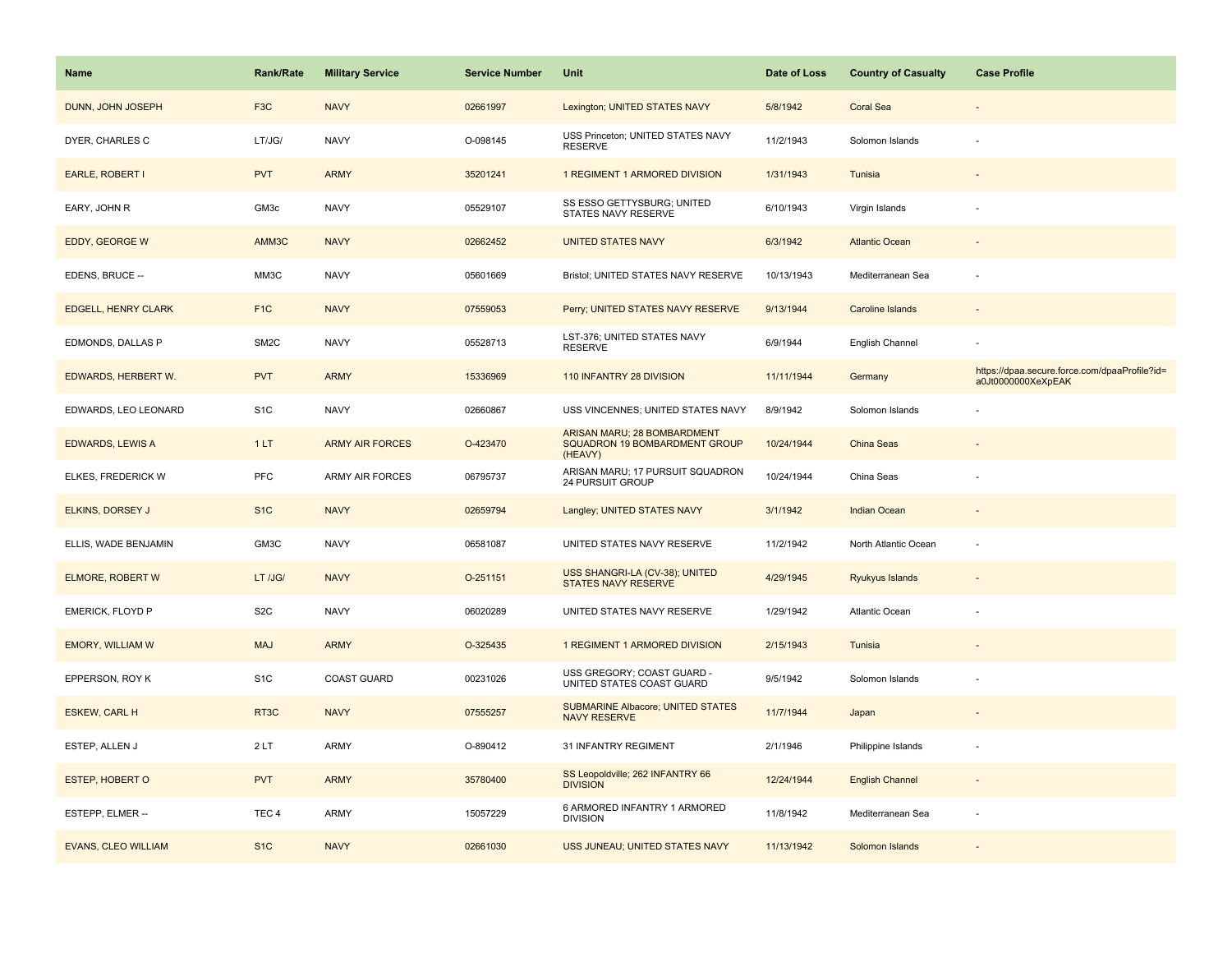| <b>Name</b>                 | Rank/Rate        | <b>Military Service</b> | <b>Service Number</b> | Unit                                                                                         | Date of Loss | <b>Country of Casualty</b>       | <b>Case Profile</b>                                                 |
|-----------------------------|------------------|-------------------------|-----------------------|----------------------------------------------------------------------------------------------|--------------|----------------------------------|---------------------------------------------------------------------|
| <b>EVANS, LECK M</b>        | LT /JG/          | <b>NAVY</b>             | O-243210              | UNITED STATES NAVY RESERVE                                                                   | 11/13/1943   | Trinidad                         |                                                                     |
| <b>EVERLY, MILTON W</b>     | S <sub>1</sub> C | <b>NAVY</b>             | 07559984              | NAVY - UNITED STATES NAVY RESERVE                                                            | 1/7/1945     | PHILIPPINE ISLANDS               | $\sim$                                                              |
| EYE, ONA D                  | CPL              | ARMY                    | 07026197              | 803 ENGINEERS BATTALION (AVIATION)                                                           | 8/12/1942    | Philippine Islands               | https://dpaa.secure.force.com/dpaaProfile?id=<br>a0Jt0000000XirlEAC |
| <b>FACINOLI, FRANK JOHN</b> | GM3C             | <b>NAVY</b>             | 02661273              | USS JUNEAU; UNITED STATES NAVY                                                               | 11/13/1942   | Solomon Islands                  |                                                                     |
| <b>FANSLER, CARL G</b>      | 2LT              | <b>ARMY</b>             | O-890243              | BRAZIL MARU; 53 INFANTRY REGIMENT<br>51 DIVISION (PHILIPPINE SCOUT)                          | 1/24/1945    | Philippine Islands               | https://dpaa.secure.force.com/dpaaProfile?id=<br>a0Jt000001BWSIjEAH |
| FARLEY, EDGAR J             | <b>PVT</b>       | <b>ARMY</b>             | 06991256              | 68 COAST ARTILLERY REGIMENT                                                                  | 1/26/1944    | North Sea or Tyrrhenian<br>Sea   | https://dpaa.secure.force.com/dpaaProfile?id=<br>a0Jt0000000XeZHEA0 |
| FARLEY, EDWIN L             | S <sub>1</sub> C | <b>NAVY</b>             | 02661620              | Reuben James; UNITED STATES NAVY                                                             | 10/31/1941   | Atlantic Ocean                   |                                                                     |
| <b>FEARNOW, PAUL G</b>      | AOM3C            | <b>NAVY</b>             | 08290108              | <b>UNITED STATES NAVY RESERVE</b>                                                            | 5/27/1945    | Japan                            |                                                                     |
| FENSKE, WILLIAM C           | SGT              | <b>ARMY AIR FORCES</b>  | 13187764              | 372 BOMBARDMENT SQUADRON 307<br>BOMBARDMENT GROUP (HEAVY)                                    | 8/25/1944    | Caroline Islands                 |                                                                     |
| FERGUSON, WYATT --          | S <sub>2</sub> C | <b>NAVY</b>             | 08283705              | YMS-385; UNITED STATES NAVY<br><b>RESERVE</b>                                                | 10/1/1944    | Pacific Ocean                    |                                                                     |
| FERRELL, GEORGE A           | PVT              | ARMY                    | 35648767              | ARMY - 466 ANTI AIRCRAFT ARTILLERY<br>AUTOMATIC WEAPONS BATTALION                            | 12/12/1943   | <b>NEW HEBRIDES</b>              |                                                                     |
| FETTY, HARRY J.             | <b>PVT</b>       | <b>ARMY</b>             | 35760984              | 143 INFANTRY 36 DIVISION                                                                     | 2/10/1945    | France                           |                                                                     |
| FEUCHTENBERGER, JOHN A.     | 1LT              | ARMY AIR FORCES         | O-650708              | HEADQUARTERS SQUADRON 52 AIR<br>SERVICES GROUP                                               | 10/23/1945   | Burma                            | https://dpaa.secure.force.com/dpaaProfile?id=<br>a0Jt0000000cclQEAY |
| FIELD, DALE W               | <b>PVT</b>       | <b>ARMY</b>             | 35754779              | 157 INFANTRY 45 DIVISION                                                                     | 7/11/1945    | Italy                            |                                                                     |
| FINLAYSON, JOHN E.          | 1LT              | <b>ARMY AIR FORCES</b>  | O-720719              | 343 FIGHTER SQUADRON 55 FIGHTER<br><b>GROUP</b>                                              | 1/18/1945    | France                           |                                                                     |
| FINLEY, SEIBERN --          | <b>SGT</b>       | <b>ARMY</b>             | 06986449              | <b>COAST ARTILLERY CORPS</b>                                                                 | 6/15/1942    | <b>Atlantic Ocean</b>            |                                                                     |
| FIZER, PETER F              | T SGT            | <b>ARMY AIR FORCES</b>  | 35208710              | 674 BOMBARDMENT SQUADRON 417<br><b>BOMBARDMENT GROUP (LIGHT)</b>                             | 11/30/1944   | Morotai, Ceram, Amboina          | $\overline{\phantom{a}}$                                            |
| FLIPPEN, GARNETT E          | <b>PVT</b>       | <b>ARMY</b>             | 15054422              | 6 INFANTRY REGIMENT 1 ARMORED<br><b>DIVISION</b>                                             | 11/8/1942    |                                  |                                                                     |
| FLOWER, RAYMOND LOWELL      | AMM1C            | <b>NAVY</b>             | 2660540               | VPB 101/VB-51 (Some came as<br>replacements from VPB-102/B-52), UNITED<br><b>STATES NAVY</b> | 3/5/1943     | Solomon Islands                  |                                                                     |
| FLOYD, RICHARD L            | S <sub>1</sub> C | <b>NAVY</b>             | 05525223              | <b>CORVINA; UNITED STATES NAVY</b>                                                           | 11/16/1943   | <b>Marshall Islands</b>          |                                                                     |
| FLUHARTY, BILL F            | S <sub>2</sub> C | <b>NAVY</b>             | 08955485              | USS SUWANNEE CVE 27; UNITED<br>STATES NAVY RESERVE                                           | 10/26/1944   | Philippine Islands               | ÷,                                                                  |
| FLUHARTY, JOHN J            | <b>SGT</b>       | <b>ARMY AIR FORCES</b>  | 06894761              | 21 PURSUIT SQUADRON 24 PURSUIT<br><b>GROUP</b>                                               | 7/31/1942    | <b>Philippine Islands</b>        |                                                                     |
| FOCKLER, JOSEPH W           | ARM3C            | <b>NAVY</b>             | 08950594              | UNITED STATES NAVY RESERVE                                                                   | 1/14/1945    | Central/South Pacific<br>Theater |                                                                     |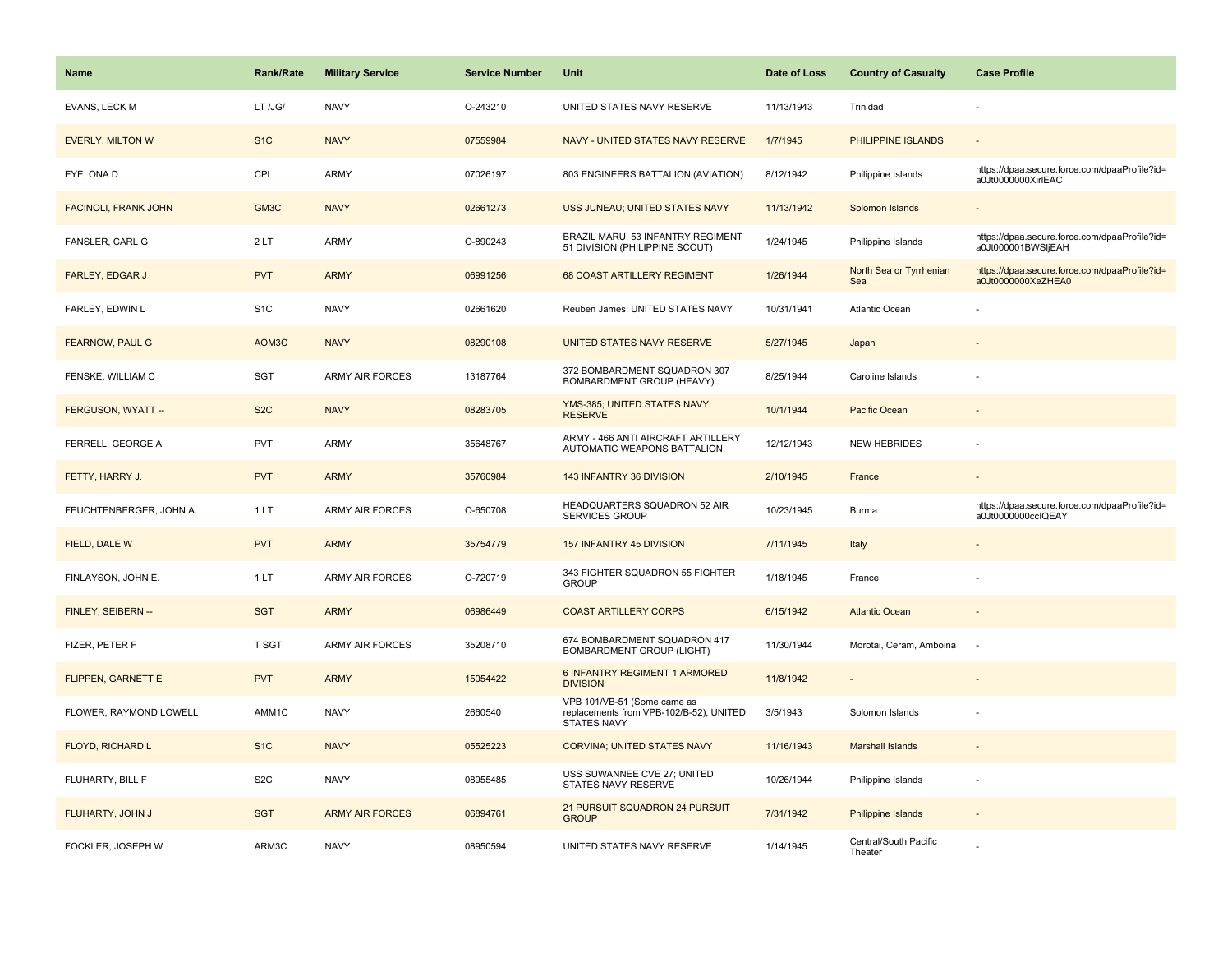| Name                         | Rank/Rate         | <b>Military Service</b> | <b>Service Number</b> | Unit                                                             | Date of Loss | <b>Country of Casualty</b>               | <b>Case Profile</b>                                                 |
|------------------------------|-------------------|-------------------------|-----------------------|------------------------------------------------------------------|--------------|------------------------------------------|---------------------------------------------------------------------|
| FORD, JOHN L                 | S SGT             | <b>ARMY AIR FORCES</b>  | 15115355              | 400 BOMBARDMENT SQUADRON 90<br><b>BOMBARDMENT GROUP (HEAVY)</b>  | 10/12/1943   | Solomon Islands                          |                                                                     |
| FOSTER, ALBERT P             | S <sub>2</sub> C  | <b>NAVY</b>             | 07564258              | UNITED STATES NAVY RESERVE                                       | 8/26/1945    | Caroline Islands                         |                                                                     |
| <b>FOSTER, WILLIAM J</b>     | <b>PFC</b>        | <b>ARMY AIR FORCES</b>  | 35434739              | 515 BOMBARDMENT SQUADRON 376<br><b>BOMBARDMENT GROUP (HEAVY)</b> | 7/8/1943     | Mediterranean Sea                        |                                                                     |
| FRASER, HOWARD W             | 1LT               | <b>ARMY AIR FORCES</b>  | O-427490              | 1 SQUADRON 480 ANTISUB GROUP                                     | 7/3/1943     | Portugal                                 |                                                                     |
| <b>FRASHUER, CLEO J</b>      | <b>PVT</b>        | <b>ARMY AIR FORCES</b>  | 06668013              | <b>HEADQUARTERS SQUADRON 20 AIR</b><br><b>BASE GROUP</b>         | 11/26/1942   | Philippine Islands                       | https://dpaa.secure.force.com/dpaaProfile?id=<br>a0Jt0000000Xir7EAC |
| FRAZIER, JAMES R.            | PVT               | ARMY                    | 35637412              | 504 PARACHUTE INFANTRY 82<br>AIRBORNE DIVISION                   | 7/11/1943    | Sicily                                   |                                                                     |
| FREEMAN, HARVEY E            | <b>CPL</b>        | <b>ARMY</b>             | 35635727              | <b>USAT J.W. McAndrews; INFANTRY</b>                             | 3/13/1945    | Portugal                                 | $\sim$                                                              |
| FREY, JOHN L                 | T SGT             | <b>ARMY AIR FORCES</b>  | 35739127              | 328 BOMBARDMENT SQUADRON 93<br>BOMBARDMENT GROUP (HEAVY)         | 11/13/1943   | North Sea or Tyrrhenian<br>Sea           |                                                                     |
| FRYE, KERMIT C               | S <sub>2</sub> C  | <b>NAVY</b>             | 06582807              | SS EAST INDIAN; UNITED STATES NAVY<br><b>RESERVE</b>             | 11/3/1942    | Africa                                   |                                                                     |
| FRYER, ALBERT J              | EM2C              | <b>NAVY</b>             | 02506286              | GROWLER; UNITED STATES NAVY                                      | 11/7/1944    | China Seas                               |                                                                     |
| FULLER, CHARLES J.           | TEC <sub>5</sub>  | <b>ARMY</b>             | 35263119              | 338 INFANTRY 85 DIVISION                                         | 5/16/1944    | Italy                                    |                                                                     |
| <b>GARTON, ORVILLE H</b>     | SGT               | <b>ARMY AIR FORCES</b>  | 15338889              | 728 BOMBARDMENT SQUADRON 452<br>BOMBARDMENT GROUP (HEAVY)        | 3/18/1945    | North Sea or Tyrrhenian<br>Sea           |                                                                     |
| <b>GAZIA, TONY S.</b>        | <b>PFC</b>        | <b>ARMY</b>             | 35742729              | 501 PARACHUTE INFANTRY REGIMENT                                  | 10/7/1945    | Holland                                  |                                                                     |
| <b>GEARHART, JAMES E</b>     | S <sub>2</sub> C  | <b>NAVY</b>             | 05526004              | NAVY - UNITED STATES NAVY RESERVE                                | 6/6/1944     | <b>ENGLISH CHANNEL</b>                   | ÷,                                                                  |
| <b>GEORGESSON, JACK H</b>    | <b>PVT</b>        | <b>ARMY</b>             | 35754964              | 736 ENGINEERS SHOP COMPANY                                       | 11/20/1944   | <b>New Guinea</b>                        |                                                                     |
| GESWEIN, RICHARD A           | RM <sub>2</sub> C | <b>NAVY</b>             | 04057815              | USS LISCOME BAY; UNITED STATES<br>NAVY RESERVE                   | 11/24/1943   | Gilbert Islands                          |                                                                     |
| <b>GIBSON, RUPERT G</b>      | S <sub>1C</sub>   | <b>NAVY</b>             | 02660084              | Yorktown; UNITED STATES NAVY                                     | 6/4/1942     | Midway Island                            |                                                                     |
| GILLMAN, UHLAN --            | PVT               | ARMY                    | 15053902              | SHINYO MARU; 17 ORDNANCE<br>COMPANY                              | 9/7/1944     | Philippine Islands                       | ÷,                                                                  |
| GILMORE, JIMMY --            | S <sub>2</sub> C  | <b>NAVY</b>             | 02663684              | USS QUINCY; UNITED STATES NAVY                                   | 8/9/1942     | Solomon Islands                          |                                                                     |
| GILSON, EDWARD ELWOOD        | FC <sub>2</sub> C | <b>NAVY</b>             | 02562425              | NAVY - UNITED STATES NAVY                                        | 11/13/1942   | SOLOMON ISLANDS                          | ÷,                                                                  |
| <b>GIRKIN, FARRELL CYRUS</b> | EM <sub>2</sub> C | <b>NAVY</b>             | 02581747              | Canopus / Arisan Maru; UNITED STATES<br><b>NAVY</b>              | 10/24/1944   | Philippine Islands                       |                                                                     |
| GLASS, EARL C.               | Sgt               | <b>ARMY AIR FORCES</b>  | RA15115981            | 19 AIRDROME SQUADRON                                             | 11/16/1946   |                                          | ÷,                                                                  |
| <b>GLENDENING, RAY --</b>    | S <sub>2</sub> C  | <b>NAVY</b>             | 09290570              | MISSISSINEWA; UNITED STATES NAVY<br><b>RESERVE</b>               | 11/20/1944   | <b>Federated States of</b><br>Micronesia |                                                                     |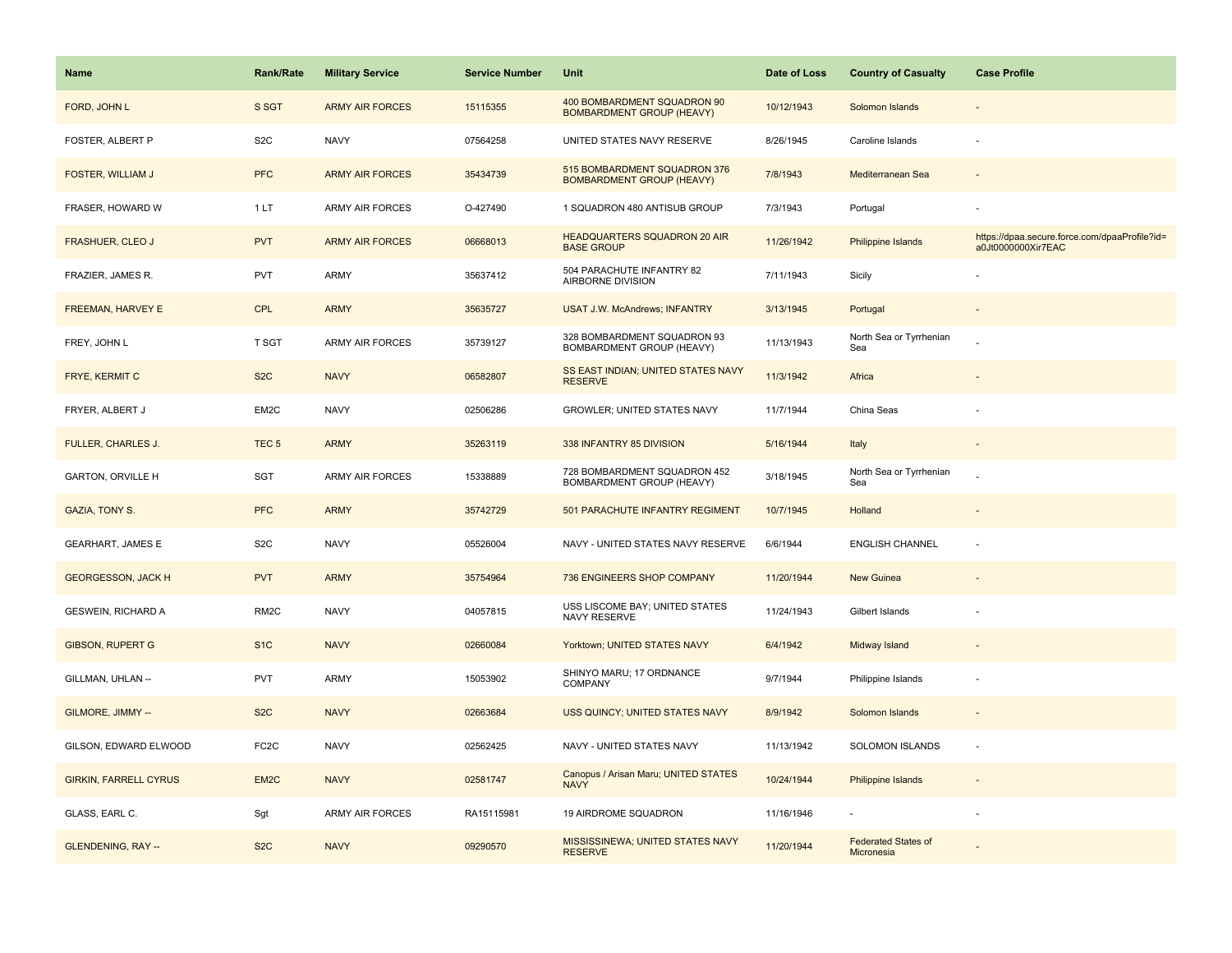| <b>Name</b>                  | <b>Rank/Rate</b>  | <b>Military Service</b> | <b>Service Number</b> | Unit                                                              | Date of Loss | <b>Country of Casualty</b>       | <b>Case Profile</b>                                                 |
|------------------------------|-------------------|-------------------------|-----------------------|-------------------------------------------------------------------|--------------|----------------------------------|---------------------------------------------------------------------|
| GODWIN, LUTHER H             | PHM3C             | <b>NAVY</b>             | 02582655              | ARISAN MARU; UNITED STATES NAVY                                   | 10/24/1944   | Philippine Islands               |                                                                     |
| <b>GOETZ, WILLIAM H</b>      | 1LT               | <b>ARMY AIR FORCES</b>  | O-435765              | 427 BOMBARDMENT SQUADRON 303<br><b>BOMBARDMENT GROUP (HEAVY)</b>  | 1/3/1943     | France                           |                                                                     |
| GORDON, WILLIAM H.           | <b>PVT</b>        | <b>ARMY</b>             | 35739221              | 52 INFANTRY BATTALION 9 ARMORED<br><b>DIVISION</b>                | 3/26/1945    | Germany                          |                                                                     |
| GORE, SHERMAN --             | S <sub>2</sub> C  | <b>NAVY</b>             | 06580238              | USS VINCENNES; UNITED STATES NAVY<br><b>RESERVE</b>               | 8/9/1942     | Solomon Islands                  |                                                                     |
| GRACE, RAYMOND W.            | 2LT               | ARMY AIR FORCES         | O-731054              | 429 BOMBARDMENT SQUADRON 2<br>BOMBARDMENT GROUP (HEAVY)           | 7/9/1943     | Mediterranean Sea                |                                                                     |
| <b>GRADDY, WILLIAM C</b>     | S SGT             | <b>ARMY AIR FORCES</b>  | 15112286              | 322 BOMBARDMENT SQUADRON 91<br><b>BOMBARDMENT GROUP (HEAVY)</b>   | 11/23/1942   | <b>English Channel</b>           |                                                                     |
| GRAHAM, NOAH A               | CM <sub>2</sub> C | <b>NAVY</b>             | 08287903              | NAVY - UNITED STATES NAVY RESERVE                                 | 10/29/1944   | PHILIPPINE ISLANDS               | $\sim$                                                              |
| <b>GRAPES, CLEO E</b>        | AMM1C             | <b>NAVY</b>             | 06021824              | UNITED STATES NAVY RESERVE                                        | 6/27/1945    | Central/South Pacific<br>Theater |                                                                     |
| <b>GRAY, MORRIS J</b>        | <b>SGT</b>        | ARMY                    | 15010815              | 1 REGIMENT 1 ARMORED DIVISION                                     | 2/15/1943    | Tunisia                          |                                                                     |
| <b>GRAY, ROY G</b>           | S SGT             | <b>ARMY AIR FORCES</b>  | 35396157              | 579 BOMBARDMENT SQUADRON 392<br><b>BOMBARDMENT GROUP (HEAVY)</b>  | 10/4/1943    | North Sea or Tyrrhenian<br>Sea   |                                                                     |
| <b>GRAY, WILLIAM EVERETT</b> | GM3C              | <b>NAVY</b>             | 02660431              | USS JUNEAU; UNITED STATES NAVY                                    | 11/13/1942   | Solomon Islands                  |                                                                     |
| <b>GREATHOUSE, BUD R</b>     | S <sub>1</sub> C  | <b>NAVY</b>             | 09295456              | NAVY - UNITED STATES NAVY RESERVE                                 | 7/30/1945    | PHILIPPINE SEA                   | https://dpaa.secure.force.com/dpaaProfile?id=<br>a0Jt0000000cd2XEAQ |
| GREENAWALT, WILLIE D         | <b>PFC</b>        | ARMY                    | 35740532              | <b>INFANTRY</b>                                                   | 7/26/1944    | Iceland                          |                                                                     |
| <b>GREGG, ROBERT M</b>       | LT /JG/           | <b>NAVY</b>             | O-124959              | UNITED STATES NAVY RESERVE                                        | 10/6/1943    | <b>Pacific Ocean</b>             |                                                                     |
| <b>GREGGS, ROBERT E</b>      | PFC               | <b>ARMY</b>             | 35136548              | 327 GLIDER INFANTRY REGIMENT 101<br>AIRBORNE DIVISION             | 6/20/1945    | France                           |                                                                     |
| GREGORY, SAM --              | S SGT             | <b>ARMY AIR FORCES</b>  | 35431613              | 440 BOMBARDMENT SQUADRON 319<br><b>BOMBARDMENT GROUP (MEDIUM)</b> | 11/26/1943   | North Sea or Tyrrhenian<br>Sea   |                                                                     |
| <b>GRISTAK, HENRY T.</b>     | S SGT             | <b>ARMY AIR FORCES</b>  | 15070918              | 568 BOMBARDMENT SQUADRON 390<br>BOMBARDMENT GROUP (HEAVY)         | 1/4/1944     | Denmark                          |                                                                     |
| GRIZ, NICK --                | SOM3C             | <b>NAVY</b>             | 08286721              | <b>EVERSOLE; UNITED STATES NAVY</b><br><b>RESERVE</b>             | 10/29/1944   | Philippine Islands               |                                                                     |
| <b>GROSE, CHARLES E</b>      | S <sub>1</sub> C  | <b>NAVY</b>             | 05600108              | PRINGLE: UNITED STATES NAVY<br><b>RESERVE</b>                     | 4/15/1945    | Philippine Sea                   |                                                                     |
| <b>GRUNER, HENRY --</b>      | S <sub>2</sub> C  | <b>NAVY</b>             | 09295668              | HULL; UNITED STATES NAVY RESERVE                                  | 12/18/1944   | <b>Philippine Sea</b>            | https://dpaa.secure.force.com/dpaaProfile?id=<br>a0Jt0000000XelaEAC |
| GUIO, JOSEPH --              | GM3C              | <b>NAVY</b>             | 06522743              | MONAGHAN; UNITED STATES NAVY<br><b>RESERVE</b>                    | 12/18/1944   | Philippine Islands               |                                                                     |
| <b>GUNNOE, JOSEPH H.</b>     | <b>CPL</b>        | <b>ARMY</b>             | 35654719              | 112 INFANTRY 28 DIVISION                                          | 11/9/1944    | Germany                          | https://dpaa.secure.force.com/dpaaProfile?id=<br>a0Jt0000000Xjq5EAC |
| GUNNOE, WILLIE --            | S <sub>2</sub> C  | <b>NAVY</b>             | 05525553              | Rowan; UNITED STATES NAVY                                         | 9/11/1943    | North or Tyrrhenian Seas         |                                                                     |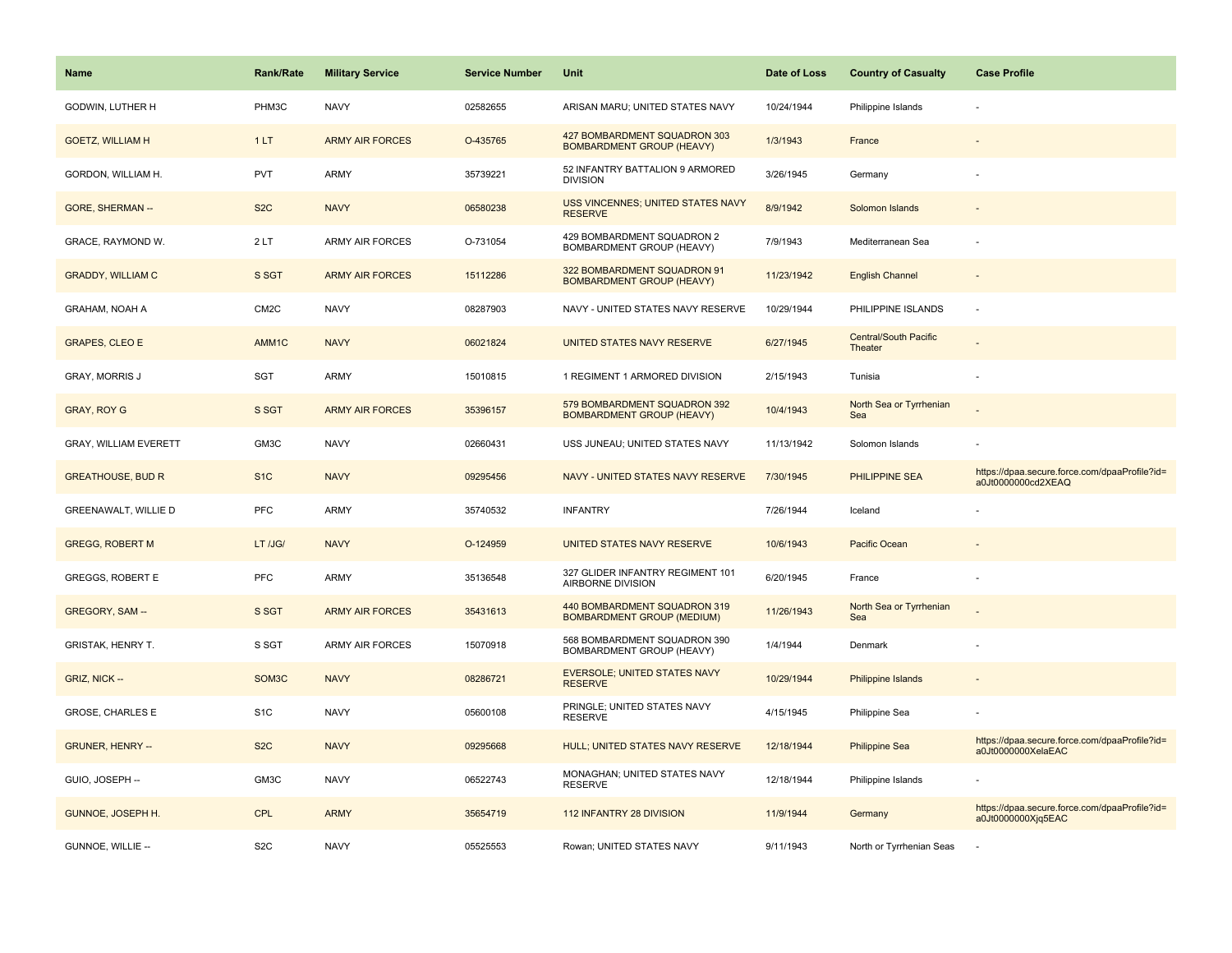| <b>Name</b>              | <b>Rank/Rate</b>  | <b>Military Service</b> | <b>Service Number</b> | Unit                                                             | Date of Loss | <b>Country of Casualty</b>                             | <b>Case Profile</b>                                                 |
|--------------------------|-------------------|-------------------------|-----------------------|------------------------------------------------------------------|--------------|--------------------------------------------------------|---------------------------------------------------------------------|
| <b>GUNTER, PAUL C</b>    | Pfc               | <b>ARMY</b>             | 6988921               | 81 RECONNAISSANCE BATTALION 1<br><b>ARMORED DIVISION</b>         | 2/21/1944    | <b>Sicily</b>                                          | https://dpaa.secure.force.com/dpaaProfile?id=<br>a0Jt0000000XdkQEAS |
| <b>GUYER, STANLEY P</b>  | S SGT             | <b>ARMY AIR FORCES</b>  | 13033943              | 381 BOMBARDMENT SQUADRON 310<br>BOMBARDMENT GROUP (MEDIUM)       | 5/26/1943    | Sicily                                                 | https://dpaa.secure.force.com/dpaaProfile?id=<br>a0Jt000001nzZrsEAE |
| <b>GWINN, ASA WILLIE</b> | WT <sub>2</sub> C | <b>NAVY</b>             | 02660380              | USS HORNET; UNITED STATES NAVY                                   | 10/26/1942   | <b>New Hebrides</b>                                    |                                                                     |
| HABER, FRANK --          | COX               | <b>NAVY</b>             | 06142936              | SS JOHN A. POOR; UNITED STATES<br>NAVY RESERVE                   | 3/19/1944    | India                                                  |                                                                     |
| <b>HACKLEY, VERNON T</b> | <b>PVT</b>        | <b>ARMY</b>             | 06880541              | ARMY - 808 MILITARY POLICE COMPANY                               | 8/23/1942    | PHILIPPINE ISLANDS                                     | https://dpaa.secure.force.com/dpaaProfile?id=<br>a0Jt0000000XitIEAS |
| HADDAD, NATHAN --        | S <sub>2</sub> C  | <b>NAVY</b>             | 06582664              | UNITED STATES NAVY RESERVE                                       | 6/12/1942    | Atlantic Ocean: North<br><b>American Waters</b>        |                                                                     |
| HADDOX, LILBURN L.       | <b>SGT</b>        | <b>ARMY AIR FORCES</b>  | 15072034              | 341 BOMBARDMENT SQUADRON 97<br><b>BOMBARDMENT GROUP (HEAVY)</b>  | 11/17/1942   | France                                                 |                                                                     |
| HAGERMAN, HOBART W       | TEC <sub>5</sub>  | ARMY                    | 35201294              | 1 REGIMENT 1 ARMORED DIVISION                                    | 12/10/1942   | Tunisia                                                |                                                                     |
| <b>HALE, CHALMER M</b>   | <b>SGT</b>        | <b>ARMY AIR FORCES</b>  | 35262594              | 858 BOMBARDMENT SQUADRON 492<br><b>BOMBARDMENT GROUP (HEAVY)</b> | 4/19/1945    | North Sea or Tyrrhenian<br>Sea                         |                                                                     |
| HALL, CLIFFORD R         | S SGT             | <b>ARMY AIR FORCES</b>  | 15054322              | 8 BOMBARDMENT SQUADRON 3<br><b>BOMBARDMENT GROUP (LIGHT)</b>     | 9/27/1943    | New Guinea                                             |                                                                     |
| HALL, GUY E              | <b>CPL</b>        | <b>ARMY</b>             | 33524857              | 351 INFANTRY 88 DIVISION                                         | 10/28/1945   | Italy                                                  |                                                                     |
| HALL, NORMAN W           | <b>PVT</b>        | ARMY                    | 15016386              | ARISAN MARU; 17 ORDNANCE<br>COMPANY                              | 10/24/1944   | China Seas                                             |                                                                     |
| <b>HALL, WILBUR S</b>    | S SGT             | <b>ARMY AIR FORCES</b>  | 35750332              | 422 BOMBARDMENT SQUADRON 305<br><b>BOMBARDMENT GROUP (HEAVY)</b> | 7/21/1944    | North Sea or Tyrrhenian<br>Sea                         |                                                                     |
| HALLER, THOMAS DARWIN    | MM <sub>2</sub> C | <b>NAVY</b>             | 02503528              | Jacob Jones; UNITED STATES NAVY                                  | 2/28/1942    | Atlantic Ocean: North<br>American Waters               |                                                                     |
| <b>HALSEY, ELDON M</b>   | MOMM2C            | <b>NAVY</b>             | 08282664              | NAVY - UNITED STATES NAVY RESERVE                                | 4/22/1945    | <b>CENTRAL/SOUTH</b><br><b>PACIFIC THEATER</b>         |                                                                     |
| HALTERMAN, ALBERT M      | TM1C              | <b>NAVY</b>             | 02658140              | TROUT; UNITED STATES NAVY                                        | 2/29/1944    | Philippine Sea                                         |                                                                     |
| HAMILTON, THURMAN C      | <b>PFC</b>        | <b>ARMY</b>             | 35652972              | 504 PARACHUTE INFANTRY 82<br><b>AIRBORNE DIVISION</b>            | 4/7/1945     | Germany                                                |                                                                     |
| HAMPTON, MARSHALL F      | S <sub>2</sub> C  | <b>NAVY</b>             | 02663673              | USS VINCENNES; UNITED STATES NAVY                                | 8/9/1942     | Solomon Islands                                        |                                                                     |
| HAMRIC, DANE H.          | <b>CPL</b>        | <b>ARMY</b>             | 15017127              | 60 COAST ARTILLERY REGIMENT                                      | 12/18/1944   | <b>Philippine Islands</b>                              |                                                                     |
| HAMRICK, JAMES H         | <b>SGT</b>        | <b>ARMY AIR FORCES</b>  | 35768846              | 858 BOMBARDMENT SQUADRON 492<br>BOMBARDMENT GROUP (HEAVY)        | 4/19/1945    | North Sea or Tyrrhenian<br>Sea                         |                                                                     |
| <b>HAMRICK, JAMES J</b>  | S <sub>2</sub> C  | <b>NAVY</b>             | 08290118              | NAVY - UNITED STATES NAVY RESERVE                                | 7/30/1945    | PHILIPPINE SEA                                         | https://dpaa.secure.force.com/dpaaProfile?id=<br>a0Jt0000000ccbNEAQ |
| HAMRICK, VICTOR L        | S SGT             | <b>ARMY AIR FORCES</b>  | 35275442              | 401 BOMBARDMENT SQUADRON 91<br>BOMBARDMENT GROUP (HEAVY)         | 4/17/1943    | North Sea or Tyrrhenian<br>Sea                         |                                                                     |
| HANK, WILBUR L           | <b>CY</b>         | <b>NAVY</b>             | 02656801              | <b>UNITED STATES NAVY</b>                                        | 10/21/1943   | <b>Atlantic Ocean: North</b><br><b>American Waters</b> |                                                                     |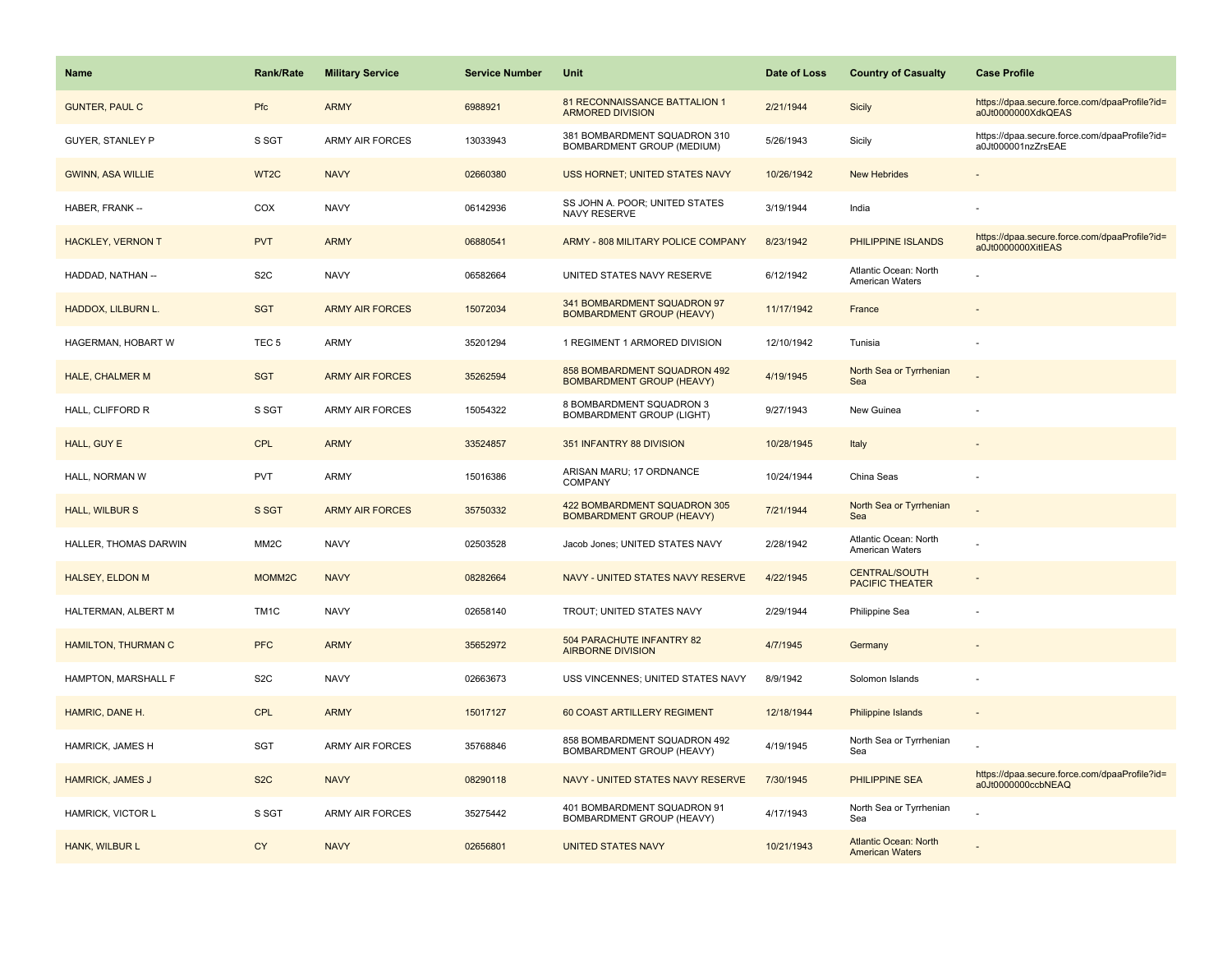| <b>Name</b>                 | <b>Rank/Rate</b>   | <b>Military Service</b> | <b>Service Number</b> | Unit                                                                  | Date of Loss | <b>Country of Casualty</b>                   | <b>Case Profile</b>                                                 |
|-----------------------------|--------------------|-------------------------|-----------------------|-----------------------------------------------------------------------|--------------|----------------------------------------------|---------------------------------------------------------------------|
| HANNE, GEORGE C E           | S <sub>1</sub> C   | <b>NAVY</b>             | 09295439              | NEWCOMB; UNITED STATES NAVY<br><b>RESERVE</b>                         | 4/6/1945     | Ryukyus Islands                              |                                                                     |
| HARMON, CLAYTON H           | SC <sub>3</sub> C  | <b>NAVY</b>             | 08282416              | NAVY - UNITED STATES NAVY RESERVE                                     | 10/25/1944   | <b>PHILIPPINE SEA</b>                        |                                                                     |
| HARMON, HARRY C             | COX                | <b>NAVY</b>             | 07556378              | Frederick C Davis; UNITED STATES NAVY<br><b>RESERVE</b>               | 4/24/1945    | North Atlantic Ocean                         |                                                                     |
| <b>HARPER, PAUL B</b>       | MM3C               | <b>NAVY</b>             | 02661865              | Pillsbury; UNITED STATES NAVY                                         | 3/1/1942     | <b>Indian Ocean</b>                          |                                                                     |
| HARRIS, OREN C              | <b>PVT</b>         | <b>ARMY</b>             | 35756764              | 317 INFANTRY 80 DIVISION                                              | 9/26/1944    | France                                       |                                                                     |
| HART, HERMAN --             | <b>CAPT</b>        | <b>ARMY AIR FORCES</b>  | O-462756              | <b>HEADQUARTERS SQUADRON 335</b><br><b>BOMBARDMENT GROUP (MEDIUM)</b> | 11/26/1943   | North Sea or Tyrrhenian<br>Sea               |                                                                     |
| HARTLEY, JACK R             | PFC                | <b>ARMY</b>             | 35086222              | SS Leopoldville; 262 INFANTRY 66<br><b>DIVISION</b>                   | 12/24/1944   | English Channel                              |                                                                     |
| <b>HARVEY, DONALD F</b>     | AOM <sub>1</sub> C | <b>NAVY</b>             | 07556899              | NAVY - UNITED STATES NAVY RESERVE                                     | 2/21/1945    | <b>BONIN &amp; VOLCANO</b><br><b>ISLANDS</b> |                                                                     |
| HAUGHT, JOHN P              | S SGT              | ARMY AIR FORCES         | 35376253              | 337 BOMBARDMENT SQUADRON 96<br>BOMBARDMENT GROUP (HEAVY)              | 5/21/1943    | North Sea or Tyrrhenian<br>Sea               |                                                                     |
| <b>HAWKS, WILLIAM G</b>     | GM <sub>2</sub> C  | <b>NAVY</b>             | 08288398              | 301st Naval Construction Battalion, UNITED<br>STATES NAVY RESERVE     | 7/30/1944    | <b>Pacific Ocean</b>                         |                                                                     |
| HAYES, GILBERT W            | S <sub>1</sub> C   | <b>NAVY</b>             | 02581633              | USS HOUSTON (CA-30); UNITED STATES<br><b>NAVY</b>                     | 3/1/1942     | Java                                         |                                                                     |
| <b>HAYSLETT, CLINTON F</b>  | TEC <sub>5</sub>   | <b>ARMY</b>             | 15056320              | 7 ENGINEERS COMBAT BATTALION 5<br><b>DIVISION</b>                     | 11/24/1944   | France                                       |                                                                     |
| HEBB, MARVIN SHERLEY        | S <sub>2</sub> C   | <b>NAVY</b>             | 05526005              | SS ROBERT H. COLLEY; UNITED STATES<br>NAVY RESERVE                    | 10/4/1942    | <b>British Isles</b>                         |                                                                     |
| <b>HEDGE, JACKIE O</b>      | 1st Lt             | <b>ARMY AIR FORCES</b>  | O-2079352             | 3 PHOTO SQUADRON 311<br><b>RECONNAISSANCE WING</b>                    | 6/10/1946    | Marianas Islands                             |                                                                     |
| HEDRICK, CHARLES M          | S <sub>2</sub> C   | <b>NAVY</b>             | 06580371              | Jacob Jones; UNITED STATES NAVY<br><b>RESERVE</b>                     | 2/28/1942    | Atlantic Ocean: North<br>American Waters     |                                                                     |
| HEFLIN, JOSEPH L            | S <sub>1</sub> C   | <b>NAVY</b>             | 07561663              | UNITED STATES NAVY RESERVE                                            | 4/14/1945    | <b>Central/South Pacific</b><br>Theater      |                                                                     |
| HEINBACH, DAVID L           | S <sub>1</sub> C   | <b>NAVY</b>             | 06133843              | UNITED STATES NAVY RESERVE                                            | 10/9/1945    | Japan                                        |                                                                     |
| <b>HEINSELMAN, VICTOR N</b> | <b>T SGT</b>       | <b>ARMY AIR FORCES</b>  | 35742032              | 722 BOMBARDMENT SQUADRON 450<br><b>BOMBARDMENT GROUP (HEAVY)</b>      | 3/24/1944    | <b>Adriatic Sea</b>                          |                                                                     |
| HELLER, RUSSELL R           | <b>T SGT</b>       | ARMY AIR FORCES         | 35756504              | 767 BOMBARDMENT SQUADRON 461<br>BOMBARDMENT GROUP (HEAVY)             | 3/31/1945    | Adriatic Sea                                 |                                                                     |
| <b>HENDERSON, HOWARD G</b>  | CM3C               | <b>NAVY</b>             | 02582256              | Pillsbury; UNITED STATES NAVY                                         | 3/1/1942     | Indian Ocean                                 | $\sim$                                                              |
| HENDRICKS, LANDON C         | MAJ                | <b>ARMY AIR FORCES</b>  | O-427643              | 533 BOMBARDMENT SQUADRON 381<br>BOMBARDMENT GROUP (HEAVY)             | 10/9/1943    | North Sea or Tyrrhenian<br>Sea               |                                                                     |
| HENRY, DALE                 | 2LT                | <b>ARMY</b>             | O-890590              | ARMY - 57 INFANTRY REGIMENT (PS)                                      | 1/9/1945     | PHILIPPINE ISLANDS                           | https://dpaa.secure.force.com/dpaaProfile?id=<br>a0Jt0000000cdHAEAY |
| HENSLEY, CARLOS --          | <b>PVT</b>         | <b>ARMY</b>             | 35200111              | 6 INFANTRY 1 ARMORED DIVISION                                         | 11/8/1942    | Mediterranean Sea                            |                                                                     |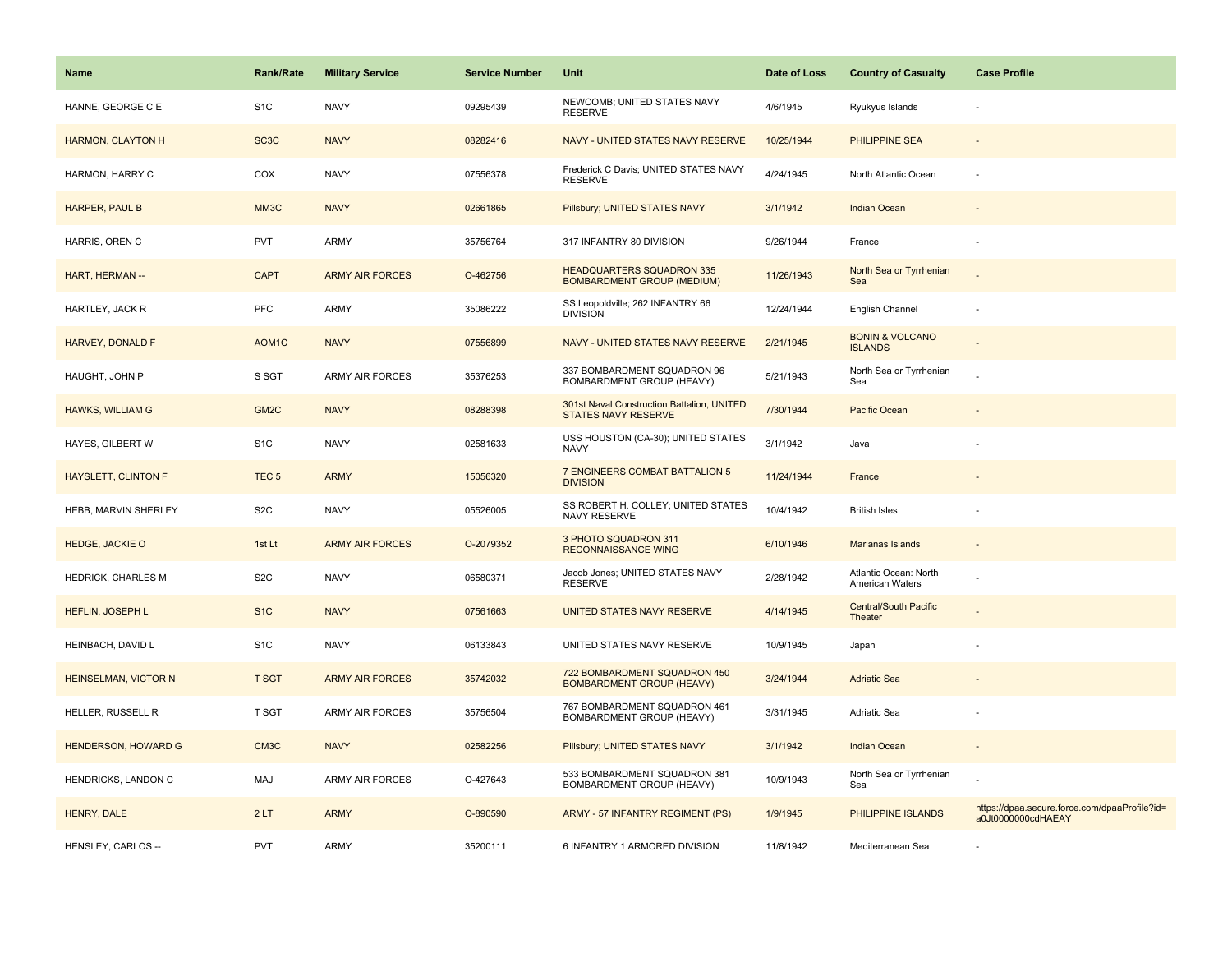| <b>Name</b>               | <b>Rank/Rate</b> | <b>Military Service</b> | <b>Service Number</b> | Unit                                                          | Date of Loss | <b>Country of Casualty</b>                     | <b>Case Profile</b>                                                 |
|---------------------------|------------------|-------------------------|-----------------------|---------------------------------------------------------------|--------------|------------------------------------------------|---------------------------------------------------------------------|
| HENSLEY, ELIJAH C         | MOMM2C           | <b>NAVY</b>             | 05527366              | <b>GUDGEON; UNITED STATES NAVY</b><br><b>RESERVE</b>          | 5/5/1944     | Marianas Islands                               |                                                                     |
| HENSLEY, GEORGE B         | S SGT            | ARMY                    | 15118144              | 112 INFANTRY 28 DIVISION                                      | 11/2/1944    | Germany                                        |                                                                     |
| HENSLEY, PAUL L           | <b>SGT</b>       | <b>ARMY AIR FORCES</b>  | 06894195              | 23 BOMBARDMENT SQUADRON 5<br><b>BOMBARDMENT GROUP (HEAVY)</b> | 7/19/1943    | Marianas Islands                               |                                                                     |
| HESS, BILLY JOE           | PFC              | <b>MARINE CORPS</b>     | 00854342              | MARINE - UNITED STATES MARINE<br><b>CORPS</b>                 | 5/7/1945     | Marshall Islands                               |                                                                     |
| <b>HESS, ROBERT M</b>     | <b>PVT</b>       | <b>ARMY</b>             | 35379470              | 6 INFANTRY 1 ARMORED DIVISION                                 | 12/2/1942    | Tunisia                                        |                                                                     |
| HICKS, HAROLD W           | 2d Lt            | ARMY                    | O-1825533             | 105 INFANTRY 27 DIVISION                                      | 4/24/1945    | Japan/Okinawa                                  | https://dpaa.secure.force.com/dpaaProfile?id=<br>a0Jt000001ChqZrEAJ |
| <b>HICKS, ROBERT H</b>    | <b>ENS</b>       | <b>NAVY</b>             | O-351524              | UNITED STATES NAVY RESERVE                                    | 7/24/1944    | Morotai, Ceram, Amboina                        |                                                                     |
| HIGGINBOTHAM, PAUL -      | LT /JG/          | <b>NAVY</b>             | O-124962              | USS SAWANEE; UNITED STATES NAVY<br><b>RESERVE</b>             | 6/20/1944    | Pacific Ocean                                  |                                                                     |
| <b>HIGGINS, CHARLES W</b> | S <sub>1</sub> C | <b>NAVY</b>             | 08950689              | UNITED STATES NAVY RESERVE                                    | 6/11/1945    | Central/South Pacific<br>Theater               |                                                                     |
| HILL, DENVER M            | CPL              | ARMY                    | 35653558              | MATHEW P DEADY; ARMY                                          | 11/3/1944    | Philippine Islands                             |                                                                     |
| HIRSHELL, JOHN E          | S <sub>1</sub> C | <b>NAVY</b>             | 08290280              | JOHNSTON; UNITED STATES NAVY<br><b>RESERVE</b>                | 10/25/1944   | <b>Philippine Sea</b>                          |                                                                     |
| HIVELY, HARRY F           | S <sub>1</sub> C | <b>NAVY</b>             | 06600651              | USS HELENA; UNITED STATES NAVY<br><b>RESERVE</b>              | 7/6/1943     | Solomon Islands                                |                                                                     |
| HOFFMAN, CLAUDE --        | <b>PFC</b>       | <b>MARINE CORPS</b>     | 00350549              | MARINE - UNITED STATES MARINE<br><b>CORPS</b>                 | 7/21/1942    | Pacific Ocean                                  |                                                                     |
| HOKE, RAYMOND B           | <b>TSGT</b>      | <b>ARMY AIR FORCES</b>  | 15058045              | 1 SQUADRON 480 ANTISUB GROUP                                  | 11/24/1942   | Newfoundland                                   |                                                                     |
| HOLT, ERNEST H            | RM3C             | <b>NAVY</b>             | 05601165              | <b>Buck; UNITED STATES NAVY RESERVE</b>                       | 10/9/1943    | North or Tyrrhenian Seas                       | $\sim$                                                              |
| HOLT, VIRGIL J            | TEC <sub>4</sub> | ARMY                    | 15016382              | SHINYO MARU; 17 ORDNANCE<br><b>COMPANY</b>                    | 9/7/1944     | Philippine Islands                             |                                                                     |
| <b>HONAKER, THOMAS H</b>  | <b>PVT</b>       | <b>ARMY AIR FORCES</b>  | 15336204              | <b>USAT DORCHESTER; AIR CORPS</b>                             | 2/3/1943     | Greenland                                      |                                                                     |
| <b>HOOVER, HARRY B</b>    | S <sub>2</sub> C | <b>NAVY</b>             | 05601904              | NAVY - UNITED STATES NAVY RESERVE                             | 7/10/1943    | MEDITERRANEAN SEA                              |                                                                     |
| HOPKINS, BERNARD O        | S SGT            | <b>ARMY</b>             | 06944374              | ARISAN MARU; 60 COAST ARTILLERY<br><b>REGIMENT</b>            | 10/24/1944   | <b>China Seas</b>                              |                                                                     |
| HORNER, FOREST E          | PFC              | ARMY                    | 35290453              | 1 REGIMENT 1 ARMORED DIVISION                                 | 2/15/1943    | Tunisia                                        |                                                                     |
| HORNER, ROBERT L          | S <sub>2</sub> C | <b>NAVY</b>             | 05525289              | NAVY - UNITED STATES NAVY                                     | 10/29/1944   | <b>CENTRAL/SOUTH</b><br><b>PACIFIC THEATER</b> |                                                                     |
| HUDGINS, JOHN G           | CAPT             | <b>ARMY</b>             | O-399206              | ARMY - 12 MEDICAL BATTALION (PS)                              | 1/26/1945    | CHINA SEAS                                     | https://dpaa.secure.force.com/dpaaProfile?id=<br>a0Jt000001Bbs47EAB |
| HUFFMAN, PAUL FRANKLIN    | Pvt              | <b>MARINE CORPS</b>     | 350615                | <b>MARINE - UNITED STATES MARINE</b><br><b>CORPS</b>          | 11/21/1943   | <b>Gilbert Islands</b>                         | https://dpaa.secure.force.com/dpaaProfile?id=<br>a0Jt0000000LI2IEAS |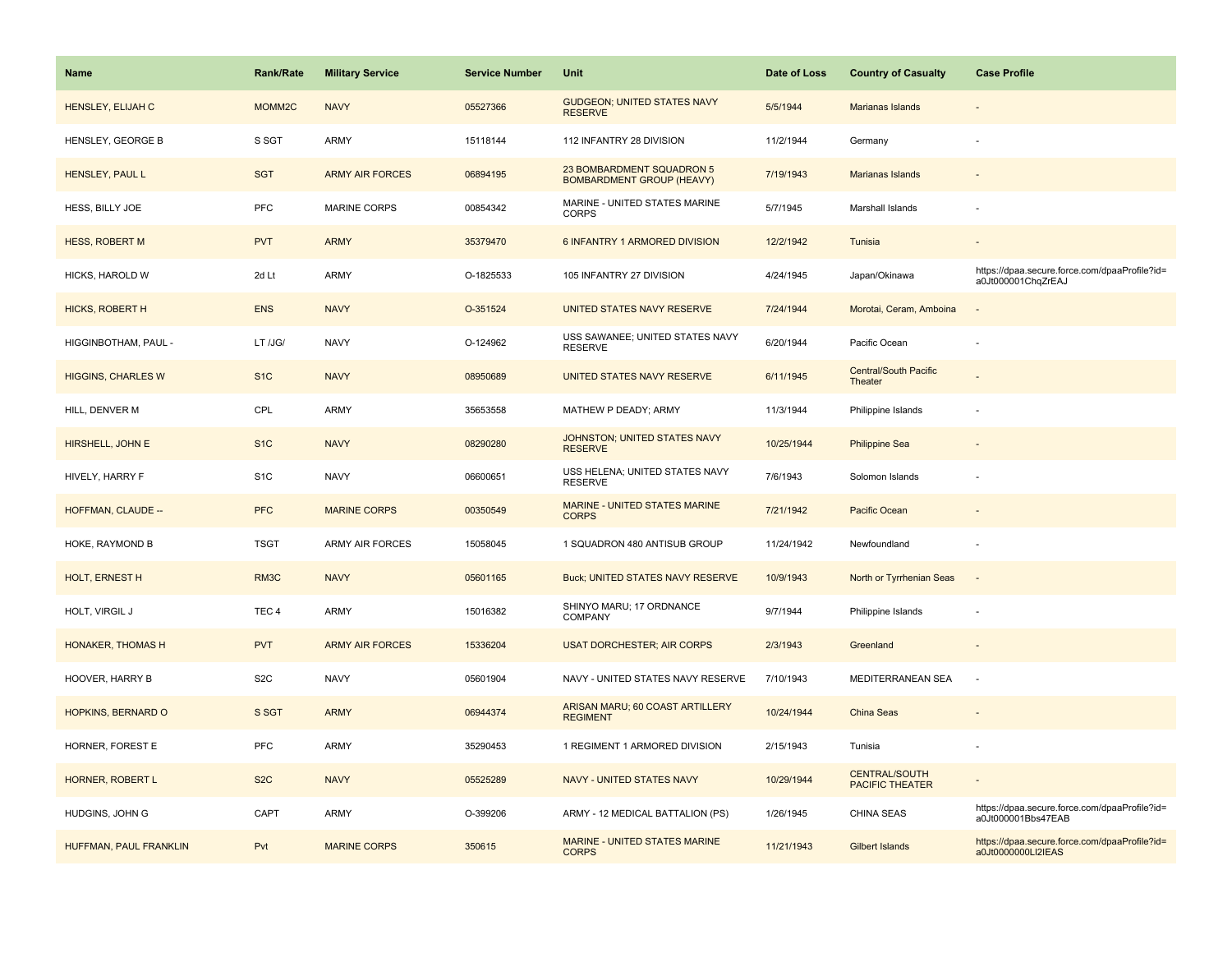| Name                     | <b>Rank/Rate</b> | <b>Military Service</b> | <b>Service Number</b> | Unit                                                             | Date of Loss | <b>Country of Casualty</b>                      | <b>Case Profile</b>                                                 |
|--------------------------|------------------|-------------------------|-----------------------|------------------------------------------------------------------|--------------|-------------------------------------------------|---------------------------------------------------------------------|
| <b>HUGHES, RICH B</b>    | LT /JG/          | <b>NAVY</b>             | O-078667              | UNITED STATES NAVY                                               | 12/8/1941    | Nova Scotia                                     |                                                                     |
| <b>HUMBOCK, THOMAS W</b> | <b>CPHM</b>      | <b>NAVY</b>             | 02662930              | YMS-98; UNITED STATES NAVY                                       | 9/17/1945    | Japan                                           |                                                                     |
| HUNTER, NORMAN E         | S <sub>2</sub> C | <b>NAVY</b>             | 07560080              | NAVY - UNITED STATES NAVY RESERVE                                | 10/24/1944   | PHILIPPINE SEA                                  |                                                                     |
| HURT, CHARLES E          | EM3C             | <b>NAVY</b>             | 05603210              | UNITED STATES NAVY RESERVE                                       | 2/7/1943     | <b>Atlantic Ocean</b>                           |                                                                     |
| HUSTEAD, CHARLES H       | WT3C             | <b>NAVY</b>             | 05529424              | Lansdale; UNITED STATES NAVY<br><b>RESERVE</b>                   | 4/20/1944    | Mediterranean Sea                               |                                                                     |
| HUTCHISON, ROBERT LEE    | S <sub>1</sub> C | <b>NAVY</b>             | 02660992              | Jacob Jones; UNITED STATES NAVY                                  | 2/28/1942    | <b>Atlantic Ocean</b>                           |                                                                     |
| IMAN, JESSE D.           | S SGT            | <b>ARMY AIR FORCES</b>  | 15321023              | HEADQUARTERS SQUADRON 52 TROOP<br><b>CARRIER WING</b>            | 7/10/1943    | Sicily                                          |                                                                     |
| IRBY, DONALD M.          | FLT O            | <b>ARMY AIR FORCES</b>  | T-127857              | 741 BOMBARDMENT SQUADRON 455<br><b>BOMBARDMENT GROUP (HEAVY)</b> | 11/17/1944   | <b>Adriatic Sea</b>                             |                                                                     |
| JACKSON, HARRY M         | S <sub>1</sub> C | <b>NAVY</b>             | 02665808              | UNITED STATES NAVY                                               | 12/30/1942   | Atlantic Ocean                                  |                                                                     |
| <b>JACKSON, JAMES W</b>  | S <sub>2</sub> C | <b>NAVY</b>             | 02637375              | <b>UNITED STATES NAVY</b>                                        | 1/1/1943     | Algeria                                         |                                                                     |
| JACOB, LOUIS D.          | 1LT              | ARMY AIR FORCES         | O-309922              | 153 LIAISON SQUADRON 67<br>RECONNAISSANCE GROUP                  | 7/30/1943    | North Sea or Tyrrhenian<br>Sea                  |                                                                     |
| JACOBSON, JOSEPH E       | 1LT              | <b>MARINE CORPS</b>     | O-014887              | <b>MARINE - UNITED STATES MARINE</b><br><b>CORPS</b>             | 10/30/1943   | Solomon Islands                                 |                                                                     |
| JAMES, HENRY P           | T SGT            | <b>ARMY AIR FORCES</b>  | 35428569              | 337 BOMBARDMENT SQUADRON 96<br>BOMBARDMENT GROUP (HEAVY)         | 10/17/1943   | <b>British Isles</b>                            |                                                                     |
| JARRELL, HARVEY --       | S <sub>2</sub> C | <b>NAVY</b>             | 07560757              | <b>GAMBIER BAY; UNITED STATES NAVY</b><br><b>RESERVE</b>         | 10/25/1944   | <b>Philippine Sea</b>                           |                                                                     |
| JEFFERY, CHARLES W       | S <sub>1</sub> C | <b>NAVY</b>             | 08282188              | MONAGHAN; UNITED STATES NAVY<br><b>RESERVE</b>                   | 12/18/1944   | Philippine Sea                                  |                                                                     |
| JEFFREY, BRAXTON --      | <b>PVT</b>       | <b>ARMY</b>             | 35778129              | 3041 QUARTERMASTER GROUP<br><b>REGIMENT COMPANY</b>              | 6/13/1944    | <b>English Channel</b>                          |                                                                     |
| JEFFRIES, RALPH --       | <b>PVT</b>       | ARMY                    | 35379572              | 707 TANK BATTALION                                               | 4/11/1945    | Germany                                         | https://dpaa.secure.force.com/dpaaProfile?id=<br>a0Jt000001kgHx5EAE |
| JENKINS, CARL MELVIN     | COX              | <b>NAVY</b>             | 02662227              | USS JUNEAU; UNITED STATES NAVY                                   | 11/13/1942   | Solomon Islands                                 |                                                                     |
| JENKINS, HOWARD W        | <b>PFC</b>       | <b>ARMY AIR FORCES</b>  | 35641363              | HMT Rohna; 322 FIGHTER CONTROL<br>SQUADRON                       | 11/26/1943   | Mediterranean Sea                               |                                                                     |
| <b>JENKS, HENRY R</b>    | S <sub>1C</sub>  | <b>NAVY</b>             | 05525018              | <b>UNITED STATES NAVY</b>                                        | 12/30/1942   | Atlantic Ocean: North<br><b>American Waters</b> |                                                                     |
| JEWELL, FRED T           | S SGT            | ARMY                    | 06986106              | ARISAN MARU; 60 COAST ARTILLERY<br><b>REGIMENT</b>               | 10/24/1944   | China Seas                                      |                                                                     |
| JOE, DOMENICK --         | Y <sub>3</sub> C | <b>NAVY</b>             | 09295426              | FRANKLIN; UNITED STATES NAVY<br><b>RESERVE</b>                   | 3/19/1945    | Japan                                           |                                                                     |
| JOHNSON, ALBERT W        | RM3C             | <b>NAVY</b>             | 08278654              | LST-531; UNITED STATES NAVY<br><b>RESERVE</b>                    | 4/28/1944    | English Channel                                 |                                                                     |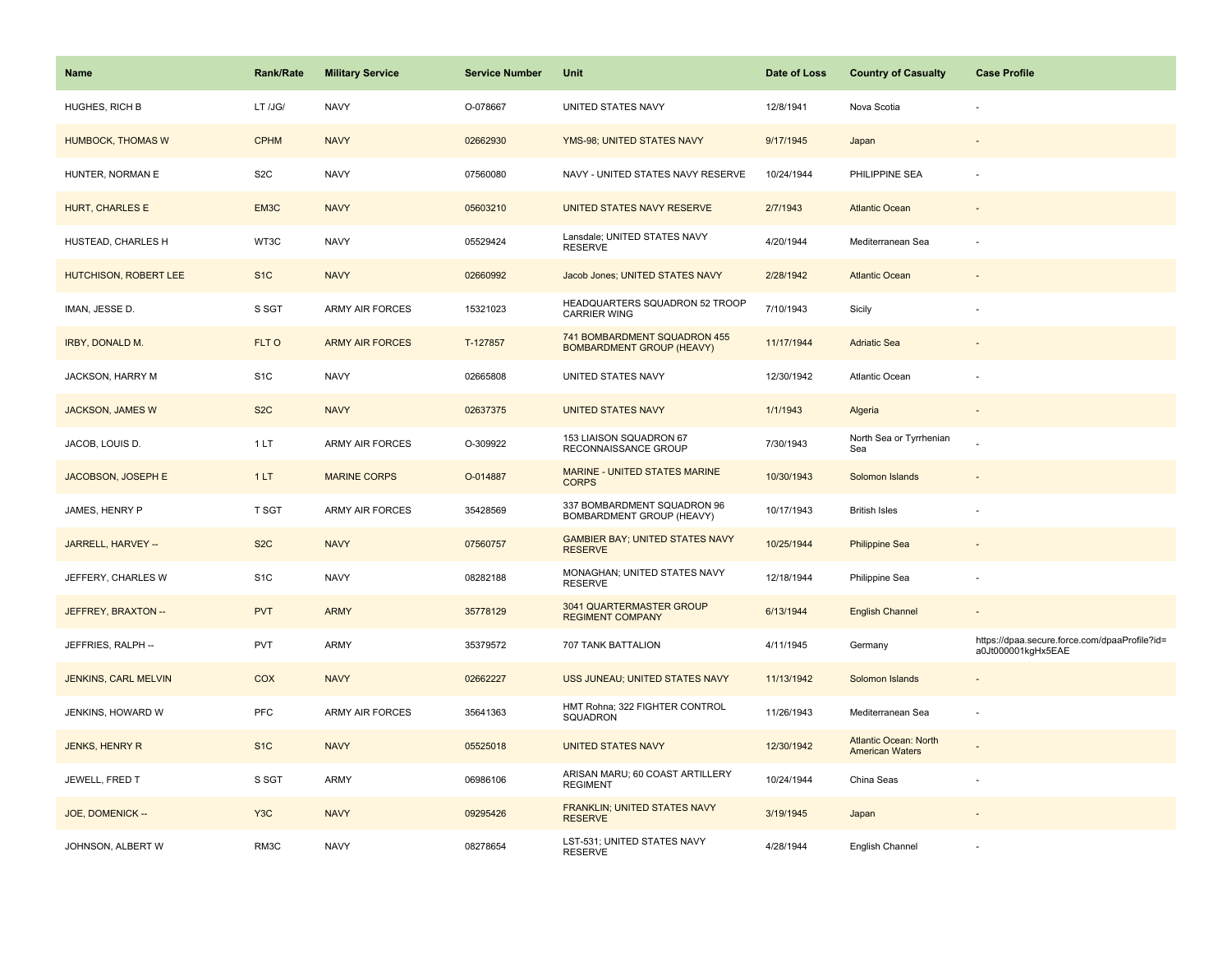| <b>Name</b>                | Rank/Rate         | <b>Military Service</b> | <b>Service Number</b> | Unit                                                      | Date of Loss | <b>Country of Casualty</b>     | <b>Case Profile</b>                                                 |
|----------------------------|-------------------|-------------------------|-----------------------|-----------------------------------------------------------|--------------|--------------------------------|---------------------------------------------------------------------|
| JOHNSON, CHARLES L         | S SGT             | <b>ARMY AIR FORCES</b>  | 13102550              | <b>AIR CORPS</b>                                          | 2/5/1944     | <b>English Channel</b>         |                                                                     |
| JOHNSON, LANGDON E.        | 1LT               | ARMY AIR FORCES         | O-804554              | 100 FIGHTER SQUADRON 332 FIGHTER<br><b>GROUP</b>          | 8/12/1944    | France                         | https://dpaa.secure.force.com/dpaaProfile?id=<br>a0Jt0000009CEuSEAW |
| <b>JOHNSTON, GEORGE H</b>  | <b>PVT</b>        | <b>ARMY</b>             | 15089074              | <b>MEDICAL DEPARTMENT</b>                                 | 11/1/1942    | Nigeria                        |                                                                     |
| JONES, EARL F              | T SGT             | <b>ARMY AIR FORCES</b>  | 06945349              | 23 BOMBARDMENT SQUADRON 5<br>BOMBARDMENT GROUP (HEAVY)    | 6/23/1944    | Caroline Islands               |                                                                     |
| <b>JONES, PAUL HOWARD</b>  | S <sub>2</sub> C  | <b>NAVY</b>             | 06021118              | UNITED STATES NAVY RESERVE                                | 11/3/1942    | <b>North Atlantic Ocean</b>    |                                                                     |
| JONES, RAYMOND --          | S SGT             | <b>ARMY AIR FORCES</b>  | 35390310              | 704 BOMBARDMENT SQUADRON 446<br>BOMBARDMENT GROUP (HEAVY) | 12/2/1944    | North Sea or Tyrrhenian<br>Sea | https://dpaa.secure.force.com/dpaaProfile?id=<br>a0Jt000001nzZc2EAE |
| JONES, WARREN --           | GM3C              | <b>NAVY</b>             | 08282514              | <b>TICONDEROGA; UNITED STATES NAVY</b><br><b>RESERVE</b>  | 1/21/1945    | <b>Philippine Sea</b>          | https://dpaa.secure.force.com/dpaaProfile?id=<br>a0Jt000001DVBLpEAP |
| JOPLIN, OTTICE C           | F <sub>1</sub> C  | <b>NAVY</b>             | 08287192              | NAVY - UNITED STATES NAVY RESERVE                         | 9/13/1944    | CAROLINE ISLANDS               |                                                                     |
| <b>KAFER, AUGUST G</b>     | LT /JG/           | <b>NAVY</b>             | O-114600              | UNITED STATES NAVY RESERVE                                | 12/27/1943   | New Caledonia                  |                                                                     |
| KAITES, LOUIS N            | FC <sub>2</sub> C | <b>NAVY</b>             | 02582616              | USS JARVIS; UNITED STATES NAVY                            | 8/9/1942     | Solomon Islands                |                                                                     |
| KAYSER, ARTIE L.           | 2LT               | <b>ARMY AIR FORCES</b>  | O-791116              | 54 FIGHTER SQUADRON 343 FIGHTER<br><b>GROUP</b>           | 12/30/1942   | <b>Aleutian Islands</b>        |                                                                     |
| <b>KEGLEY, ELLIS</b>       | <b>PFC</b>        | <b>MARINE CORPS</b>     | 465584                | MARINE - UNITED STATES MARINE<br><b>CORPS</b>             | 11/25/1943   | Gilbert Islands                |                                                                     |
| KENNEDY, HERBERT --        | S <sub>2</sub> C  | <b>NAVY</b>             | 06020242              | Sims; UNITED STATES NAVY RESERVE                          | 5/7/1942     | <b>Coral Sea</b>               | $\overline{a}$                                                      |
| <b>KENNEDY, JOHN</b>       | <b>PVT</b>        | <b>ARMY</b>             | 35640062              | 16th Infantry Regiment, 1st Infantry Division             | 7/11/1943    | Sicily                         |                                                                     |
| <b>KENNEDY, JOSEPH E</b>   | <b>PVT</b>        | <b>ARMY</b>             | 35778073              | 112 INFANTRY 28 DIVISION                                  | 11/8/1944    | Germany                        |                                                                     |
| <b>KERENS, OWEN D</b>      | LT                | <b>NAVY</b>             | O-114601              | UNITED STATES NAVY RESERVE                                | 1/21/1945    | Philippine Sea                 |                                                                     |
| <b>KERLEY, HERMAN L</b>    | <b>PVT</b>        | <b>ARMY</b>             | 15055640              | 39 INFANTRY 9 DIVISION                                    | 2/1/1945     | Poland                         |                                                                     |
| <b>KESSEL, HILTON S</b>    | 1LT               | <b>ARMY AIR FORCES</b>  | O-807577              | 40 FIGHTER SQUADRON 35 FIGHTER<br><b>GROUP</b>            | 10/10/1944   | Borneo                         |                                                                     |
| <b>KESSINGER, ROBERT F</b> | Pvt               | <b>MARINE CORPS</b>     | 350790                | <b>MARINE - UNITED STATES MARINE</b><br><b>CORPS</b>      | 11/24/1942   | Solomon Islands                |                                                                     |
| KIDD, MACK                 | Pvt               | <b>ARMY</b>             | 35774963              | 5307 COMPOSITE UNIT                                       | 7/12/1944    | <b>BURMA</b>                   |                                                                     |
| KIGHT, AUDY C              | S <sub>1</sub> C  | <b>NAVY</b>             | 08290203              | NAVY - UNITED STATES NAVY RESERVE                         | 7/30/1945    | <b>PHILIPPINE SEA</b>          | $\overline{\phantom{a}}$                                            |
| KILLEEN, JOHN J            | <b>PFC</b>        | ARMY                    | 35741246              | SS Leopoldville; 262 INFANTRY 66<br><b>DIVISION</b>       | 12/24/1944   | English Channel                | ÷,                                                                  |
| KIMBLER, JAMES H           | <b>PVT</b>        | <b>ARMY</b>             | 15054233              | <b>83 CHEMICAL BATTALION</b>                              | 1/26/1944    | North Sea or Tyrrhenian<br>Sea |                                                                     |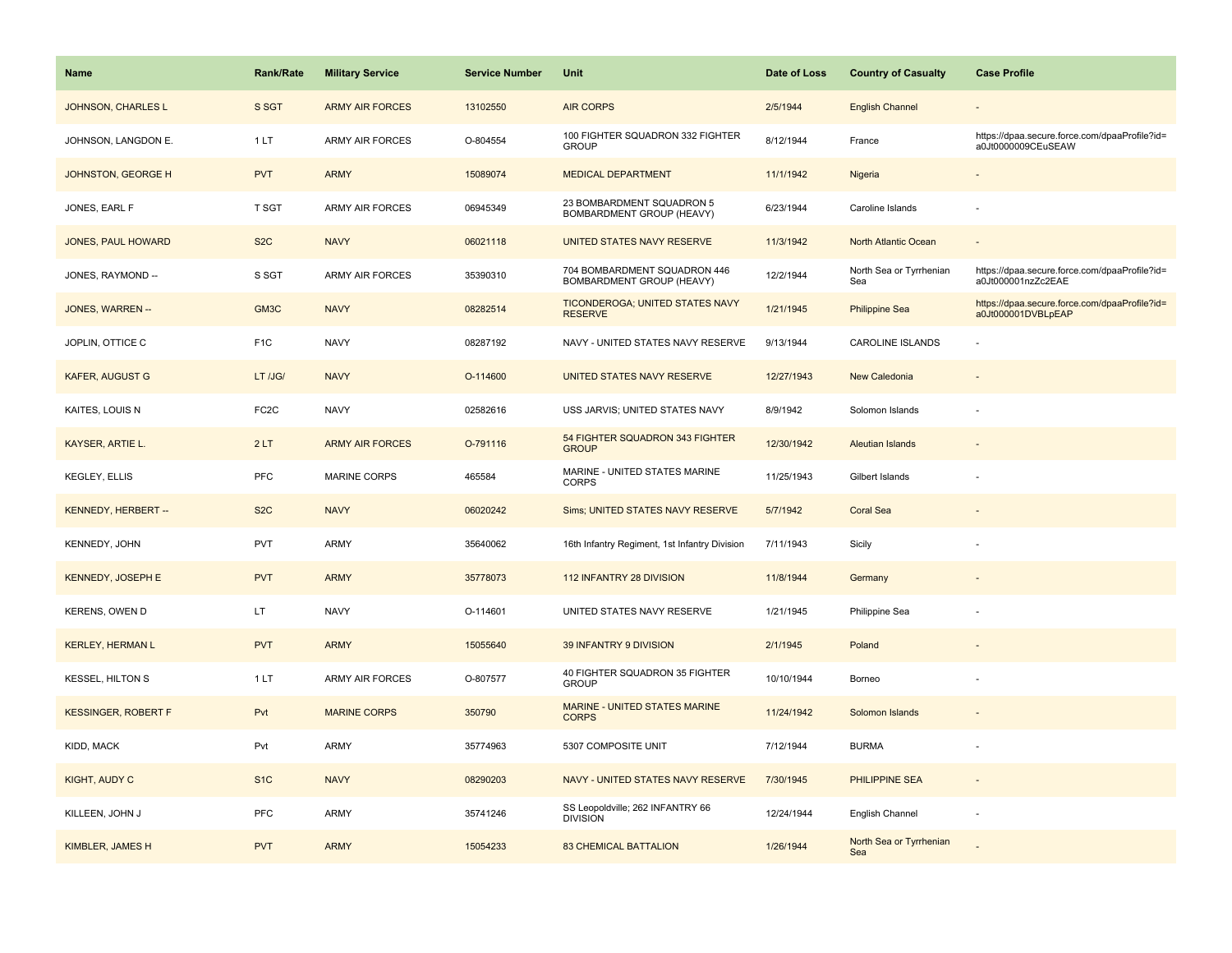| <b>Name</b>                 | <b>Rank/Rate</b>   | <b>Military Service</b> | <b>Service Number</b> | Unit                                                                            | Date of Loss | <b>Country of Casualty</b> | <b>Case Profile</b>                                                 |
|-----------------------------|--------------------|-------------------------|-----------------------|---------------------------------------------------------------------------------|--------------|----------------------------|---------------------------------------------------------------------|
| KIMMELL, BERNARD D          | S <sub>1</sub> C   | <b>NAVY</b>             | 07586029              | UNITED STATES NAVY RESERVE                                                      | 9/12/1945    | Marianas Islands           | https://dpaa.secure.force.com/dpaaProfile?id=<br>a0Jt000001nzXV8EAM |
| <b>KINCAID, JOSEPH E</b>    | FC <sub>2</sub> C  | <b>NAVY</b>             | 06149657              | NAVY - UNITED STATES NAVY RESERVE                                               | 7/30/1945    | <b>PHILIPPINE SEA</b>      |                                                                     |
| KINDER, MURHL F             | SC <sub>3</sub> C  | <b>NAVY</b>             | 02655217              | Atik; UNITED STATES NAVY                                                        | 3/27/1942    | Bermuda                    |                                                                     |
| <b>KINZER, CHARLES J</b>    | <b>SSGT</b>        | <b>ARMY AIR FORCES</b>  | 15091423              | <b>AIR CORPS</b>                                                                | 6/30/1944    | Newfoundland               |                                                                     |
| KINZER, EDWARD B            | ENS                | <b>NAVY</b>             | O-104205              | UNITED STATES NAVY RESERVE                                                      | 5/12/1942    | Coral Sea                  |                                                                     |
| KIRBY, ROBERT PAUL          | S <sub>2</sub> C   | <b>NAVY</b>             | 05527370              | UNITED STATES NAVY RESERVE                                                      | 9/13/1942    | <b>Baltic Sea</b>          |                                                                     |
| KLEIN, JUNIOR STUMP         | AMM2C              | <b>NAVY</b>             | 08289117              | UNITED STATES NAVY RESERVE                                                      | 8/13/1944    | Morotai, Ceram, Amboina    | $\sim$                                                              |
| <b>KLUG, HILARY W</b>       | <b>PFC</b>         | <b>ARMY</b>             | 35211395              | <b>41 ORDNANCE COMPANY</b>                                                      | 10/18/1942   | Panama                     |                                                                     |
| KNAPP, RALPH B              | FC3C               | <b>NAVY</b>             | 02563874              | TANG; UNITED STATES NAVY                                                        | 10/25/1944   | Formosa                    |                                                                     |
| <b>KNAPP, ROBERT THOMAS</b> | QM1C               | <b>NAVY</b>             | 02503688              | USS JUNEAU; UNITED STATES NAVY<br><b>RESERVE</b>                                | 11/13/1942   | Solomon Islands            |                                                                     |
| KOINER, JAMES D             | LT/JG/             | <b>NAVY</b>             | O-098821              | NAVY - UNITED STATES NAVY RESERVE                                               | 11/13/1942   | <b>SOLOMON ISLANDS</b>     |                                                                     |
| KOVACH, JOSEPH --           | <b>CARP</b>        | <b>NAVY</b>             | 00285223              | <b>USS LISCOME BAY; UNITED STATES</b><br><b>NAVY</b>                            | 11/24/1943   | Pacific Ocean              |                                                                     |
| KRAMES, EDWARD C            | BM1C               | <b>NAVY</b>             | 02657469              | USS HELENA; UNITED STATES NAVY                                                  | 7/6/1943     | Solomon Islands            |                                                                     |
| <b>KRIZANEK, JOSEPH M</b>   | MOMM2C             | <b>NAVY</b>             | 05600138              | <b>SUBMARINE Albacore; UNITED STATES</b><br><b>NAVY RESERVE</b>                 | 11/7/1944    | Japan                      |                                                                     |
| KROGGEL, KENNETH R          | S SGT              | <b>ARMY AIR FORCES</b>  | 15338181              | 339 BOMBARDMENT SQUADRON 96<br>BOMBARDMENT GROUP (HEAVY)                        | 1/5/1944     | France                     |                                                                     |
| <b>KURSAVAGE, VICTOR E</b>  | 1LT                | <b>MARINE CORPS</b>     | O-027281              | UNITED STATES MARINE CORP                                                       | 3/11/1946    | China                      |                                                                     |
| KUTNOCK, WILLIAM E          | <b>PFC</b>         | ARMY                    | 35749091              | 4 RANGER BATTALION                                                              | 9/18/1943    | Italy                      |                                                                     |
| LADERACH, ROBERT PAUL       | FCM <sub>2</sub> C | <b>NAVY</b>             | 02581830              | <b>USS Arizona; UNITED STATES NAVY</b>                                          | 12/7/1941    | Hawaiian Islands           | https://dpaa.secure.force.com/dpaaProfile?id=<br>a0Jt000000mzJyOEAU |
| LAMBERT, RICHARD --         | SGT                | ARMY AIR FORCES         | 06998536              | HEADQUARTERS SQUADRON AIR<br>FORCE UNITED STATES ARMY FORCES<br><b>FAR EAST</b> | 10/12/1942   | Philippine Islands         | https://dpaa.secure.force.com/dpaaProfile?id=<br>a0Jt0000000LINaEAK |
| LAMBERT, VAN R              | BKR3C              | <b>NAVY</b>             | 02661904              | <b>UNITED STATES NAVY</b>                                                       | 3/1/1942     | Indian Ocean               |                                                                     |
| LANDERS, REXFORD Q          | S <sub>1</sub> C   | <b>NAVY</b>             | 08284125              | HOEL; UNITED STATES NAVY RESERVE                                                | 10/25/1944   | Philippine Sea             |                                                                     |
| LANE, HOBERT --             | S <sub>1C</sub>    | <b>NAVY</b>             | 05602639              | UNITED STATES NAVY RESERVE                                                      | 6/3/1943     | <b>Indian Ocean</b>        |                                                                     |
| LANEY, DONALD F             | S <sub>2</sub> C   | <b>NAVY</b>             | 09291379              | REID; UNITED STATES NAVY RESERVE                                                | 12/11/1944   | Philippine Islands         |                                                                     |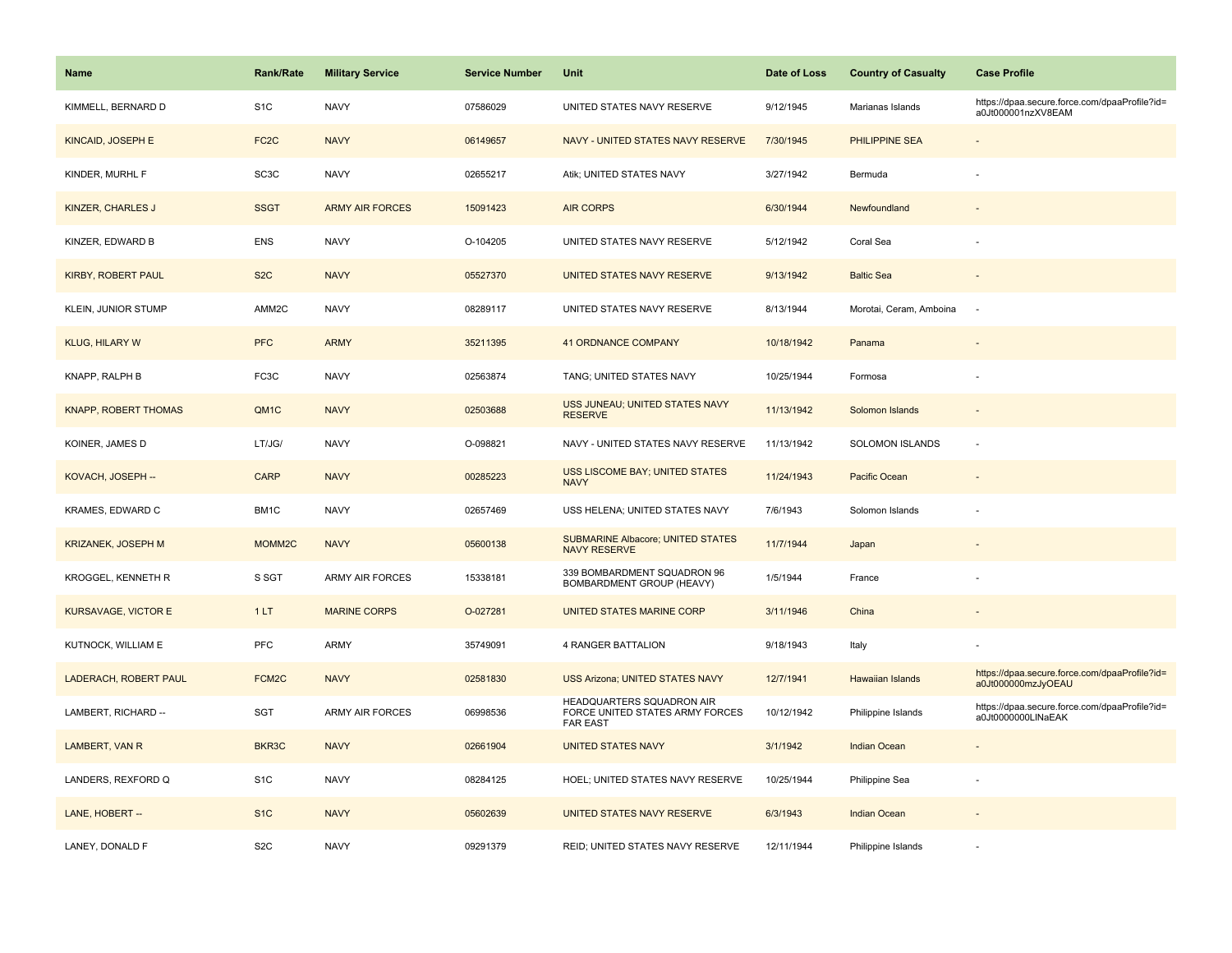| Name                     | Rank/Rate          | <b>Military Service</b> | <b>Service Number</b> | Unit                                                             | Date of Loss | <b>Country of Casualty</b> | <b>Case Profile</b>                                                 |
|--------------------------|--------------------|-------------------------|-----------------------|------------------------------------------------------------------|--------------|----------------------------|---------------------------------------------------------------------|
| LANHAM, LEROY G          | <b>PVT</b>         | <b>ARMY AIR FORCES</b>  | 35750375              | HMT Rohna; 322 FIGHTER CONTROL<br>SQUADRON                       | 11/26/1943   | Mediterranean Sea          |                                                                     |
| LARCK, BUSTER A          | T SGT              | <b>ARMY AIR FORCES</b>  | 06988296              | 381 BOMBARDMENT SQUADRON 310<br>BOMBARDMENT GROUP (MEDIUM)       | 2/8/1943     | Tunisia                    |                                                                     |
| <b>LARKIN, JOSEPH B</b>  | AOM <sub>2</sub> C | <b>NAVY</b>             | 08290104              | <b>GAMBIER BAY; UNITED STATES NAVY</b><br><b>RESERVE</b>         | 10/25/1944   | <b>Philippine Sea</b>      |                                                                     |
| LATTANZI, QUERINO L      | S <sub>1</sub> C   | <b>NAVY</b>             | 08951029              | NAVY - UNITED STATES NAVY RESERVE                                | 10/25/1944   | PHILIPPINE SEA             |                                                                     |
| LAVELLE, LAWRENCE E      | <b>CPL</b>         | <b>MARINE CORPS</b>     | 00802733              | MARINE - UNITED STATES MARINE<br><b>CORPS</b><br><b>VMSB-333</b> | 6/6/1945     | Hawaiian Islands           |                                                                     |
| LAVENDER, JAMES F        | 2LT                | <b>ARMY AIR FORCES</b>  | O-740841              | 379 BOMBARDMENT SQUADRON 310<br>BOMBARDMENT GROUP (MEDIUM)       | 2/1/1944     | Greece                     |                                                                     |
| <b>LAVINDER, JAMES M</b> | S <sub>2</sub> C   | <b>NAVY</b>             | 05525265              | Hugh L Scott; UNITED STATES NAVY                                 | 11/12/1942   | <b>French Morocco</b>      |                                                                     |
| LAWSON, HARRY --         | PVT                | <b>ARMY</b>             | 35777799              | 337 INFANTRY 85 DIVISION                                         | 11/8/1945    | Italy                      |                                                                     |
| <b>LAWSON, JOHN CARL</b> | ARM1C              | <b>NAVY</b>             | 06584750              | UNITED STATES NAVY RESERVE                                       | 8/13/1944    | Morotai, Ceram, Amboina    |                                                                     |
| LAWSON, JOHNSON --       | PVT                | ARMY                    | 35075548              | 424 INFANTRY 106 DIVISION                                        | 2/20/1946    | Germany                    |                                                                     |
| <b>LEACH, CLARENCE H</b> | <b>PFC</b>         | <b>ARMY</b>             | 35777190              | <b>36 TANK BATTALION 8 ARMORED</b><br><b>DIVISION</b>            | 3/5/1945     | Germany                    |                                                                     |
| LEACH, EARL RAYMOND      | S <sub>2</sub> C   | <b>NAVY</b>             | 06581435              | UNITED STATES NAVY RESERVE                                       | 7/7/1942     | Caribbean Sea              |                                                                     |
| LEARY, RAYMOND L         | EM <sub>2</sub> C  | <b>NAVY</b>             | 06023326              | YMS-409; UNITED STATES NAVY<br><b>RESERVE</b>                    | 9/13/1944    | <b>Virgin Islands</b>      |                                                                     |
| LEASE, MILTON E          | RT3C               | <b>NAVY</b>             | 02582991              | Warrington; UNITED STATES NAVY                                   | 9/13/1944    | Atlantic Ocean             |                                                                     |
| LEE, JAMES BUTLER        | MATT1C             | <b>NAVY</b>             | 02662369              | <b>NAVY - UNITED STATES NAVY</b>                                 | 10/16/1942   | <b>SOLOMON ISLANDS</b>     | $\overline{\phantom{a}}$                                            |
| LEFFELL, HYLBERT         | Cpl                | MARINE CORPS            | 292865                | MARINE - UNITED STATES MARINE<br><b>CORPS</b>                    | 11/25/1943   | Gilbert Islands            | https://dpaa.secure.force.com/dpaaProfile?id=<br>a0Jt0000000Lle2EAC |
| LEGG, JOHN M             | <b>PVT</b>         | <b>ARMY</b>             | 15017607              | <b>ARMY - SIGNAL AIR WARNING</b><br><b>COMPANY</b>               | 8/16/1942    | PHILIPPINE ISLANDS         | https://dpaa.secure.force.com/dpaaProfile?id=<br>a0Jt0000000LldxEAC |
| LEGG, JOSEPH H           | TEC <sub>5</sub>   | ARMY                    | 15112780              | 377 PARACHUTE FIELD ARTILLERY<br>BATTALION 101 AIRBORNE DIVISION | 6/7/1945     | France                     |                                                                     |
| LEIGHLITER, FLOYD R      | Pvt                | <b>ARMY</b>             | 33684515              | 5307 COMPOSITE UNIT                                              | 2/20/1944    | <b>Burma</b>               |                                                                     |
| LEISHMAN, ROBERT B       | TEC <sub>5</sub>   | ARMY                    | 35659171              | ARMY - 462 AMPHIBIOUS TRUCK<br>COMPANY                           | 4/28/1944    | <b>ENGLISH CHANNEL</b>     |                                                                     |
| LESTER, ROBERT L         | S <sub>2</sub> C   | <b>NAVY</b>             | 02665423              | <b>SUBMARINE Amberjack; UNITED STATES</b><br><b>NAVY</b>         | 3/22/1943    | New Britain Island         |                                                                     |
| LEWIS, HARVEY H          | S <sub>2</sub> C   | <b>NAVY</b>             | 08954729              | NAVY - UNITED STATES NAVY RESERVE                                | 6/19/1944    | <b>ENGLISH CHANNEL</b>     |                                                                     |
| LEWIS, JOHN ORVILE       | <b>PFC</b>         | <b>MARINE CORPS</b>     | 00350552              | MARINE - UNITED STATES MARINE<br><b>CORPS</b>                    | 7/20/1943    | Solomon Islands            |                                                                     |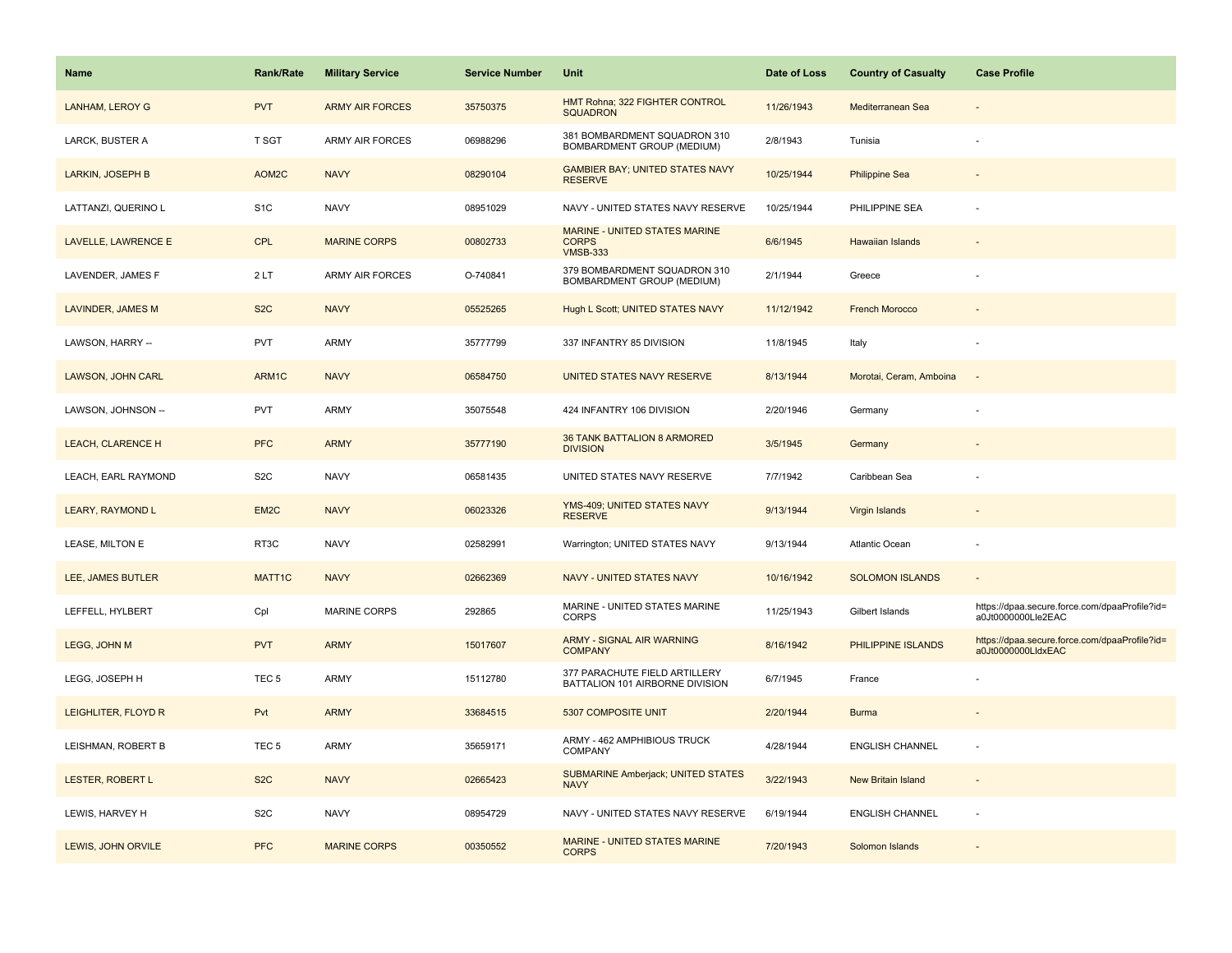| Name                         | <b>Rank/Rate</b> | <b>Military Service</b> | <b>Service Number</b> | Unit                                                                                    | Date of Loss | <b>Country of Casualty</b>       | <b>Case Profile</b>                                                 |
|------------------------------|------------------|-------------------------|-----------------------|-----------------------------------------------------------------------------------------|--------------|----------------------------------|---------------------------------------------------------------------|
| LEWIS, JULIAN HARDING        | F <sub>1C</sub>  | <b>NAVY</b>             | 02583542              | USS JUNEAU; UNITED STATES NAVY                                                          | 11/13/1942   | Solomon Islands                  |                                                                     |
| LEWIS, MITCHEL B             | Pfc              | <b>ARMY</b>             | 35749908              | 5307 COMPOSITE UNIT                                                                     | 6/14/1944    | <b>BURMA</b>                     |                                                                     |
| LILLY, JAMES W               | SGT              | <b>ARMY</b>             | 15057345              | 6 INFANTRY 1 ARMORED DIVISION                                                           | 11/8/1942    | Mediterranean Sea                |                                                                     |
| <b>LIMER, CHARLES ROBERT</b> | <b>CWT</b>       | <b>NAVY</b>             | 01813758              | USS ASTORIA; UNITED STATES NAVY<br><b>RESERVE</b>                                       | 8/9/1942     | Solomon Islands                  |                                                                     |
| LINDAMOOD, JAMES E           | S SGT            | <b>ARMY AIR FORCES</b>  | 15067448              | 645 BOMBARDMENT SQUADRON 410<br>BOMBARDMENT GROUP (LIGHT)                               | 6/7/1944     | English Channel                  |                                                                     |
| LINDBECK, JOHN R             | LT /JG/          | <b>NAVY</b>             | O-125435              | VF-16, USS LEXINGTON; UNITED<br>STATES NAVY RESERVE                                     | 6/12/1944    | <b>Marianas Islands</b>          |                                                                     |
| LINDSEY, MORLEN L            | <b>PVT</b>       | <b>ARMY</b>             | 35212138              | 1 REGIMENT 1 ARMORED DIVISION                                                           | 2/14/1943    | Tunisia                          |                                                                     |
| LINVILLE, HARRY J            | S <sub>1C</sub>  | <b>NAVY</b>             | 08290182              | NAVY - UNITED STATES NAVY RESERVE                                                       | 7/30/1945    | <b>PHILIPPINE SEA</b>            | https://dpaa.secure.force.com/dpaaProfile?id=<br>a0Jt0000000LIPMEA0 |
| LINVILLE, JIMMY F.           | S SGT            | ARMY AIR FORCES         | 15316119              | 72 BOMBARDMENT SQUADRON 5<br>BOMBARDMENT GROUP (HEAVY)                                  | 6/7/1944     | Caroline Islands                 |                                                                     |
| LITTLEPAGE, JOSEPH R.        | 1LT              | <b>ARMY AIR FORCES</b>  | O-395086              | 370 BOMBARDMENT SQUADRON 307<br><b>BOMBARDMENT GROUP (HEAVY)</b>                        | 7/6/1943     | Solomon Islands                  |                                                                     |
| LIVESAY, MELVIN G            | <b>ENS</b>       | <b>NAVY</b>             | O-314913              | UNITED STATES NAVY RESERVE                                                              | 11/11/1944   | Central/South Pacific<br>Theater |                                                                     |
| LOCKE, EARLE NORMAN          | STM1C            | <b>NAVY</b>             | 02659748              | USS HORNET; UNITED STATES NAVY                                                          | 10/26/1942   | <b>New Hebrides</b>              |                                                                     |
| LONCAR, MICHAEL --           | PFC              | <b>ARMY</b>             | 15171452              | 112 INFANTRY 28 DIVISION                                                                | 11/9/1945    | Germany                          | https://dpaa.secure.force.com/dpaaProfile?id=<br>a0Jt0000000Xey5EAC |
| LOUGH, CRUMMETT E            | TEC <sub>5</sub> | <b>ARMY</b>             | 35212561              | I COMPANY, 3 BATTALION, 165<br><b>INFANTRY REGIMENT, 27 INFANTRY</b><br><b>DIVISION</b> | 6/17/1944    | <b>SAIPAN</b>                    |                                                                     |
| LOUGH, HAROLD W              | LT.              | <b>NAVY</b>             | O-085805              | NAVY - UNITED STATES NAVY RESERVE                                                       | 5/25/1943    | <b>BERMUDA</b>                   | $\sim$                                                              |
| LOVELL, LEWIS G              | <b>SGT</b>       | <b>ARMY AIR FORCES</b>  | 35653311              | 785 BOMBARDMENT SQUADRON 466<br><b>BOMBARDMENT GROUP (HEAVY)</b>                        | 4/5/1945     | North Sea or Tyrrhenian<br>Sea   |                                                                     |
| LOWE, LLOYD G                | S <sub>1</sub> C | <b>NAVY</b>             | 08952512              | UNITED STATES NAVY RESERVE                                                              | 2/25/1944    | Atlantic Ocean                   |                                                                     |
| <b>LUSK, SANFORD S</b>       | S <sub>1</sub> C | <b>NAVY</b>             | 02664018              | USS QUINCY; UNITED STATES NAVY                                                          | 8/9/1942     | Solomon Islands                  |                                                                     |
| MALLETT, JAMES EDWARD        | EM3C             | <b>NAVY</b>             | 02664548              | USS JUNEAU; UNITED STATES NAVY                                                          | 11/13/1942   | Solomon Islands                  |                                                                     |
| MARKLEY, JOSEPH M            | <b>PVT</b>       | <b>ARMY</b>             | 35072593              | 110 INFANTRY 28 DIVISION                                                                | 12/21/1945   | <b>Belgium</b>                   |                                                                     |
| MARSHALL, THOMAS H           | EM3C             | <b>NAVY</b>             | 02665771              | USS DEHAVEN; UNITED STATES NAVY                                                         | 2/1/1943     | Solomon Islands                  |                                                                     |
| <b>MARSHALL, WILLIAM B</b>   | 2LT              | <b>ARMY AIR FORCES</b>  | O-521147              | 85 FIGHTER SQUADRON 79 FIGHTER<br><b>GROUP</b>                                          | 12/19/1944   | <b>Adriatic Sea</b>              |                                                                     |
| MARSTILLER, FRANK EDWARD     | S <sub>1</sub> C | <b>NAVY</b>             | 08952982              | UNITED STATES NAVY RESERVE                                                              | 3/7/1945     | Wake Island                      | https://dpaa.secure.force.com/dpaaProfile?id=<br>a0Jt000001nzSGNEA2 |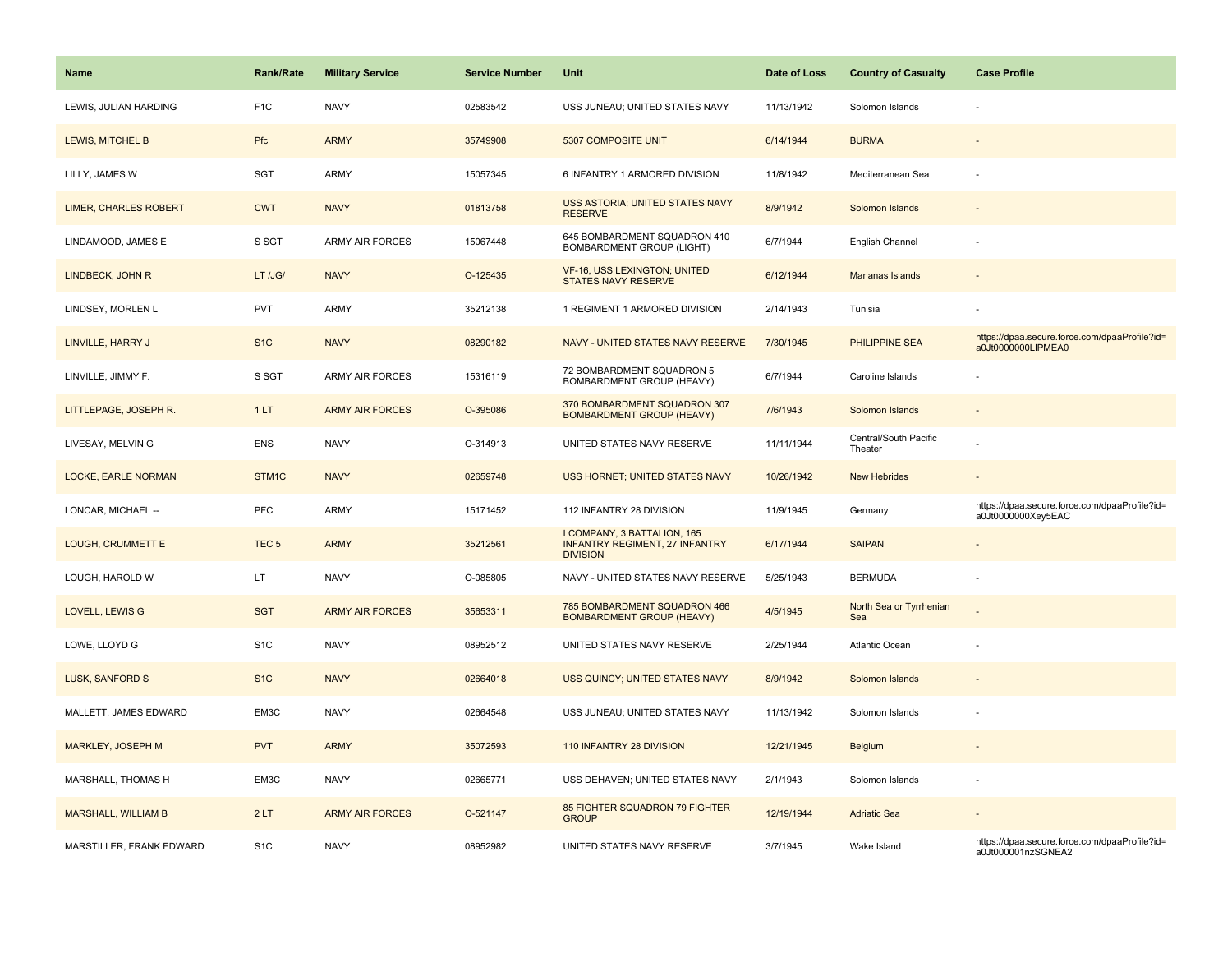| Name                          | <b>Rank/Rate</b>  | <b>Military Service</b> | <b>Service Number</b> | Unit                                                             | Date of Loss | <b>Country of Casualty</b> | <b>Case Profile</b>                                                 |
|-------------------------------|-------------------|-------------------------|-----------------------|------------------------------------------------------------------|--------------|----------------------------|---------------------------------------------------------------------|
| <b>MARTIN, CHARLES HARVEY</b> | PHM <sub>2</sub>  | <b>NAVY</b>             | 2583288               | <b>UNITED STATES NAVY</b>                                        | 9/15/1944    | Caroline Islands           | https://dpaa.secure.force.com/dpaaProfile?id=<br>a0Jt000001nzQ6XEAU |
| MARTIN, EVERETT G             | S <sub>1</sub> C  | <b>NAVY</b>             | 09295171              | Indianapolis; UNITED STATES NAVY<br><b>RESERVE</b>               | 7/30/1945    | Philippine Sea             | https://dpaa.secure.force.com/dpaaProfile?id=<br>a0Jt0000000LIJsEAK |
| <b>MARTIN, GEORGE C</b>       | LT/JG/            | <b>NAVY</b>             | O-301466              | UNITED STATES NAVY RESERVE, VF-3                                 | 11/14/1944   | <b>Philippine Islands</b>  |                                                                     |
| MARTIN, HARVEY M              | PFC               | <b>ARMY</b>             | 06993791              | 31 INFANTRY REGIMENT                                             | 6/15/1942    | Philippine Islands         |                                                                     |
| <b>MARTIN, JAMES E</b>        | S <sub>1C</sub>   | <b>NAVY</b>             | 05526452              | <b>SS RICHARD BLAND; UNITED STATES</b><br><b>NAVY RESERVE</b>    | 3/10/1943    | Iceland                    |                                                                     |
| MARTIN, ROBERT G              | M SGT             | <b>ARMY AIR FORCES</b>  | 15019842              | 674 BOMBARDMENT SQUADRON 417<br><b>BOMBARDMENT GROUP (LIGHT)</b> | 11/30/1944   | Morotai, Ceram, Amboina    |                                                                     |
| <b>MARTIN, WALTER D</b>       | FC <sub>3</sub> C | <b>NAVY</b>             | 06020259              | PRINGLE; UNITED STATES NAVY<br><b>RESERVE</b>                    | 4/16/1945    | <b>Philippine Sea</b>      |                                                                     |
| MASON, CONRAD C               | PFC               | <b>ARMY</b>             | 35739701              | 29 FIELD ARTILLERY BATTALION 4<br><b>DIVISION</b>                | 6/6/1944     | France                     |                                                                     |
| MASON, LYLE J                 | <b>COX</b>        | <b>NAVY</b>             | 08290056              | NAVY - UNITED STATES NAVY RESERVE                                | 11/10/1944   | <b>ADMIRALTY ISLANDS</b>   | https://dpaa.secure.force.com/dpaaProfile?id=<br>a0Jt0000000Xg0vEAC |
| MATHIS, CHESTER M             | F <sub>2C</sub>   | <b>NAVY</b>             | 02662114              | Asheville; UNITED STATES NAVY                                    | 3/3/1942     | Indian Ocean               |                                                                     |
| <b>MATSON, KENNETH E</b>      | Pvt               | <b>ARMY</b>             | 15065014              | 5307 COMPOSITE UNIT                                              | 6/28/1944    | <b>BURMA</b>               |                                                                     |
| MAXWELL, JOSEPH C             | S SGT             | <b>ARMY AIR FORCES</b>  | 13069263              | 364 BOMBARDMENT SQUADRON 305<br>BOMBARDMENT GROUP (HEAVY)        | 3/8/1943     | English Channel            |                                                                     |
| MCARDLE, ROBERT H             | Capt              | <b>MARINE CORPS</b>     | O-011818              | <b>MARINE - UNITED STATES MARINE</b><br><b>CORPS</b>             | 6/30/1943    | Solomon Islands            |                                                                     |
| MCBRYDE, FRANK E              | SEA2              | <b>NAVY</b>             | 08282057              | UNITED STATES NAVY RESERVE                                       | 7/30/1945    | Philippine Sea             | https://dpaa.secure.force.com/dpaaProfile?id=<br>a0Jt0000000LIJYEA0 |
| MCCALLISTER, EMMANUEL A       | S Sgt             | <b>ARMY AIR FORCES</b>  | 15394475              | 72 BOMBARDMENT SQUADRON 5<br><b>BOMBARDMENT GROUP (HEAVY)</b>    | 6/3/1944     |                            |                                                                     |
| MCCALVIN, CHARLES G           | T/5               | <b>ARMY</b>             | 15091484              | 2 RANGER BATTALION                                               | 6/6/1944     | France                     |                                                                     |
| <b>MCCARTHY, WILLIAM N</b>    | Pvt               | <b>ARMY AIR FORCES</b>  | 06667417              | <b>AIR CORPS</b>                                                 | 2/3/1943     | Greenland                  |                                                                     |
| MCCLAIN, DENZIL D             | SEA1              | <b>NAVY</b>             | 02583359              | USS QUINCY; UNITED STATES NAVY                                   | 8/9/1942     | Solomon Islands            |                                                                     |
| <b>MCCLUNG, CHARLES K</b>     | AOM <sub>2c</sub> | <b>NAVY</b>             | 05525041              | <b>UNITED STATES NAVY</b>                                        | 11/12/1943   | <b>Atlantic Ocean</b>      |                                                                     |
| MCCLUNG, GLENN E              | Pvt               | <b>ARMY AIR FORCES</b>  | 35658108              | HMT Rohna; 322 FIGHTER CONTROL<br>SIGNAL                         | 11/26/1943   | Mediterranean Sea          |                                                                     |
| MCCLURE, EARL N               | Pvt               | <b>ARMY</b>             | 15337080              | <b>1578 QUARTERMASTER TRUCK</b><br><b>BATTALION (AVIATION)</b>   | 7/15/1944    | <b>British Isles</b>       |                                                                     |
| MCCONNELL, LOMAS C            | CM <sub>1c</sub>  | <b>NAVY</b>             | 05604191              | UNITED STATES NAVY RESERVE                                       | 1/22/1944    | North or Tyrrhenian Seas   |                                                                     |
| MCCOY, JOHN S                 | M <sub>2</sub>    | <b>NAVY</b>             | 08951356              | UNITED STATES NAVY RESERVE                                       | 7/30/1945    | <b>Philippine Sea</b>      | https://dpaa.secure.force.com/dpaaProfile?id=<br>a0Jt0000000LkzxEAC |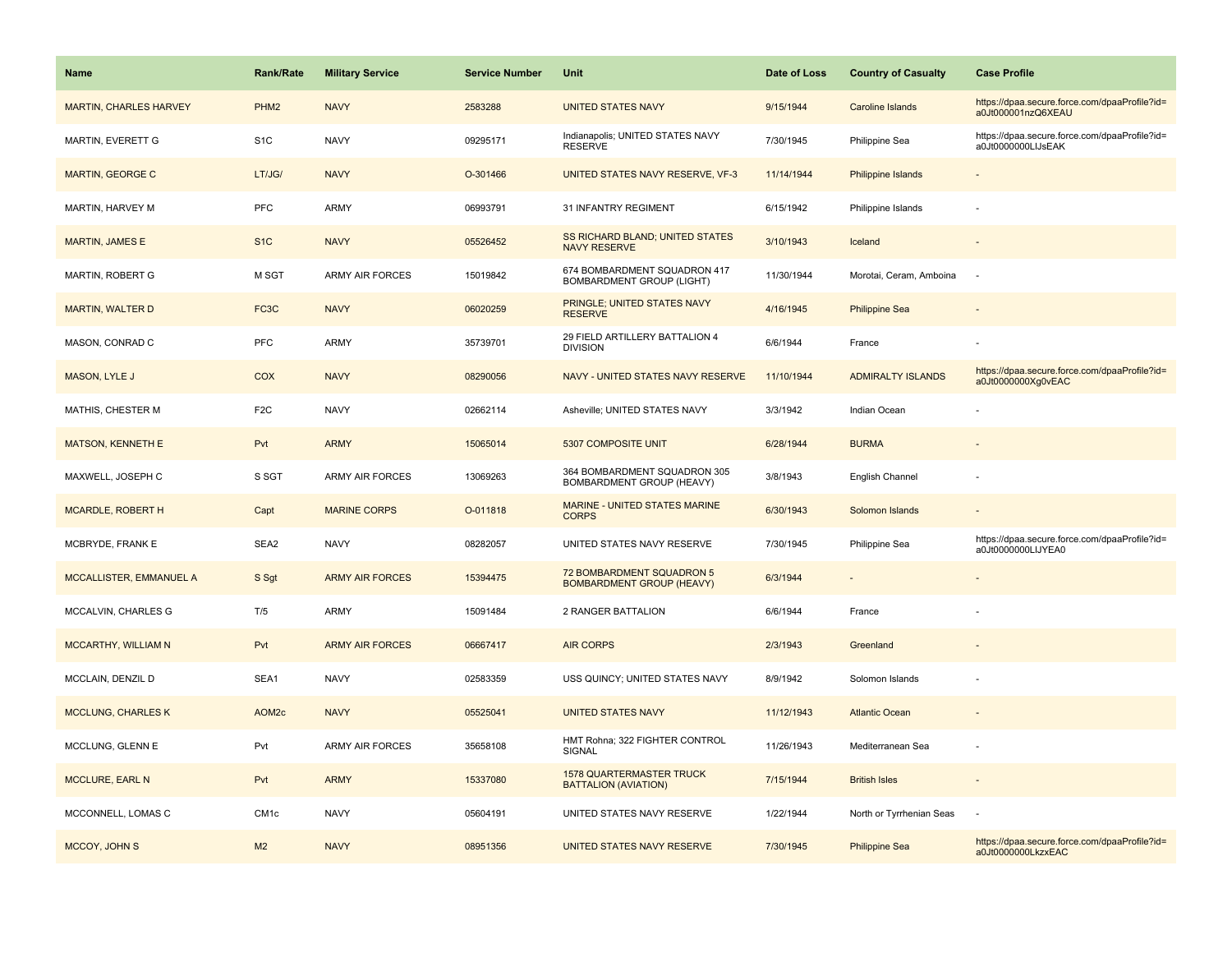| <b>Name</b>               | <b>Rank/Rate</b>  | <b>Military Service</b> | <b>Service Number</b> | Unit                                                        | Date of Loss | <b>Country of Casualty</b> | <b>Case Profile</b>                                                 |
|---------------------------|-------------------|-------------------------|-----------------------|-------------------------------------------------------------|--------------|----------------------------|---------------------------------------------------------------------|
| MCCUSKEY, ROBERT M        | PFC               | <b>MARINE CORPS</b>     | 00878645              | MARINE - UNITED STATES MARINE<br><b>CORPS</b>               | 3/4/1945     | Bonin & Volcano Islands    |                                                                     |
| MCDANIEL, RAYMOND C       | Sgt               | <b>ARMY</b>             | 06630574              | <b>HMT Rohna; INFANTRY</b>                                  | 11/26/1943   | Mediterranean Sea          |                                                                     |
| MCDONALD, FRANK B         | SEA2              | <b>NAVY</b>             | 05526097              | SS STONE STREET; UNITED STATES<br><b>NAVY RESERVE</b>       | 9/13/1942    | Newfoundland               |                                                                     |
| MCDONALD, JOHN W          | PHM1C             | <b>COAST GUARD</b>      | 00201813              | <b>COAST GUARD - UNITED STATES</b><br><b>COAST GUARD</b>    | 9/9/1942     | <b>Atlantic Ocean</b>      |                                                                     |
| MCGEE, HOBERT B           | SEA1              | <b>NAVY</b>             | 05602213              | NAVY - UNITED STATES NAVY RESERVE                           | 7/10/1943    | MEDITERRANEAN SEA          | $\overline{\phantom{a}}$                                            |
| MCGLOTHLIN, DAVID E       | Pvt               | <b>ARMY</b>             | 35212083              | <b>250 COAST ARTILLERY REGIMENT</b>                         | 10/21/1942   | Alaska                     |                                                                     |
| MCGRAW, GEORGE VINCENT    | F <sub>1c</sub>   | <b>NAVY</b>             | 02583016              | USS California; UNITED STATES NAVY                          | 12/7/1941    | Hawaiian Islands           | https://dpaa.secure.force.com/dpaaProfile?id=<br>a0Jt00000004nB4EAI |
| <b>MCKAY, RICHARD L</b>   | $\sim$            | <b>NAVY</b>             | 06020006              | UNITED STATES NAVY RESERVE                                  | 9/13/1944    | Virgin Islands             |                                                                     |
| MCKEE, DONALD D           | Cpl               | ARMY AIR FORCES         | 35752929              | 32 PHOTO SQUADRON 5<br>RECONNAISSANCE GROUP                 | 4/20/1944    | Mediterranean Sea          |                                                                     |
| <b>MCKEE, HOWARD D</b>    | Pfc               | <b>ARMY</b>             | 35637382              | 420 FIELD ARTILLERY BATTALION 10<br><b>ARMORED DIVISION</b> | 4/8/1946     | Germany                    |                                                                     |
| MCKINNEY, HAROLD L        | SEA2              | <b>NAVY</b>             | 02664693              | UNITED STATES NAVY                                          | 2/28/1942    | Atlantic Ocean             |                                                                     |
| <b>MCKINNEY, NATHAN L</b> | S <sub>2</sub> C  | <b>NAVY</b>             | 02665273              | <b>UNITED STATES NAVY</b>                                   | 2/28/1942    | <b>Atlantic Ocean</b>      |                                                                     |
| MCLAIN, WILLIAM W         | LT.               | <b>NAVY</b>             | O-087315              | UNITED STATES NAVY RESERVE                                  | 2/16/1944    | Alaska                     |                                                                     |
| MCLAUGHLIN, EMORY W.      | Pfc               | <b>ARMY</b>             | 06998809              | <b>31 INFANTRY REGIMENT</b>                                 | 7/16/1942    | <b>Philippine Islands</b>  |                                                                     |
| MCLAUGHLIN, HARRY B       | LT.               | <b>NAVY</b>             | O-103605              | GOLET; UNITED STATES NAVY<br><b>RESERVE</b>                 | 7/12/1944    | Japan                      |                                                                     |
| <b>MCLAUGHLIN, WT</b>     | MOMM3             | <b>NAVY</b>             | 09289550              | LCS(L)(3)-49; UNITED STATES NAVY<br><b>RESERVE</b>          | 2/16/1945    | Philippine Islands         |                                                                     |
| MCMILLAN, WALLACE D       | T/4               | <b>ARMY</b>             | 35215156              | 67 REGIMENT 2 ARMORED DIVISION                              | 7/28/1944    | France                     |                                                                     |
| MCMORROW, ROBERT V        | MOMM1             | <b>NAVY</b>             | 07556961              | TANG; UNITED STATES NAVY RESERVE                            | 10/25/1944   | Formosa                    |                                                                     |
| MCNEER, EMERALD B.        | S Sgt             | <b>ARMY AIR FORCES</b>  | 35135002              | 374 BOMBARDMENT SQUADRON 308<br>BOMBARDMENT GROUP (HEAVY)   | 8/21/1943    | China                      |                                                                     |
| <b>MCNICKLE, ARTHUR S</b> | F1                | <b>NAVY</b>             | 08290628              | NAVY - UNITED STATES NAVY RESERVE                           | 7/30/1945    | PHILIPPINE SEA             | https://dpaa.secure.force.com/dpaaProfile?id=<br>a0Jt0000000LkyfEAC |
| MEADE, SIDNEY H           | S <sub>1</sub> C  | <b>NAVY</b>             | 08281928              | NAVY - UNITED STATES NAVY RESERVE                           | 7/30/1945    | PHILIPPINE SEA             | https://dpaa.secure.force.com/dpaaProfile?id=<br>a0Jt0000000LkyQEAS |
| <b>MEEKS, BURL E</b>      | <b>PVT</b>        | <b>ARMY</b>             | 35657415              | 601 TANK DESTROYER BATTALION                                | 8/19/1944    | France                     |                                                                     |
| MENEAR, LYLE K            | TM <sub>3</sub> C | <b>NAVY</b>             | 05528614              | CISCO; UNITED STATES NAVY RESERVE                           | 9/28/1943    | China Seas                 |                                                                     |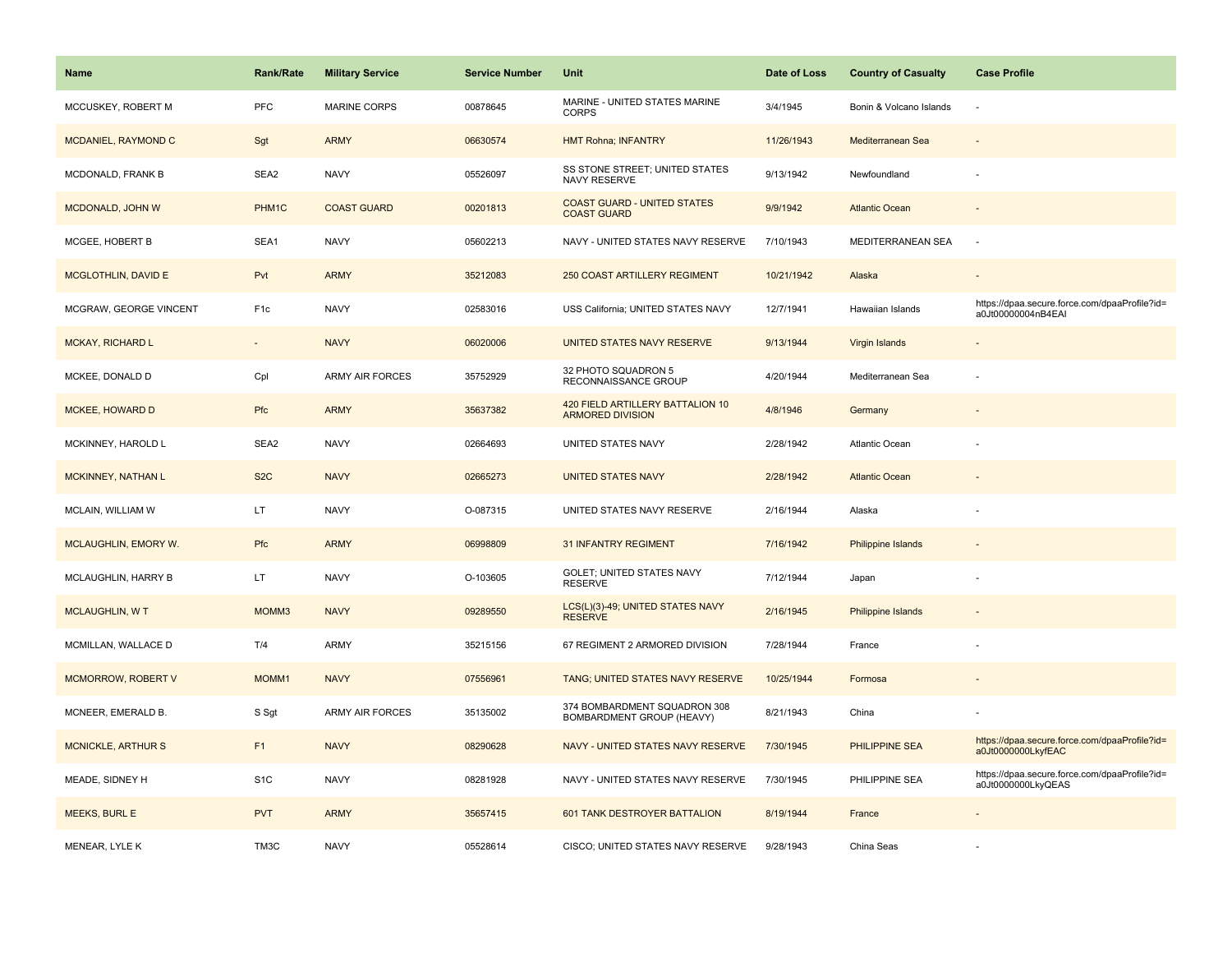| <b>Name</b>                | Rank/Rate         | <b>Military Service</b> | <b>Service Number</b> | Unit                                                              | Date of Loss | <b>Country of Casualty</b>     | <b>Case Profile</b>                                                 |
|----------------------------|-------------------|-------------------------|-----------------------|-------------------------------------------------------------------|--------------|--------------------------------|---------------------------------------------------------------------|
| <b>MERICO, DOMINECK J</b>  | S <sub>1</sub> C  | <b>NAVY</b>             | 05527793              | <b>EVERSOLE; UNITED STATES NAVY</b><br><b>RESERVE</b>             | 10/29/1944   | <b>Philippine Sea</b>          |                                                                     |
| METZ, JACK M               | TEC <sub>4</sub>  | ARMY                    | 07040257              | LST-552; 69 ENGINEERS TOPOGRAPHIC<br>COMPANY                      | 10/25/1944   | Philippine Islands             |                                                                     |
| METZ, ROBERT R             | S <sub>2</sub> C  | <b>NAVY</b>             | 08952270              | USS CABOT; UNITED STATES NAVY<br><b>RESERVE</b>                   | 11/25/1944   | <b>Philippine Sea</b>          |                                                                     |
| MICHAEL, PAUL V            | Pfc               | <b>ARMY</b>             | 15010345              | 5307 COMPOSITE UNIT                                               | 6/5/1944     | Burma                          | https://dpaa.secure.force.com/dpaaProfile?id=<br>a0Jt0000000ceCsEAI |
| MILGEL, JOHN L             | S <sub>2</sub> C  | <b>NAVY</b>             | 02662687              | USS HOUSTON (CA-30); UNITED STATES<br><b>NAVY</b>                 | 3/1/1942     | Java                           |                                                                     |
| MILLER, ARTHUR LEE         | Ap1c              | <b>NAVY</b>             | 2661374               | UNITED STATES NAVY                                                | 11/19/1943   | Solomon Islands                |                                                                     |
| MILLER, GLENN A            | S SGT             | <b>ARMY AIR FORCES</b>  | 35207764              | 528 BOMBARDMENT SQUADRON 380<br><b>BOMBARDMENT GROUP (HEAVY)</b>  | 5/8/1944     | Morotai, Ceram, Amboina        | $\sim$                                                              |
| MILLER, GOLDEN B           | SGT               | <b>ARMY AIR FORCES</b>  | 15336804              | 65 BOMBARDMENT SQUADRON 43<br>BOMBARDMENT GROUP (HEAVY)           | 3/29/1944    | New Guinea                     | https://dpaa.secure.force.com/dpaaProfile?id=<br>a0Jt000001nzSWfEAM |
| MILLER, NORMAN G           | S SGT             | <b>ARMY</b>             | 15011682              | <b>2 RANGER BATTALION</b>                                         | 6/6/1944     | <b>English Channel</b>         |                                                                     |
| MILLER, SAMUEL G           | FC3C              | <b>NAVY</b>             | 08290207              | NAVY - UNITED STATES NAVY RESERVE                                 | 7/30/1945    | PHILIPPINE SEA                 | https://dpaa.secure.force.com/dpaaProfile?id=<br>a0Jt0000000Lkx8EAC |
| MILLS, CLIFFORD            | S <sub>1</sub> C  | <b>NAVY</b>             | 07561206              | NAVY - UNITED STATES NAVY RESERVE                                 | 2/11/1945    | PHILIPPINE SEA                 |                                                                     |
| MILLS, DARIUS W            | S <sub>1</sub> C  | <b>NAVY</b>             | 05602233              | Maddox; UNITED STATES NAVY<br><b>RESERVE</b>                      | 7/10/1943    | Mediterranean Sea              |                                                                     |
| MINSKER, HARRY C           | 1LT               | <b>ARMY</b>             | O-352385              | ARMY - 59 COAST ARTILLERY<br><b>REGIMENT</b>                      | 1/9/1945     | <b>FORMOSA</b>                 | https://dpaa.secure.force.com/dpaaProfile?id=<br>a0Jt000000PXkkEEAT |
| MITCHELL, EDWARD C         | S <sub>2</sub> C  | <b>NAVY</b>             | 05526185              | UNITED STATES NAVY RESERVE                                        | 1/1/1943     | Mediterranean Sea              |                                                                     |
| MOLLOHAN, GEORGE D         | TM <sub>2</sub> C | <b>NAVY</b>             | 02664081              | <b>TROUT; UNITED STATES NAVY</b>                                  | 2/29/1944    | <b>Philippine Sea</b>          |                                                                     |
| MOLLOHAN, WILLIAM L        | SGT               | ARMY                    | 35437769              | 2 RANGER BATTALION                                                | 6/6/1944     | English Channel                |                                                                     |
| MONARCKY, THEODORE --      | S SGT             | <b>ARMY AIR FORCES</b>  | 35771995              | 615 BOMBARDMENT SQUADRON 401<br><b>BOMBARDMENT GROUP (HEAVY)</b>  | 11/2/1944    | Germany                        |                                                                     |
| MONCMAN, CHARLES A         | EM3C              | <b>NAVY</b>             | 02505675              | USS JARVIS; UNITED STATES NAVY                                    | 8/9/1942     | Solomon Islands                |                                                                     |
| <b>MONTONEY, ELLIOTT R</b> | S <sub>1C</sub>   | <b>NAVY</b>             | 05527151              | UNITED STATES NAVY RESERVE                                        | 3/29/1943    | North Atlantic Ocean           |                                                                     |
| MOORE, EUGENE S            | LT /JG/           | <b>NAVY</b>             | O-202321              | SCAMP; UNITED STATES NAVY                                         | 12/5/1944    | Bonin & Volcano Islands        |                                                                     |
| <b>MOORE, JAMES R</b>      | 2LT               | <b>ARMY AIR FORCES</b>  | O-926422              | 500 BOMBARDMENT SQUADRON 345<br><b>BOMBARDMENT GROUP (MEDIUM)</b> | 3/6/1945     | <b>China Seas</b>              | $\overline{\phantom{a}}$                                            |
| MOORE, LAWRENCE R          | 1LT               | <b>ARMY AIR FORCES</b>  | O-734962              | 579 BOMBARDMENT SQUADRON 392<br>BOMBARDMENT GROUP (HEAVY)         | 10/4/1943    | North Sea or Tyrrhenian<br>Sea |                                                                     |
| MOORE, SPENCER M.          | 2LT               | <b>ARMY AIR FORCES</b>  | O-795427              | 405 BOMBARDMENT SQUADRON 38<br><b>BOMBARDMENT GROUP (MEDIUM)</b>  | 10/16/1943   | <b>New Guinea</b>              |                                                                     |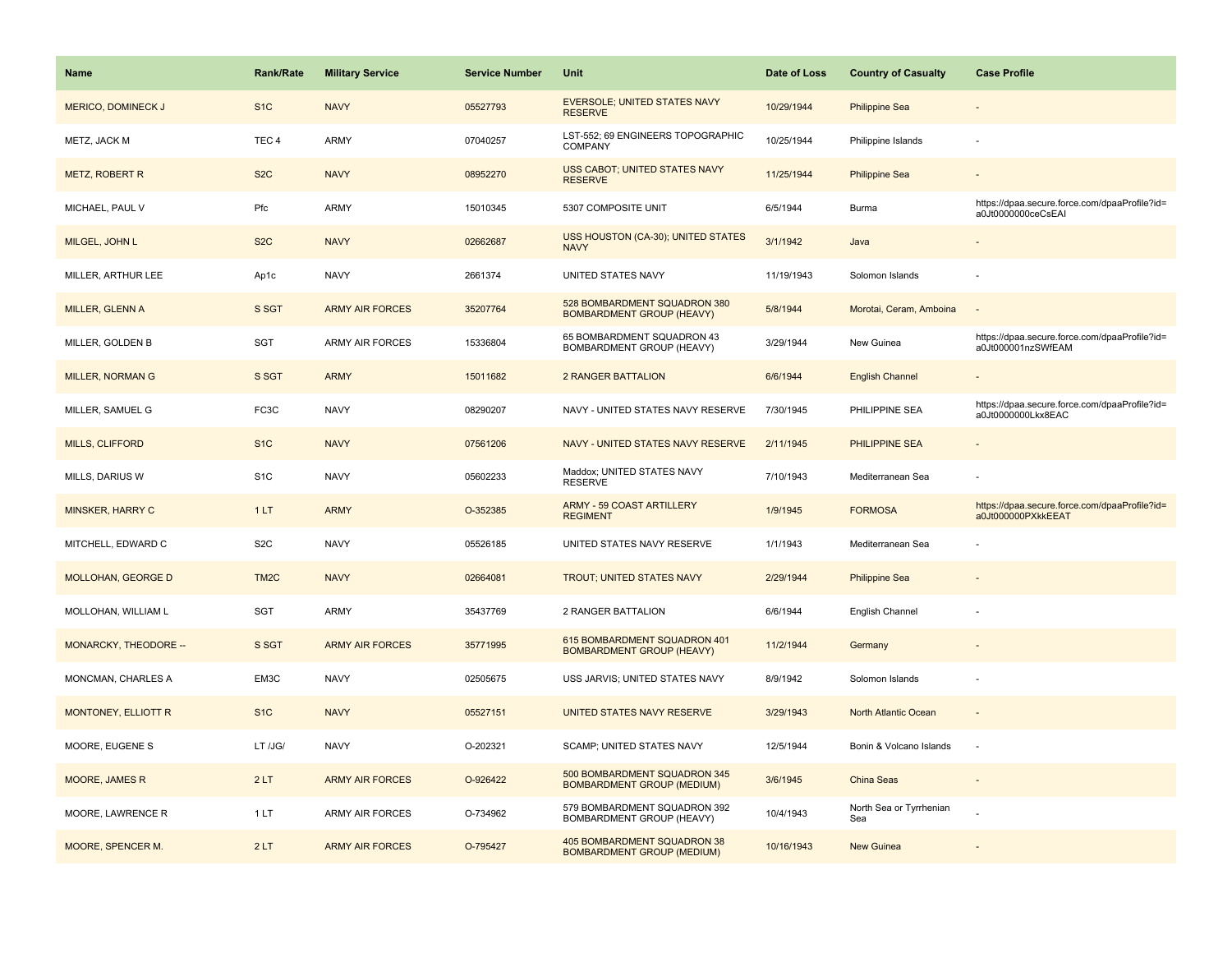| <b>Name</b>               | Rank/Rate         | <b>Military Service</b> | <b>Service Number</b> | Unit                                                             | Date of Loss | <b>Country of Casualty</b>     | <b>Case Profile</b>                                                 |
|---------------------------|-------------------|-------------------------|-----------------------|------------------------------------------------------------------|--------------|--------------------------------|---------------------------------------------------------------------|
| MOORE, ULVERT M           | <b>ENS</b>        | <b>NAVY</b>             | O-098642              | UNITED STATES NAVY RESERVE                                       | 6/4/1942     | Midway Island                  |                                                                     |
| <b>MORAN, ARTHUR P</b>    | <b>ENS</b>        | <b>NAVY</b>             | O-168234              | <b>SHARK; UNITED STATES NAVY</b>                                 | 2/11/1942    | <b>Netherlands East Indies</b> | $\sim$                                                              |
| MOREFIELD, BOYD L         | PVT               | <b>ARMY</b>             | 35650217              | 157 INFANTRY 45 DIVISION                                         | 12/22/1943   | Italy                          |                                                                     |
| <b>MORGAN, ROBERT L</b>   | <b>SGT</b>        | <b>ARMY</b>             | 15055852              | 39 INFANTRY 9 DIVISION                                           | 8/1/1943     | Sicily                         |                                                                     |
| MORGAN, THOMAS M          | FC <sub>3</sub> C | <b>NAVY</b>             | 02661765              | SUBMARINE Argonaut; UNITED STATES<br><b>NAVY</b>                 | 1/10/1943    | New Britain Island             |                                                                     |
| <b>MORRISON, HOWARD J</b> | S <sub>1</sub> C  | <b>NAVY</b>             | 08289756              | SS H.D. COLLIER; UNITED STATES NAVY<br><b>RESERVE</b>            | 3/13/1944    | India                          | $\overline{\phantom{a}}$                                            |
| MORROW, JOSEPH G          | <b>ENS</b>        | <b>NAVY</b>             | O-156870              | UNITED STATES NAVY RESERVE                                       | 11/25/1944   | Pacific Ocean                  |                                                                     |
| <b>MOYERS, GLENN W</b>    | <b>PFC</b>        | <b>ARMY</b>             | 19056433              | ARISAN MARU; 31 INFANTRY REGIMENT                                | 10/24/1944   | <b>China Seas</b>              |                                                                     |
| MULLINS, ALBERT           | S <sub>1</sub> C  | <b>NAVY</b>             | 08204048              | NAVY - UNITED STATES NAVY RESERVE                                | 10/25/1944   | PHILIPPINE SEA                 | ÷,                                                                  |
| <b>MUNSEY, CHARLES B</b>  | S <sub>2</sub> C  | <b>NAVY</b>             | 08283986              | Brownson; UNITED STATES NAVY<br><b>RESERVE</b>                   | 12/26/1943   | New Britain Island             |                                                                     |
| MURAT, GEORGE --          | S SGT             | <b>ARMY AIR FORCES</b>  | 15040640              | 367 BOMBARDMENT SQUADRON 306<br>BOMBARDMENT GROUP (HEAVY)        | 12/13/1943   | North Sea or Tyrrhenian<br>Sea |                                                                     |
| <b>MURPHY, HERBERT T</b>  | S <sub>1</sub> C  | <b>NAVY</b>             | 02664871              | Brownson; UNITED STATES NAVY                                     | 12/26/1943   | New Britain Island             | $\overline{\phantom{a}}$                                            |
| MURPHY, JAMES E           | 2 LT              | <b>ARMY AIR FORCES</b>  | O-442776              | 515 BOMBARDMENT SQUADRON 376<br><b>BOMBARDMENT GROUP (HEAVY)</b> | 2/12/1944    | North Sea or Tyrrhenian<br>Sea |                                                                     |
| MUSIC, JAMES E            | <b>PFC</b>        | <b>ARMY</b>             | 35642100              | <b>ARMY - 306 QUARTERMASTER</b><br><b>BATTALION</b>              | 4/28/1944    | <b>ENGLISH CHANNEL</b>         | $\sim$                                                              |
| MYERS, HARVEY L           | EM <sub>1</sub> C | <b>NAVY</b>             | 02582850              | FLIER; UNITED STATES NAVY                                        | 8/13/1944    | Philippine Islands             |                                                                     |
| <b>MYERS, WILLIAM T</b>   | <b>COX</b>        | <b>NAVY</b>             | 08952972              | LST-376; UNITED STATES NAVY<br><b>RESERVE</b>                    | 6/9/1944     | France                         |                                                                     |
| MYLES, HUGH L             | S <sub>1</sub> C  | COAST GUARD             | 00681571              | CGC BEDLOE; COAST GUARD - UNITED<br>STATES COAST GUARD           | 9/14/1944    | Cape Hatteras                  |                                                                     |
| <b>NEELY, KENNETH C</b>   | S <sub>2</sub> C  | <b>NAVY</b>             | 02663022              | Reuben James; UNITED STATES NAVY                                 | 10/31/1941   | <b>Atlantic Ocean</b>          |                                                                     |
| NELLIS, GEORGE E.         | 2LT               | <b>ARMY AIR FORCES</b>  | O-798018              | 33 BOMBARDMENT SQUADRON 22<br>BOMBARDMENT GROUP (HEAVY)          | 2/28/1944    | Australia                      | ÷,                                                                  |
| NELSON, EDWIN R           | LT.               | <b>NAVY</b>             | O-082226              | NAVY - UNITED STATES NAVY RESERVE                                | 12/15/1944   | PHILIPPINE ISLANDS             | $\omega$                                                            |
| NEPTUNE, ALDON W          | TM3C              | <b>NAVY</b>             | 02582719              | Reuben James; UNITED STATES NAVY                                 | 10/31/1941   | Atlantic Ocean                 |                                                                     |
| <b>NEWLAND, RONALD S</b>  | <b>PVT</b>        | <b>ARMY AIR FORCES</b>  | 15056423              | HEADQUARTERS SQUADRON 20 AIR<br><b>BASE GROUP</b>                | 6/30/1942    | Philippine Islands             | https://dpaa.secure.force.com/dpaaProfile?id=<br>a0Jt000000Mmo9bEAB |
| NICHOLS, CECIL R          | PFC               | <b>ARMY</b>             | 35653703              | 182 INFANTRY AMERICAL DIVISION                                   | 3/10/1944    | Solomon Islands                |                                                                     |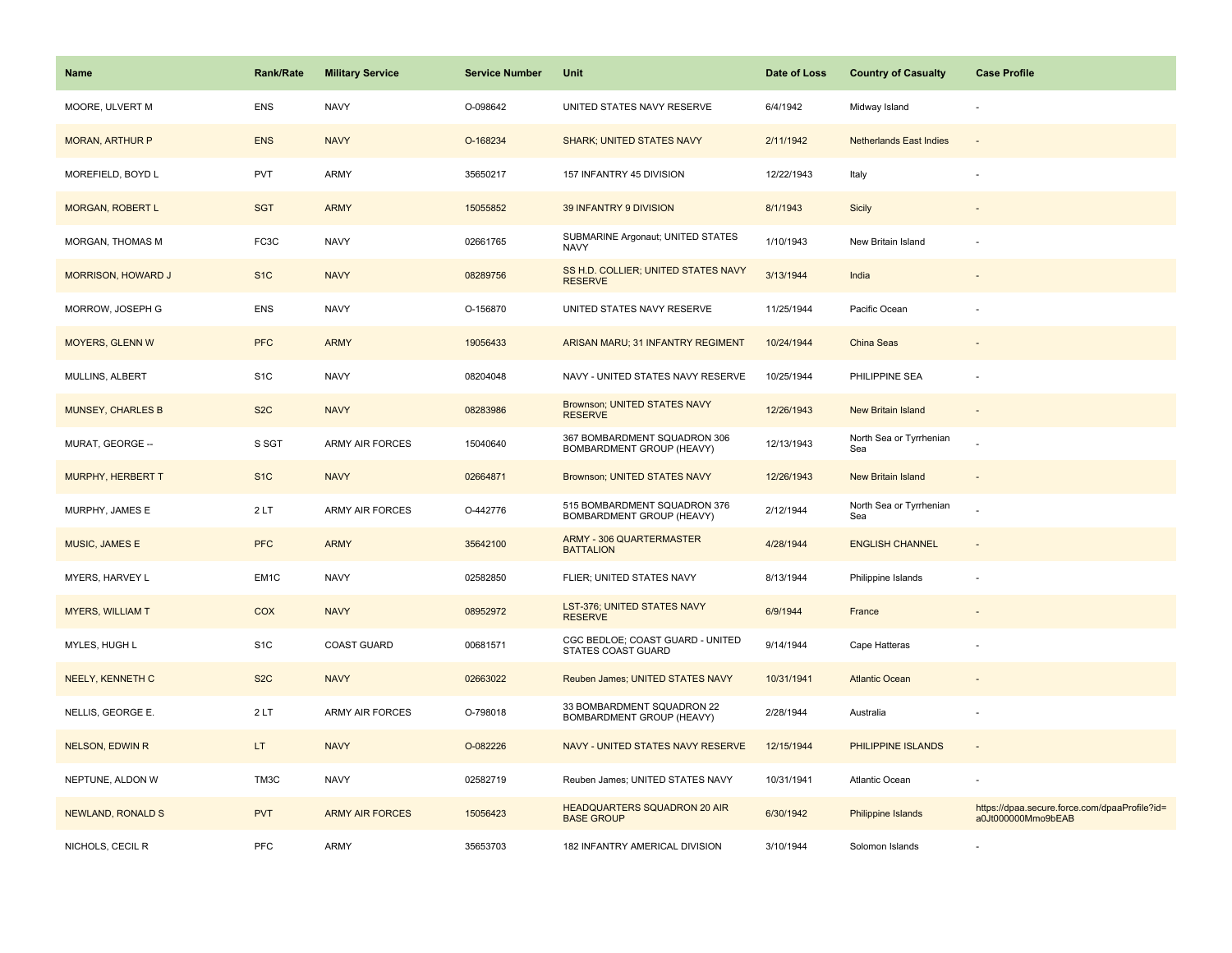| <b>Name</b>              | <b>Rank/Rate</b>  | <b>Military Service</b> | <b>Service Number</b> | Unit                                                                                         | Date of Loss | <b>Country of Casualty</b>                             | <b>Case Profile</b>                                                 |
|--------------------------|-------------------|-------------------------|-----------------------|----------------------------------------------------------------------------------------------|--------------|--------------------------------------------------------|---------------------------------------------------------------------|
| NICHOLSON, TOMMY E       | <b>PVT</b>        | <b>ARMY</b>             | 35961232              | <b>INFANTRY</b>                                                                              | 11/16/1945   | <b>Atlantic Ocean: North</b><br><b>American Waters</b> |                                                                     |
| NIGRO, JOE --            | S SGT             | <b>ARMY AIR FORCES</b>  | 15090564              | 409 BOMBARDMENT SQUADRON 93<br>BOMBARDMENT GROUP (HEAVY)                                     | 12/22/1943   | North Sea or Tyrrhenian<br>Sea                         |                                                                     |
| NISBET, RICHARD H        | S SGT             | <b>ARMY AIR FORCES</b>  | 15056572              | 534 BOMBARDMENT SQUADRON 381<br><b>BOMBARDMENT GROUP (HEAVY)</b>                             | 3/6/1944     | Germany                                                |                                                                     |
| NORMAN, WILLIAM P        | <b>PFC</b>        | ARMY                    | 15017292              | ARISAN MARU; 60 COAST ARTILLERY<br><b>REGIMENT</b>                                           | 10/24/1944   | China Seas                                             |                                                                     |
| NORTH, JOHN C            | BM <sub>2</sub> C | <b>NAVY</b>             | 06025293              | UNITED STATES NAVY RESERVE                                                                   | 4/19/1944    | <b>British Isles</b>                                   |                                                                     |
| NOTCH, JOHN H            | MM1C              | <b>NAVY</b>             | 02660650              | Mc Kean; UNITED STATES NAVY                                                                  | 11/17/1943   | Solomon Islands                                        |                                                                     |
| NOTTINGHAM, WILLIAM --   | S SGT             | <b>ARMY</b>             | 15017162              | 35 INFANTRY 25 DIVISION                                                                      | 3/29/1945    | Philippine Islands                                     |                                                                     |
| NOWLIN, ARNIE H          | ARM2C             | <b>NAVY</b>             | 05528424              | USS MONTEREY (CVL-26); UNITED<br>STATES NAVY RESERVE                                         | 1/29/1944    | Pacific Ocean                                          |                                                                     |
| OLIVER, CHARLIE L        | TEC <sub>4</sub>  | <b>ARMY</b>             | 35777504              | 33 REGIMENT 3 ARMORED DIVISION                                                               | 4/7/1945     | Germany                                                | $\sim$                                                              |
| OLIVERIO, ANTHONY --     | SM3C              | <b>NAVY</b>             | 05600561              | UNITED STATES NAVY RESERVE                                                                   | 4/3/1943     | Atlantic Ocean: North<br>American Waters               |                                                                     |
| <b>ONEILL, DANIEL --</b> | T Sgt             | <b>ARMY AIR FORCES</b>  | 35375229              | 339 BOMBARDMENT SQUADRON 96<br><b>BOMBARDMENT GROUP (HEAVY)</b>                              | 7/28/1943    | North Sea or Tyrrhenian<br>Sea                         |                                                                     |
| ORTH, THOMAS A           | S <sub>2</sub> C  | <b>NAVY</b>             | 07561661              | REID; UNITED STATES NAVY RESERVE                                                             | 12/11/1944   | Philippine Islands                                     |                                                                     |
| <b>OXLEY, WILLIAM K</b>  | <b>SGT</b>        | <b>ARMY</b>             | 15056522              | 6 INFANTRY 1 ARMORED DIVISION                                                                | 11/8/1942    | Mediterranean Sea                                      |                                                                     |
| PAGE, JOHN W             | B <sub>1C</sub>   | <b>NAVY</b>             | 02658810              | USS JUNEAU; UNITED STATES NAVY                                                               | 11/13/1942   | Solomon Islands                                        |                                                                     |
| PAITSEL, ERNEST O        | TEC <sub>4</sub>  | <b>ARMY</b>             | 07023358              | ARISAN MARU; 59 COAST ARTILLERY<br><b>REGIMENT</b>                                           | 10/24/1944   | <b>China Seas</b>                                      |                                                                     |
| PALMER, DOLWOOD B        | TEC <sub>5</sub>  | ARMY                    | 35655172              | 3912 QUARTERMASTER TRUCK<br><b>COMPANY</b>                                                   | 9/19/1944    | Germany                                                |                                                                     |
| PALMER, FLOYD P          | <b>PFC</b>        | <b>ARMY</b>             | 35440448              | ARMY - 20 INFANTRY 6 DIVISION                                                                | 6/20/1944    | <b>NEW GUINEA</b>                                      |                                                                     |
| PALOVITCH, STEVE R       | RDM3C             | <b>NAVY</b>             | 08951320              | UNITED STATES NAVY RESERVE                                                                   | 1/7/1945     | Puerto Rico                                            |                                                                     |
| PAPPAS, LEO L            | EM3C              | <b>NAVY</b>             | 05529114              | Rowan; UNITED STATES NAVY RESERVE                                                            | 9/11/1943    | North or Tyrrhenian Seas                               |                                                                     |
| PARK, WILLIAM EDWARD     | S <sub>2</sub> C  | <b>NAVY</b>             | 02663314              | USS QUINCY; UNITED STATES NAVY                                                               | 8/9/1942     | Solomon Islands                                        |                                                                     |
| PARSONS, DENVER --       | <b>PVT</b>        | <b>ARMY</b>             | 35647460              | HMT Rohna; 853 ENGINEERS BATTALION<br>(AVIATION)                                             | 11/26/1943   | Mediterranean Sea                                      |                                                                     |
| PATTERSON, ALFRED T      | S <sub>2</sub> C  | <b>NAVY</b>             | 09286897              | NAVY - UNITED STATES NAVY                                                                    | 7/30/1945    | PHILIPPINE SEA                                         | https://dpaa.secure.force.com/dpaaProfile?id=<br>a0Jt0000000LkjpEAC |
| PATTERSON, PAUL JESSE    | AMM <sub>2C</sub> | <b>NAVY</b>             | 2662921               | VPB 101/VB-51 (Some came as<br>replacements from VPB-102/B-52), UNITED<br><b>STATES NAVY</b> | 3/5/1943     | Solomon Islands                                        |                                                                     |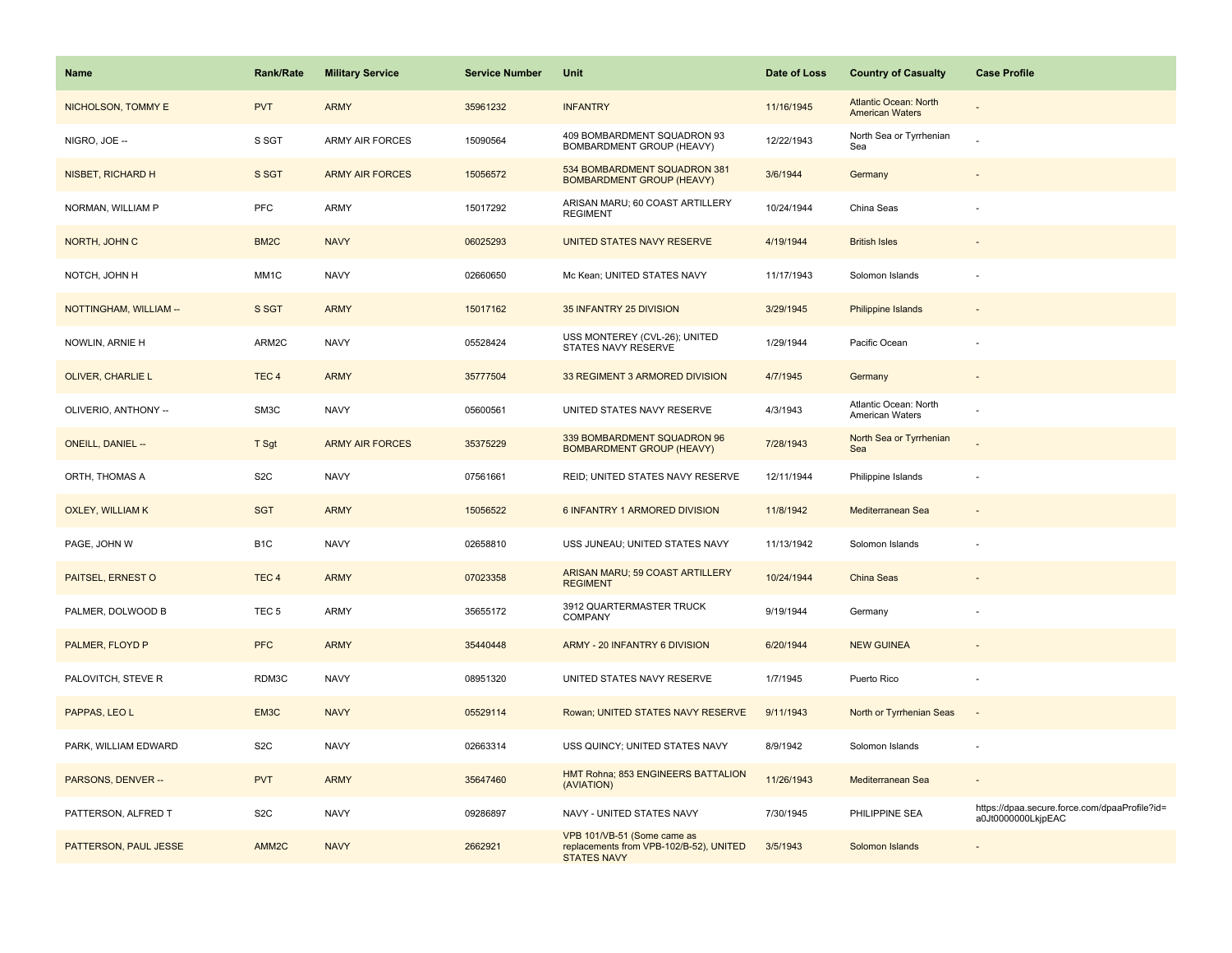| <b>Name</b>           | <b>Rank/Rate</b>   | <b>Military Service</b> | <b>Service Number</b> | Unit                                                           | Date of Loss | <b>Country of Casualty</b>                     | <b>Case Profile</b>                                                 |
|-----------------------|--------------------|-------------------------|-----------------------|----------------------------------------------------------------|--------------|------------------------------------------------|---------------------------------------------------------------------|
| PATTON, BOB K         | SK3C               | <b>NAVY</b>             | 08282533              | USS SUWANNEE CVE 27; UNITED<br>STATES NAVY RESERVE             | 10/26/1944   | Philippine Islands                             |                                                                     |
| PATTON, CLYDE R       | <b>PFC</b>         | <b>ARMY</b>             | 35778222              | ARMY - 127 INFANTRY 32 DIVISION                                | 3/9/1945     | PHILIPPINE ISLANDS                             |                                                                     |
| PAULEY, JAMES C       | S SGT              | <b>ARMY AIR FORCES</b>  | 35213803              | 332 BOMBARDMENT SQUADRON 94<br>BOMBARDMENT GROUP (HEAVY)       | 11/5/1943    | North Sea or Tyrrhenian<br>Sea                 |                                                                     |
| PAWLUS, JOSEPH C      | S <sub>1C</sub>    | <b>NAVY</b>             | 02660903              | USS MEREDITH; UNITED STATES NAVY                               | 10/15/1942   | Solomon Islands                                |                                                                     |
| PAXTON, LEON S        | TEC <sub>5</sub>   | ARMY                    | 35744888              | 1 RANGER BATTALION                                             | 4/19/1945    | Italy                                          |                                                                     |
| PAXTON, LYLE --       | <b>PFC</b>         | <b>ARMY</b>             | 35762078              | 109 INFANTRY 28 DIVISION                                       | 11/6/1944    | Germany                                        |                                                                     |
| PENNINGTON, ERNEST R. | T SGT              | ARMY AIR FORCES         | 35637050              | 72 BOMBARDMENT SQUADRON 5<br>BOMBARDMENT GROUP (HEAVY)         | 8/25/1944    | Caroline Islands                               | https://dpaa.secure.force.com/dpaaProfile?id=<br>a0Jt0000000BRwHEAW |
| PENNINGTON, MACK D    | <b>PFC</b>         | <b>ARMY AIR FORCES</b>  | 20546108              | 17 BOMBARDMENT SQUADRON 27<br><b>BOMBARDMENT GROUP (LIGHT)</b> | 6/20/1942    | Philippine Islands                             | https://dpaa.secure.force.com/dpaaProfile?id=<br>a0Jt0000000LlyvEAC |
| PETERS, JOHN R        | S <sub>1</sub> C   | <b>NAVY</b>             | 04471943              | UNITED STATES NAVY RESERVE                                     | 9/5/1944     | Phoenix Islands                                |                                                                     |
| PETERSON, RUSSELL H   | <b>CPL</b>         | <b>ARMY</b>             | 15090424              | <b>83 CHEMICAL BATTALION</b>                                   | 1/26/1944    | North Sea or Tyrrhenian<br>Sea                 |                                                                     |
| PETTRY, JAMES CARMIE  | QM2C               | <b>NAVY</b>             | 02658956              | USS QUINCY; UNITED STATES NAVY                                 | 8/9/1942     | Solomon Islands                                |                                                                     |
| PETTRY, TOM HARTSEL   | ARM2C              | <b>NAVY</b>             | 02658438              | USS HORNET (CV-8); UNITED STATES<br><b>NAVY</b>                | 6/4/1942     | Midway Island                                  |                                                                     |
| PHILLIPS, DENZIL R    | S <sub>1</sub> C   | <b>NAVY</b>             | 08955187              | UNITED STATES NAVY RESERVE                                     | 1/5/1945     | Philippine Islands                             |                                                                     |
| PHILLIPS, ERNEST J    | SOM3C              | <b>NAVY</b>             | 08290091              | NAVY - UNITED STATES NAVY RESERVE                              | 3/26/1945    | <b>CHINA SEAS</b>                              | https://dpaa.secure.force.com/dpaaProfile?id=<br>a0Jt000001nzSHHEA2 |
| PHILLIPS, THOMAS E    | S <sub>1</sub> C   | <b>NAVY</b>             | 02505914              | USS VINCENNES; UNITED STATES NAVY                              | 8/9/1942     | Solomon Islands                                |                                                                     |
| PHIPPS, CLIFFORD L    | SOM <sub>3</sub> C | <b>NAVY</b>             | 02662337              | USS BARTON; UNITED STATES NAVY<br><b>RESERVE</b>               | 11/13/1942   | Solomon Islands                                |                                                                     |
| PIERCE, BILLY S.      | S SGT              | <b>ARMY AIR FORCES</b>  | 35448988              | 737 BOMBARDMENT SQUADRON 454<br>BOMBARDMENT GROUP (HEAVY)      | 7/26/1945    | Adriatic Sea                                   |                                                                     |
| PIERCE, CLYDE W       | S <sub>1</sub> C   | <b>NAVY</b>             | 05600436              | HULL; UNITED STATES NAVY RESERVE                               | 12/18/1944   | <b>Philippine Sea</b>                          | https://dpaa.secure.force.com/dpaaProfile?id=<br>a0Jt0000000XeVBEA0 |
| PIERSON, HILAN R      | <b>CMM</b>         | <b>NAVY</b>             | 02660436              | NAVY - UNITED STATES NAVY                                      | 10/25/1944   | PHILIPPINE ISLANDS                             |                                                                     |
| PINSON, GILBERT --    | WT <sub>2</sub> C  | <b>NAVY</b>             | 07555712              | Calhoun; UNITED STATES NAVY<br><b>RESERVE</b>                  | 4/6/1945     | <b>Central/South Pacific</b><br><b>Theater</b> |                                                                     |
| PINSON, PAUL W        | LT /JG/            | <b>NAVY</b>             | O-282865              | UNITED STATES NAVY                                             | 4/7/1945     | Central/South Pacific<br>Theater               |                                                                     |
| PLUNKETT, FRANK W.    | <b>SGT</b>         | <b>ARMY AIR FORCES</b>  | 06578296              | 30 BOMBARDMENT SQUADRON 19<br><b>BOMBARDMENT GROUP (HEAVY)</b> | 10/5/1942    | New Britain Island                             |                                                                     |
| POE, JOSEPH W         | 1LT                | <b>ARMY AIR FORCES</b>  | O-696960              | 514 BOMBARDMENT SQUADRON 376<br>BOMBARDMENT GROUP (HEAVY)      | 7/8/1944     | Adriatic Sea                                   |                                                                     |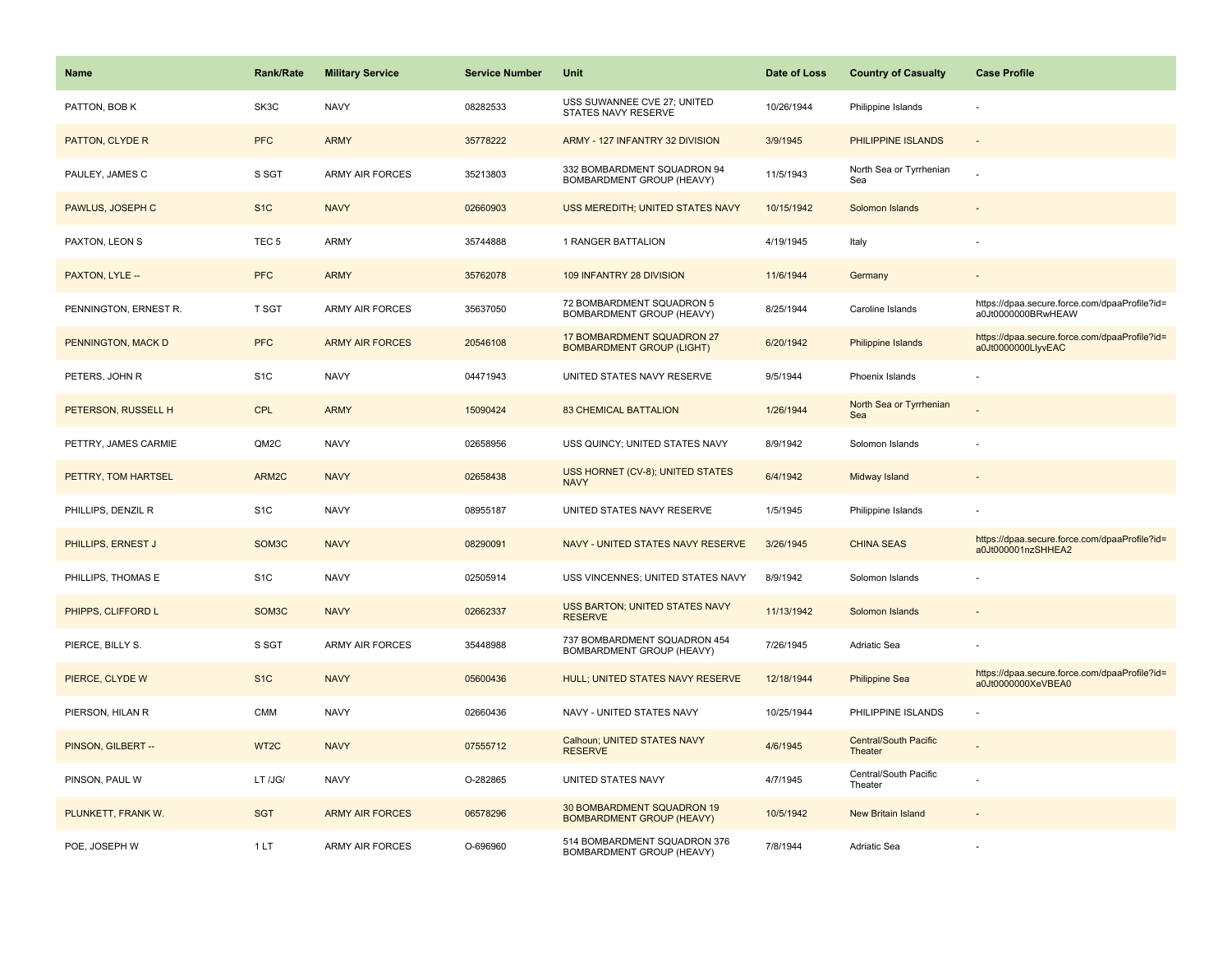| <b>Name</b>              | <b>Rank/Rate</b>  | <b>Military Service</b> | <b>Service Number</b> | Unit                                                                              | Date of Loss | <b>Country of Casualty</b>                             | <b>Case Profile</b>                                                 |
|--------------------------|-------------------|-------------------------|-----------------------|-----------------------------------------------------------------------------------|--------------|--------------------------------------------------------|---------------------------------------------------------------------|
| POLAND, CARL EUGENE      | SM <sub>3</sub>   | <b>NAVY</b>             | 7556139               | <b>HERRING; UNITED STATES NAVY</b><br><b>RESERVE</b>                              | 7/5/1944     | Kurile Islands                                         |                                                                     |
| PORTER, SAMUEL B         | 2LT               | <b>ARMY AIR FORCES</b>  | O-896335              | 882 BOMBARDMENT SQUADRON 500<br>BOMBARDMENT GROUP (VERY HEAVY)                    | 1/23/1945    | Japan/Okinawa                                          |                                                                     |
| POST, AMOS G             | 2LT               | <b>ARMY AIR FORCES</b>  | O-712663              | 500TH BOMBARDMENT SQUADRON,<br>345TH BOMBARDMENT GROUP<br>(MEDIUM), 5TH AIR FORCE | 4/4/1945     | China Seas                                             |                                                                     |
| POWELL, JAMES C          | <b>PFC</b>        | ARMY                    | 35636672              | ARMY - 855 ENGINEERS BATTALION<br>(AVIATION)                                      | 11/11/1943   | FIJI                                                   |                                                                     |
| POWERS, GUY D            | 2LT               | <b>ARMY AIR FORCES</b>  | O-1702921             | <b>415 NIGHT FIGHTER SQUADRON</b>                                                 | 5/31/1944    | North Sea or Tyrrhenian<br>Sea                         |                                                                     |
| PRATT, LYMAN MILFORD     | F <sub>1</sub> C  | <b>NAVY</b>             | 04056858              | PILLSBURY; UNITED STATES NAVY                                                     | 12/11/1942   | Philippine Islands                                     |                                                                     |
| PRICE, EDWARD M          | LT /JG/           | <b>NAVY</b>             | O-082517              | <b>UNITED STATES NAVY</b>                                                         | 5/8/1942     | <b>Coral Sea</b>                                       |                                                                     |
| PRIDDY, THOMAS E.        | SGT               | <b>ARMY AIR FORCES</b>  | 35208711              | 8 BOMBARDMENT SQUADRON 3<br><b>BOMBARDMENT GROUP (LIGHT)</b>                      | 11/2/1943    | New Britain Island                                     |                                                                     |
| <b>PRINCE, CHARLES S</b> | <b>T SGT</b>      | <b>ARMY AIR FORCES</b>  | 35279281              | 301 BOMBARDMENT GROUP (HEAVY),<br><b>419 BOMBARDMENT SQUADRON</b>                 | 11/16/1943   | Mediterranean Sea                                      |                                                                     |
| PRINCE, RATHKA --        | GM3C              | <b>NAVY</b>             | 05526259              | UNITED STATES NAVY RESERVE                                                        | 2/5/1943     | <b>Atlantic Ocean</b>                                  |                                                                     |
| PROFITT, ARNOLD W        | AS                | <b>NAVY</b>             | 05601163              | <b>USS NEW ORLEANS; UNITED STATES</b><br><b>NAVY RESERVE</b>                      | 11/30/1942   | Solomon Islands                                        |                                                                     |
| PROFITT, IRVIN G         | S <sub>1</sub> C  | <b>NAVY</b>             | 07561216              | NAVY - UNITED STATES NAVY RESERVE                                                 | 12/21/1944   | PHILIPPINE ISLANDS                                     |                                                                     |
| QUINN, VIRGIL --         | SC <sub>2</sub> C | <b>NAVY</b>             | 07050079              | UNITED STATES NAVY RESERVE                                                        | 4/23/1945    | <b>Atlantic Ocean: North</b><br><b>American Waters</b> |                                                                     |
| RADCLIFF, JAMES D        | S SGT             | <b>ARMY AIR FORCES</b>  | 35748222              | 339 BOMBARDMENT SQUADRON 96<br>BOMBARDMENT GROUP (HEAVY)                          | 1/5/1944     | France                                                 |                                                                     |
| RADCLIFF, ORVAL L        | <b>SGT</b>        | <b>ARMY AIR FORCES</b>  | 15115490              | <b>AIR CORPS</b>                                                                  | 2/28/1943    | <b>Puerto Rico</b>                                     |                                                                     |
| RADCLIFFE, WOODROW C     | LT /JG/           | <b>NAVY</b>             | O-179846              | UNITED STATES NAVY RESERVE                                                        | 5/4/1943     | Atlantic Ocean: North<br>American Waters               |                                                                     |
| <b>RAMSEY, LINTON R</b>  | BM1C              | <b>NAVY</b>             | 01827127              | <b>UNITED STATES NAVY</b>                                                         | 5/6/1942     | Philippine Islands                                     |                                                                     |
| RAY, ORVAL FRANKLIN      | AS                | <b>NAVY</b>             | 05600830              | USS NEW ORLEANS; UNITED STATES<br>NAVY RESERVE                                    | 11/30/1942   | Solomon Islands                                        |                                                                     |
| <b>REECE, PHILIP P</b>   | 2LT               | <b>ARMY AIR FORCES</b>  | O-789813              | 93 BOMBARDMENT SQUADRON 19<br><b>BOMBARDMENT GROUP (HEAVY)</b>                    | 8/26/1942    | <b>New Guinea</b>                                      |                                                                     |
| REED, CLEM L.            | TEC <sub>5</sub>  | ARMY                    | 35375575              | 69 TANK BATTALION 6 ARMORED<br><b>DIVISION</b>                                    | 8/2/1944     | France                                                 |                                                                     |
| <b>REED, DONALD E</b>    | S SGT             | <b>ARMY AIR FORCES</b>  | 35740776              | 371 BOMBARDMENT SQUADRON 307<br><b>BOMBARDMENT GROUP (HEAVY)</b>                  | 7/5/1944     | <b>Caroline Islands</b>                                |                                                                     |
| REED, FRANK EDWARD       | SF <sub>3</sub>   | <b>NAVY</b>             | 2660067               | USS Utah; UNITED STATES NAVY                                                      | 12/7/1941    | Hawaiian Islands                                       | https://dpaa.secure.force.com/dpaaProfile?id=<br>a0Jt000000sPM1aEAG |
| <b>REED, THOMAS W</b>    | EM3C              | <b>NAVY</b>             | 08952428              | NAVY - UNITED STATES NAVY RESERVE                                                 | 7/30/1945    | <b>PHILIPPINE SEA</b>                                  | https://dpaa.secure.force.com/dpaaProfile?id=<br>a0Jt0000000LkblEAC |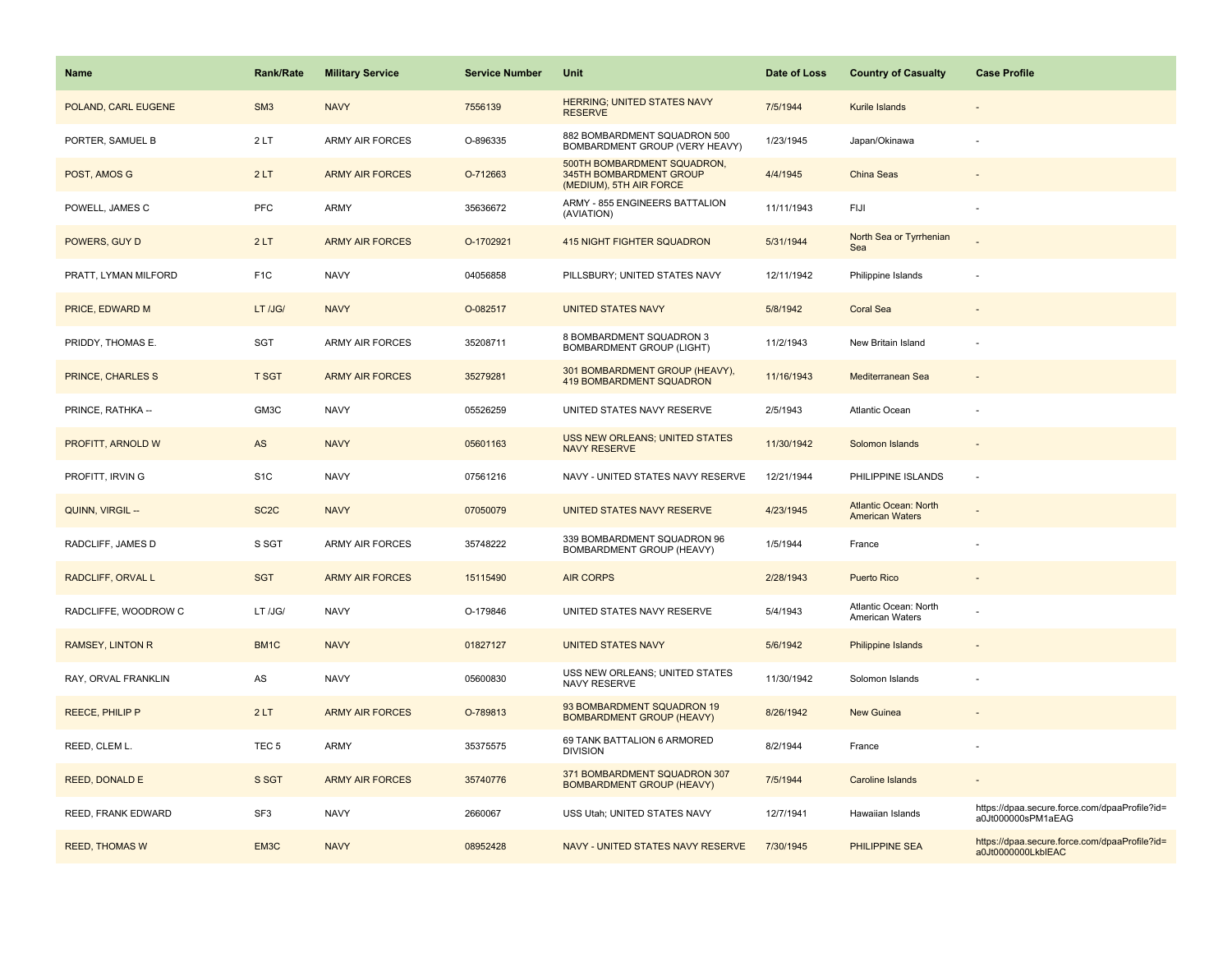| Name                           | <b>Rank/Rate</b>  | <b>Military Service</b> | <b>Service Number</b> | Unit                                                                         | Date of Loss | <b>Country of Casualty</b>             | <b>Case Profile</b>                                                 |
|--------------------------------|-------------------|-------------------------|-----------------------|------------------------------------------------------------------------------|--------------|----------------------------------------|---------------------------------------------------------------------|
| REEDER, RICHARD K              | PFC               | ARMY                    | 35386472              | 701 TANK DESTROYER BATTALION 1<br>ARMORED DIVISION                           | 6/22/1944    | Italy                                  |                                                                     |
| <b>REESE, JAMES W</b>          | <b>TSGT</b>       | <b>ARMY AIR FORCES</b>  | 06996487              | <b>AIR CORPS</b>                                                             | 6/30/1944    | Newfoundland                           |                                                                     |
| REESE, ROBERT G B              | T SGT             | ARMY AIR FORCES         | 15071645              | 431 BOMBARDMENT SQUADRON 11<br>BOMBARDMENT GROUP (HEAVY)                     | 1/2/1944     | Marshall Islands                       |                                                                     |
| REILLY, JAMES F                | Y <sub>1</sub> C  | <b>NAVY</b>             | 05527205              | NAVY - UNITED STATES NAVY RESERVE                                            | 7/30/1945    | <b>PHILIPPINE SEA</b>                  | https://dpaa.secure.force.com/dpaaProfile?id=<br>a0Jt0000000QrmUEAS |
| REYNOLDS, QUENTIN B            | MM <sub>1</sub> C | <b>NAVY</b>             | 02658996              | NAVY - UNITED STATES NAVY                                                    | 11/18/1944   | <b>SOLOMON ISLANDS</b>                 |                                                                     |
| RHODES, JOHN E                 | MOMM2C            | <b>NAVY</b>             | 02659975              | CAPELIN; UNITED STATES NAVY                                                  | 12/15/1943   | Celebes                                |                                                                     |
| RHODES, THOMAS H               | 1LT               | ARMY                    | O-890104              | ARMY - QUARTERMASTER CORPS                                                   | 1/12/1945    | <b>FORMOSA</b>                         |                                                                     |
| <b>RICE, ERNEST</b>            | TEC <sub>5</sub>  | <b>ARMY</b>             | 35641064              | <b>ARMY - 855 ENGINEERS BATTALION</b><br>(AVIATION)                          | 11/11/1943   | <b>FIJI</b>                            |                                                                     |
| RICHARDSON, HAROLD C           | S SGT             | ARMY AIR FORCES         | 15018768              | 490 BOMBARDMENT SQUADRON 341<br>BOMBARDMENT GROUP (MEDIUM)                   | 5/13/1943    | <b>Burma</b>                           |                                                                     |
| RICHMOND, RAYMOND C            | <b>T SGT</b>      | <b>ARMY AIR FORCES</b>  | 35376077              | 881 BOMBARDMENT SQUADRON 500<br><b>BOMBARDMENT GROUP (VERY HEAVY)</b>        | 5/26/1945    | Japan/Okinawa                          |                                                                     |
| RICKARD, MIKEY S               | S SGT             | ARMY                    | 35208800              | A COMPANY, 708 AMPHIBIOUS TANK<br>BATTALION, 4 MARINE DIVISION<br>(ATTACHED) | 6/17/1944    | SAIPAN                                 |                                                                     |
| RIDDLE, ALPHEUS H.             | S SGT             | <b>ARMY AIR FORCES</b>  | 15115573              | 329 BOMBARDMENT SQUADRON 93<br><b>BOMBARDMENT GROUP (HEAVY)</b>              | 8/2/1944     | Libya                                  |                                                                     |
| RIFFLE, HAROLD J               | S <sub>1</sub> C  | <b>NAVY</b>             | 09292943              | NAVY - UNITED STATES NAVY RESERVE                                            | 7/1/1945     | CENTRAL/SOUTH<br>PACIFIC THEATER       |                                                                     |
| <b>RIGGLE, MAHLON R</b>        | TM <sub>2</sub> C | <b>NAVY</b>             | 02507039              | <b>SEAWOLF; UNITED STATES NAVY</b>                                           | 10/3/1944    | <b>Netherlands East Indies</b>         | $\bar{z}$                                                           |
| RITTER, KENNETH EARL           | PFC               | <b>MARINE CORPS</b>     | 00281346              | MARINE - UNITED STATES MARINE<br><b>CORPS</b>                                | 9/14/1942    | Solomon Islands                        |                                                                     |
| ROACH, ROBERT BEIRNE           | <b>ACEM</b>       | <b>NAVY</b>             | 02659892              | NAVY - UNITED STATES NAVY                                                    | 5/11/1945    | <b>JAPAN</b>                           |                                                                     |
| ROACH, STANLEY W               | <b>PVT</b>        | ARMY                    | 35425095              | 376 PARACHUTE FIELD ARTILLERY<br>BATTALION 82 AIRBORNE DIVISION              | 7/11/1943    | African/Med/Middle<br>Eastern At Large |                                                                     |
| <b>ROBERTS, CHARLES WYNDAM</b> | <b>PFC</b>        | <b>MARINE CORPS</b>     | 00350567              | MARINE - UNITED STATES MARINE<br><b>CORPS</b>                                | 9/14/1942    | Solomon Islands                        |                                                                     |
| ROBINSON, FRANCIS C            | LT.               | <b>NAVY</b>             | O-289024              | UNITED STATES NAVY RESERVE                                                   | 2/19/1945    | Bonin & Volcano Islands                | ÷,                                                                  |
| ROBINSON, GEORGE L F           | <b>PVT</b>        | <b>ARMY</b>             | 15065797              | 59 COAST ARTILLERY REGIMENT                                                  | 3/26/1948    | <b>Philippine Islands</b>              | $\overline{\phantom{a}}$                                            |
| ROBINSON, JOSEPH J             | SSML3C            | <b>NAVY</b>             | 08951333              | NAVY - UNITED STATES NAVY RESERVE                                            | 6/16/1945    | RYUKYUS ISLANDS                        | $\overline{\phantom{a}}$                                            |
| ROE, RICHARD E                 | T/Sgt             | <b>ARMY</b>             | 20546412              | 5307 COMPOSITE UNIT                                                          | 6/16/1944    | <b>Burma</b>                           |                                                                     |
| ROGERS, JAMES A                | 2LT               | <b>ARMY AIR FORCES</b>  | O-804041              | 375 FIGHTER SQUADRON 361 FIGHTER<br><b>GROUP</b>                             | 3/22/1944    | North Sea or Tyrrhenian<br>Sea         |                                                                     |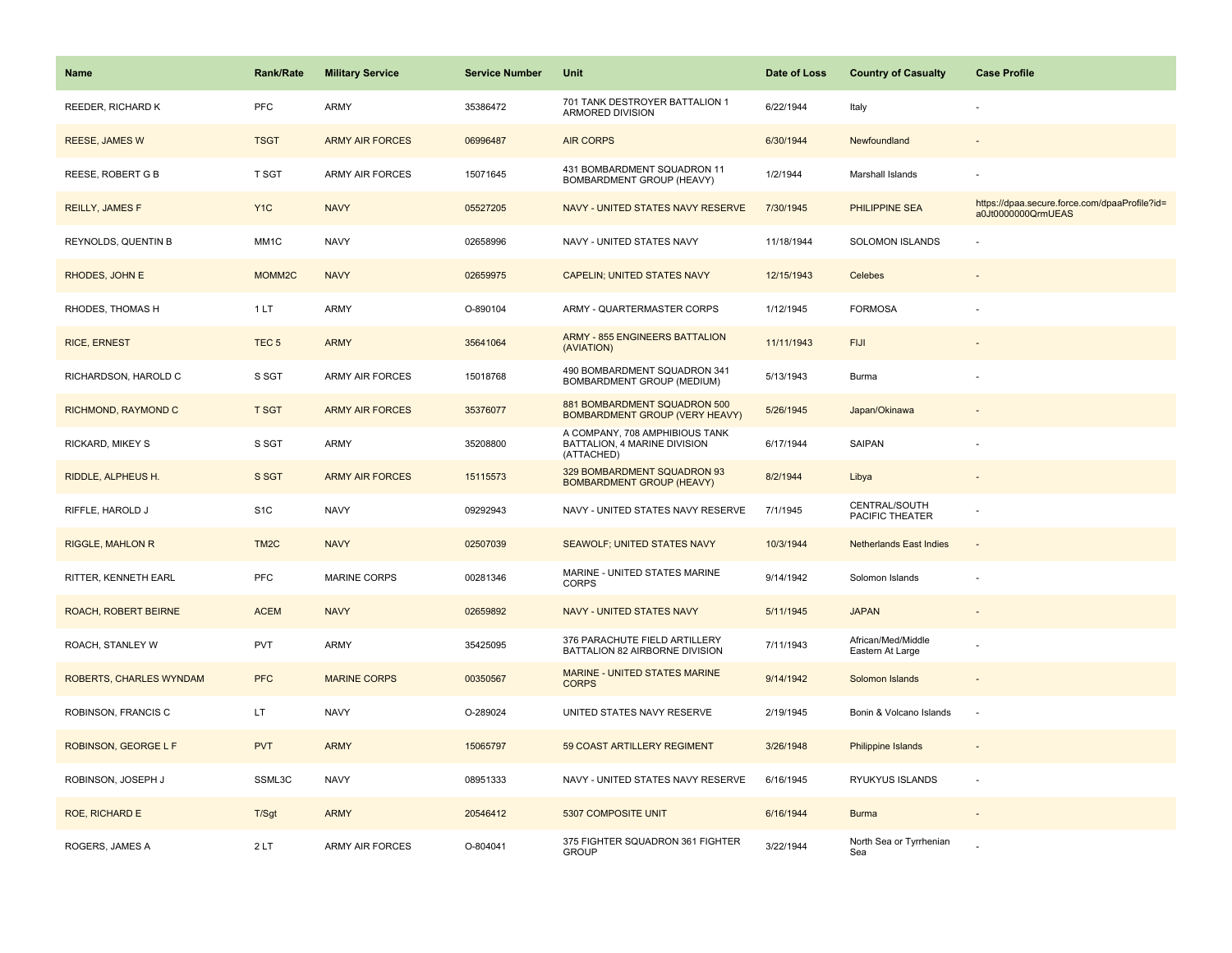| <b>Name</b>               | <b>Rank/Rate</b>  | <b>Military Service</b> | <b>Service Number</b> | Unit                                                             | Date of Loss | <b>Country of Casualty</b> | <b>Case Profile</b>                                                 |
|---------------------------|-------------------|-------------------------|-----------------------|------------------------------------------------------------------|--------------|----------------------------|---------------------------------------------------------------------|
| ROGERS, SAMUEL L          | 1LT               | <b>ARMY AIR FORCES</b>  | O-688848              | 332 BOMBARDMENT SQUADRON 94<br><b>BOMBARDMENT GROUP (HEAVY)</b>  | 4/8/1945     | Germany                    |                                                                     |
| ROGERS, WILLIAM H         | <b>ENS</b>        | <b>NAVY</b>             | O-406535              | UNITED STATES NAVY RESERVE                                       | 9/13/1944    | Atlantic Ocean             |                                                                     |
| <b>ROHRBAUGH, TRACY V</b> | <b>PFC</b>        | <b>ARMY</b>             | 35746995              | <b>ARMY - 625 ORDNANCE AMMUNITION</b><br><b>COMPANY</b>          | 4/28/1944    | <b>ENGLISH CHANNEL</b>     |                                                                     |
| ROLLINS, MARK D           | T SGT             | <b>ARMY AIR FORCES</b>  | 15171212              | 744 BOMBARDMENT SQUADRON 456<br>BOMBARDMENT GROUP (HEAVY)        | 11/11/1944   | Adriatic Sea               |                                                                     |
| ROSE, THERON L.           | T SGT             | <b>ARMY AIR FORCES</b>  | 15057793              | 479 BOMB GP 19 ANTISUBMARINE SQDN<br>(HVY)                       | 7/20/1943    | Spain                      |                                                                     |
| ROUSH, ALBERINE M         | S <sub>1</sub> C  | <b>NAVY</b>             | 05604456              | UNITED STATES NAVY RESERVE                                       | 3/17/1943    | North Atlantic Ocean       |                                                                     |
| ROYSDEN, JOHN C.          | 1LT               | <b>ARMY AIR FORCES</b>  | O-659020              | 341 BOMBARDMENT SQUADRON 97<br><b>BOMBARDMENT GROUP (HEAVY)</b>  | 11/17/1942   | France                     | $\overline{\phantom{a}}$                                            |
| SAMS, CLYDE W             | S SGT             | MARINE CORPS            | 00497711              | MARINE - UNITED STATES MARINE<br><b>CORPS</b>                    | 6/19/1945    | Philippine Islands         |                                                                     |
| SASEEN, PHILIP --         | <b>ENS</b>        | <b>NAVY</b>             | O-363588              | UNITED STATES NAVY RESERVE                                       | 12/27/1944   | Pacific Ocean              |                                                                     |
| SAVAGE, GEORGE C          | <b>PFC</b>        | <b>ARMY AIR FORCES</b>  | 15016172              | 397 BOMBARDMENT SQUADRON 6<br>BOMBARDMENT GROUP (HEAVY)          | 7/13/1942    | Ecuador                    |                                                                     |
| <b>SAYERS, BRUCE H</b>    | <b>PFC</b>        | <b>ARMY</b>             | 13024522              | <b>31 INFANTRY REGIMENT</b>                                      | 5/6/1942     | <b>Philippine Islands</b>  |                                                                     |
| SAYRE, ROBERT L           | ARM2C             | <b>NAVY</b>             | 07557328              | USS WASP; UNITED STATES NAVY                                     | 7/28/1945    | Japan                      |                                                                     |
| <b>SCHANE, CHARLES E</b>  | <b>PVT</b>        | <b>ARMY</b>             | 35082752              | 334 INFANTRY 84 DIVISION                                         | 12/7/1945    | Germany                    |                                                                     |
| SCHELLHASE, JOSEPH A      | SOM3C             | <b>NAVY</b>             | 07559049              | COOPER; UNITED STATES NAVY<br><b>RESERVE</b>                     | 12/3/1944    | Philippine Islands         |                                                                     |
| <b>SCHMID, WALTER H</b>   | <b>SGT</b>        | <b>ARMY AIR FORCES</b>  | 35769850              | 738 BOMBARDMENT SQUADRON 454<br><b>BOMBARDMENT GROUP (HEAVY)</b> | 4/2/1945     | <b>Adriatic Sea</b>        |                                                                     |
| SCHRADER, DENZIL E        | S <sub>1</sub> C  | <b>NAVY</b>             | 09288979              | NAVY - UNITED STATES NAVY RESERVE                                | 8/30/1944    | <b>ATLANTIC OCEAN</b>      | ×.                                                                  |
| SCHULTZE, WILLIAM O       | SC <sub>3</sub> C | <b>NAVY</b>             | 05600740              | Rowan; UNITED STATES NAVY RESERVE                                | 9/11/1943    | North or Tyrrhenian Seas   | $\overline{\phantom{a}}$                                            |
| SCOTCHEL, JOSEPH          | S <sub>1</sub> C  | <b>NAVY</b>             | 09289479              | NAVY - UNITED STATES NAVY RESERVE                                | 8/30/1944    | ATLANTIC OCEAN             | $\overline{\phantom{a}}$                                            |
| SCOTT, GEORGE J           | S <sub>2</sub> C  | <b>NAVY</b>             | 05601099              | NAVY - UNITED STATES NAVY RESERVE                                | 11/29/1943   | <b>NEW GUINEA</b>          |                                                                     |
| SCOTT, JAMES O            | MOMM2C            | <b>NAVY</b>             | 07556474              | LST-531; UNITED STATES NAVY<br><b>RESERVE</b>                    | 4/28/1944    | English Channel            |                                                                     |
| SEABRIGHT, DONALD H       | QM <sub>2</sub> C | <b>NAVY</b>             | 04058318              | NAVY - UNITED STATES NAVY RESERVE                                | 11/10/1944   | <b>ADMIRALTY ISLANDS</b>   | https://dpaa.secure.force.com/dpaaProfile?id=<br>a0Jt0000000XhBFEA0 |
| SECHRIST, BERT --         | <b>PVT</b>        | ARMY                    | 06931876              | ARISAN MARU; 31 INFANTRY REGIMENT                                | 10/24/1944   | China Seas                 |                                                                     |
| <b>SELL, EVERETT W</b>    | CPL               | <b>ARMY AIR FORCES</b>  | 35758659              | 773 BOMBARDMENT SQUADRON 463<br><b>BOMBARDMENT GROUP (HEAVY)</b> | 8/23/1944    | Austria                    |                                                                     |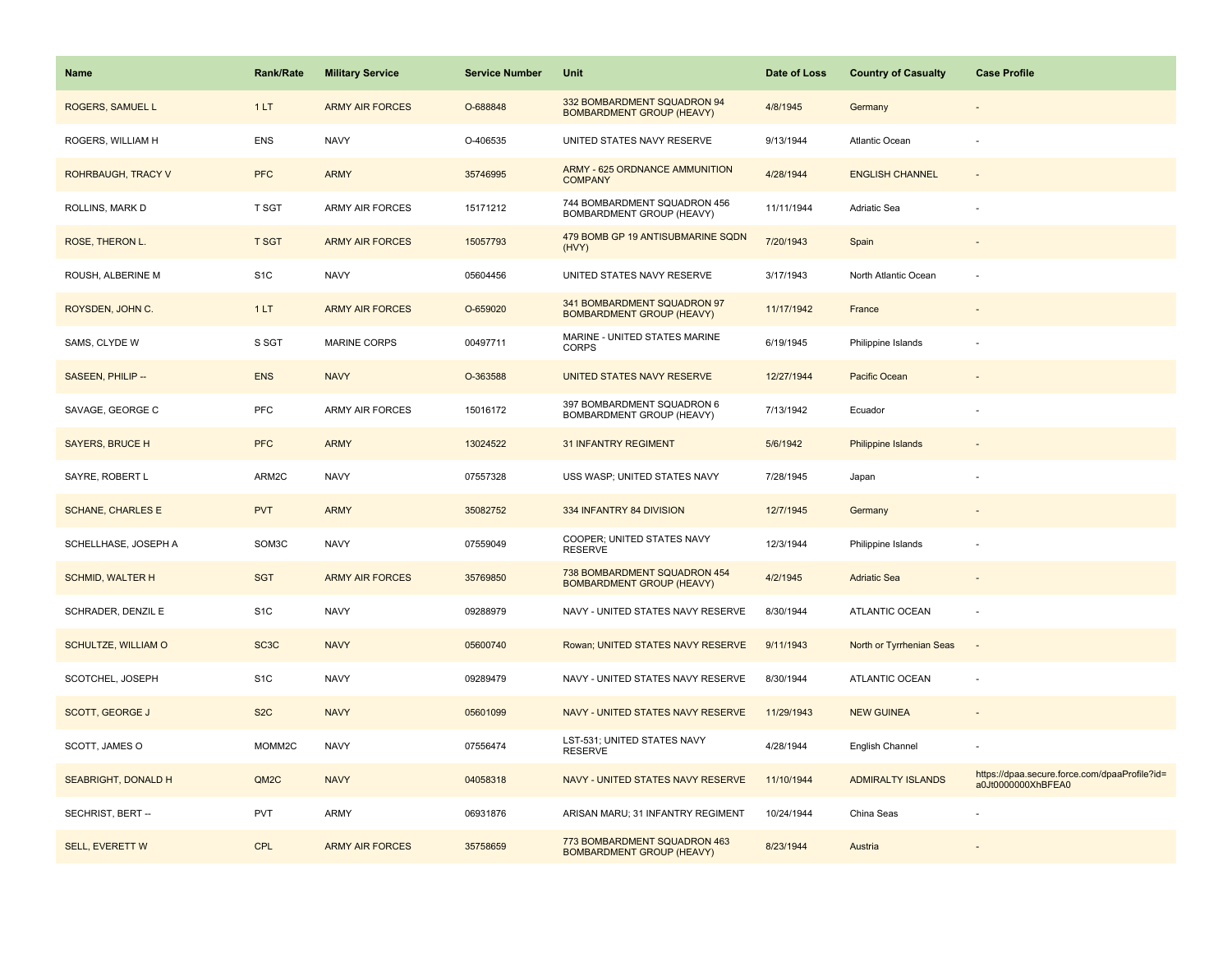| <b>Name</b>               | Rank/Rate         | <b>Military Service</b> | <b>Service Number</b> | Unit                                                           | Date of Loss | <b>Country of Casualty</b> | <b>Case Profile</b>                                                 |
|---------------------------|-------------------|-------------------------|-----------------------|----------------------------------------------------------------|--------------|----------------------------|---------------------------------------------------------------------|
| SELVEY, CHARLES B         | 2dLt              | <b>MARINE CORPS</b>     | O-029836              | MARINE - UNITED STATES MARINE<br><b>CORPS</b>                  | 2/3/1944     | New Hebrides               |                                                                     |
| SETLER, RALPH J           | WT3C              | <b>NAVY</b>             | 07556912              | RENO; UNITED STATES NAVY RESERVE                               | 11/3/1944    | <b>Philippine Sea</b>      |                                                                     |
| SETTLE, SUNNY J           | S <sub>1</sub> C  | <b>NAVY</b>             | 02663011              | Reuben James; UNITED STATES NAVY                               | 10/31/1941   | Atlantic Ocean             |                                                                     |
| <b>SETTLES, EARL H</b>    | SM <sub>3</sub> C | <b>NAVY</b>             | 08287078              | LCI(G)-82 ; UNITED STATES NAVY<br><b>RESERVE</b>               | 4/4/1945     | Japan                      |                                                                     |
| SHAFFER, CHARLES L        | AS                | <b>NAVY</b>             | 02583835              | SS West Ivis; UNITED STATES NAVY                               | 1/26/1942    | Atlantic Ocean             |                                                                     |
| <b>SHAMBLIN, FRED A</b>   | <b>SGT</b>        | <b>ARMY AIR FORCES</b>  | 06880537              | 93 BOMBARDMENT SQUADRON 19<br><b>BOMBARDMENT GROUP (HEAVY)</b> | 7/13/1942    | Philippine Islands         | https://dpaa.secure.force.com/dpaaProfile?id=<br>a0Jt000000N3c5HEAR |
| SHANK, WILLIAM E          | CPL               | <b>ARMY AIR FORCES</b>  | 13141433              | 870 BOMBARDMENT SQUADRON 497<br>BOMBARDMENT GROUP (VERY HEAVY) | 2/26/1945    | Marianas Islands           |                                                                     |
| <b>SHANNON, CHARLES E</b> | FLT O             | <b>ARMY AIR FORCES</b>  | T-007705              | 25 PHOTO SQUADRON 6<br><b>RECONNAISSANCE GROUP</b>             | 5/29/1945    | <b>Philippine Islands</b>  |                                                                     |
| SHARP, GLEN H             | MM1C              | <b>NAVY</b>             | 07555676              | Turner; UNITED STATES NAVY RESERVE                             | 1/3/1944     | Atlantic Ocean             |                                                                     |
| SHARP, PHYLLIP O          | S <sub>2</sub> C  | <b>NAVY</b>             | 05600443              | UNITED STATES NAVY RESERVE                                     | 12/13/1942   | <b>Atlantic Ocean</b>      |                                                                     |
| SHAW, KENNETH H           | PHOM2C            | <b>NAVY</b>             | 05529664              | USS BUNKER HILL; UNITED STATES<br><b>NAVY RESERVE</b>          | 2/2/1944     | Pacific Ocean              |                                                                     |
| SHEFFLER, JACKSON REA     | ARM3c             | <b>NAVY</b>             | 7585401               | UNITED STATES NAVY RESERVE                                     | 3/12/1945    | <b>Borneo</b>              |                                                                     |
| SHEPPE, ANDREW J          | 2d Lt             | <b>ARMY AIR FORCES</b>  | O-778275              | 501 BOMBARDMENT SQUADRON 345<br>BOMBARDMENT GROUP (MEDIUM)     | 5/26/1945    | Formosa                    |                                                                     |
| SHERMAN, LEONARD R        | Ens               | <b>NAVY</b>             | O-314949              | USS MAKIN ISLAND; UNITED STATES<br><b>NAVY RESERVE</b>         | 8/26/1944    | Pacific Ocean              |                                                                     |
| SHINGLETON, DONALD J      | <b>PVT</b>        | ARMY                    | 35754377              | 16 INFANTRY 1 DIVISION                                         | 6/7/1945     | France                     |                                                                     |
| SHIPE, CLETIS P           | S SGT             | <b>ARMY</b>             | 06944175              | 60 INFANTRY 9 DIVISION                                         | 1/31/1945    | Poland                     |                                                                     |
| SHOCKLEY, CARLOS E        | MM <sub>2</sub> C | <b>NAVY</b>             | 02661291              | USS PENSACOLA; UNITED STATES<br><b>NAVY</b>                    | 11/30/1942   | Solomon Islands            |                                                                     |
| SHOCKLEY, CLOVIS A        | S <sub>2</sub> C  | <b>NAVY</b>             | 07558938              | Turner; UNITED STATES NAVY RESERVE                             | 1/3/1944     | <b>Atlantic Ocean</b>      |                                                                     |
| SHOULDIS, WARREN W        | RT1C              | <b>NAVY</b>             | 05526061              | NAVY - UNITED STATES NAVY RESERVE                              | 6/7/1944     | <b>ENGLISH CHANNEL</b>     | ÷,                                                                  |
| SHREVES, JOHN H           | S <sub>1</sub> C  | <b>NAVY</b>             | 08951258              | NAVY - UNITED STATES NAVY RESERVE                              | 6/6/1944     | <b>FRANCE</b>              | $\overline{\phantom{a}}$                                            |
| SHULTZ, PAUL              | CAPT              | ARMY                    | O-336590              | ARMY - 101 INFANTRY 101 DIVISION<br>(FILIPINO ARMY)            | 1/9/1945     | <b>FORMOSA</b>             | https://dpaa.secure.force.com/dpaaProfile?id=<br>a0Jt000000OmMFfEAN |
| SIENS, JACK C             | LT /JG/           | <b>NAVY</b>             | O-102438              | NAVY - UNITED STATES NAVY RESERVE                              | 9/10/1943    | <b>ENGLISH CHANNEL</b>     |                                                                     |
| SIERS, NICHOLAS --        | S <sub>1</sub> C  | <b>NAVY</b>             | 04057798              | USS ATLANTA; UNITED STATES NAVY<br><b>RESERVE</b>              | 11/13/1942   | Solomon Islands            |                                                                     |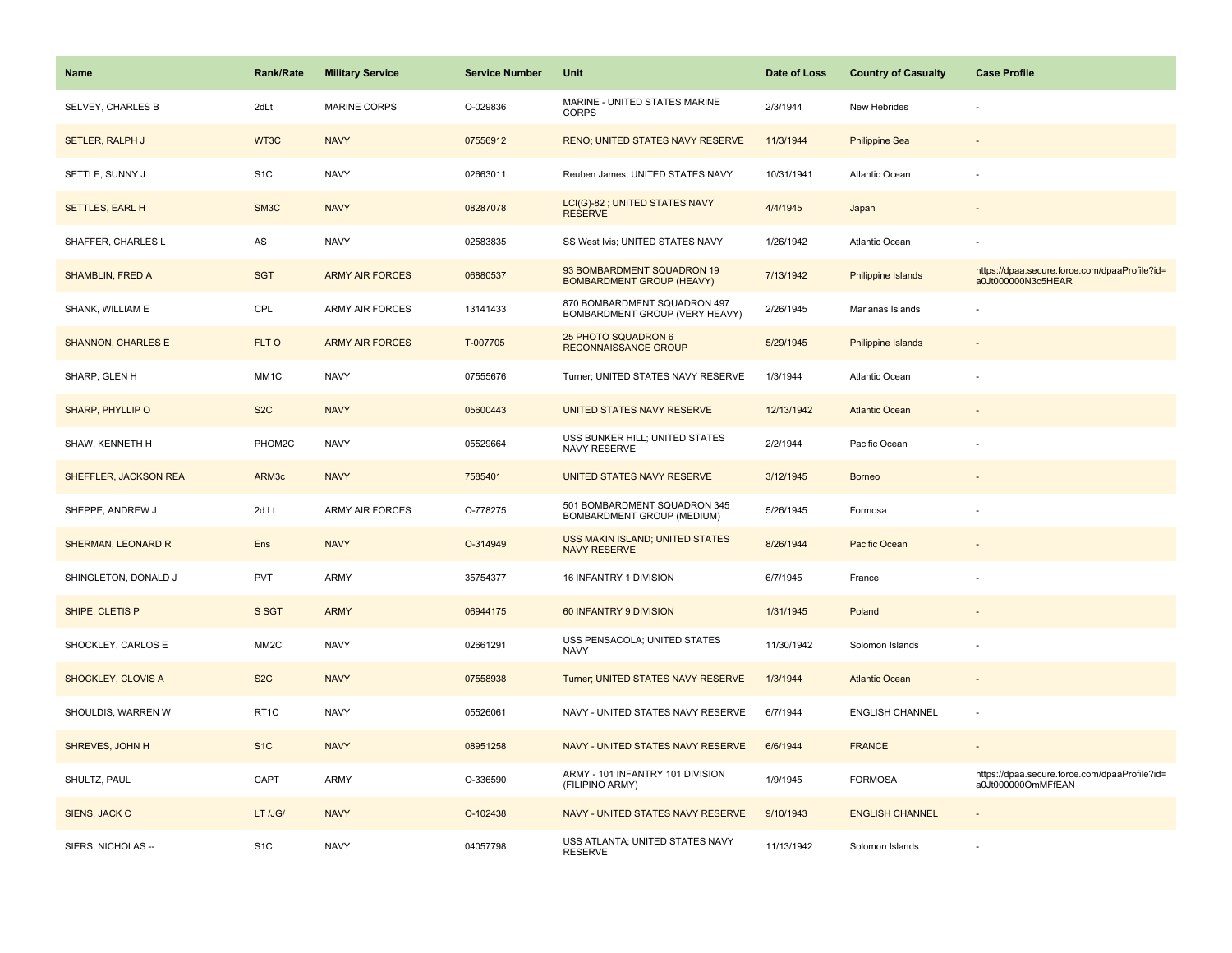| Name                        | Rank/Rate         | <b>Military Service</b> | <b>Service Number</b> | Unit                                                            | Date of Loss | <b>Country of Casualty</b>     | <b>Case Profile</b>                                                 |
|-----------------------------|-------------------|-------------------------|-----------------------|-----------------------------------------------------------------|--------------|--------------------------------|---------------------------------------------------------------------|
| <b>SIMMS, CLARENCE E</b>    | <b>PVT</b>        | <b>ARMY</b>             | 15016341              | ARISAN MARU; 17 ORDNANCE<br><b>COMPANY</b>                      | 10/24/1944   | <b>China Seas</b>              |                                                                     |
| SIMON, LEWIS S.             | 1st Lt            | <b>ARMY AIR FORCES</b>  | O-438553              | 9 FIGHTER SQUADRON 49 FIGHTER<br><b>GROUP</b>                   | 6/7/1945     | Philippine Islands             |                                                                     |
| <b>SINE, GEORGE PATRICK</b> | S <sub>2</sub> C  | <b>NAVY</b>             | 06022398              | SS Oliver Ellsworth; UNITED STATES<br><b>NAVY RESERVE</b>       | 9/13/1942    | <b>Arctic Ocean</b>            |                                                                     |
| SINNETT, EARL --            | <b>PFC</b>        | ARMY                    | 35749259              | USAT J.W. McAndrews; INFANTRY                                   | 3/13/1945    | Portugal                       |                                                                     |
| <b>SKAGGS, PHILIP R</b>     | S Sgt             | <b>ARMY AIR FORCES</b>  | 6988551               | <b>ARMY AIR FORCE</b>                                           | 5/8/1944     | Thailand                       |                                                                     |
| SKINNER, EDWARD P           | S SGT             | <b>ARMY</b>             | 06896517              | 109 INFANTRY 28 DIVISION                                        | 9/14/1944    | Germany                        |                                                                     |
| <b>SLACK, DAMON C</b>       | S <sub>2</sub> C  | <b>NAVY</b>             | 08280308              | Brownson; UNITED STATES NAVY<br><b>RESERVE</b>                  | 12/26/1943   | <b>New Britain Island</b>      |                                                                     |
| SLAUGHTER, LAYTON W         | WT1C              | <b>NAVY</b>             | 05603473              | SPENCE; UNITED STATES NAVY<br><b>RESERVE</b>                    | 12/18/1944   | Philippine Sea                 |                                                                     |
| SMITH, BEVERLY P            | <b>PFC</b>        | <b>ARMY AIR FORCES</b>  | 06998835              | 19 SQUADRON 20 AIR BASE GROUP                                   | 7/2/1942     | <b>Philippine Islands</b>      | https://dpaa.secure.force.com/dpaaProfile?id=<br>a0Jt000000N3c1mEAB |
| SMITH, DOUGAL BAIRD         | SGT               | <b>MARINE CORPS</b>     | 00465248              | MARINE - UNITED STATES MARINE<br><b>CORPS</b>                   | 1/30/1946    | SOLOMON ISLANDS                |                                                                     |
| SMITH, JAMES H              | <b>T SGT</b>      | <b>ARMY AIR FORCES</b>  | 15377758              | 63 BOMBARDMENT SQUADRON 43<br><b>BOMBARDMENT GROUP (HEAVY)</b>  | 7/28/1945    | Japan/Okinawa                  |                                                                     |
| SMITH, PAUL --              | 1st Lt            | ARMY AIR FORCES         | O-740581              | 431 FIGHTER SQUADRON 475 FIGHTER<br><b>GROUP</b>                | 11/8/1943    | New Guinea                     | https://dpaa.secure.force.com/dpaaProfile?id=<br>a0Jt000001nzaJJEAY |
| SMITH, WILLIAM --           | S SGT             | <b>ARMY AIR FORCES</b>  | 35636284              | 410 BOMBARDMENT SQUADRON 94<br><b>BOMBARDMENT GROUP (HEAVY)</b> | 1/4/1944     | North Sea or Tyrrhenian<br>Sea |                                                                     |
| SMITH, WILLIAM B.           | CAPT              | <b>ARMY AIR FORCES</b>  | O-2044874             | 334 FIGHTER SQUADRON 4 FIGHTER<br><b>GROUP</b>                  | 9/13/1944    | Germany                        |                                                                     |
| <b>SMOOT, CHARLES R</b>     | S <sub>2</sub> C  | <b>NAVY</b>             | 07561362              | Drexler; UNITED STATES NAVY RESERVE                             | 5/28/1945    | Japan                          |                                                                     |
| SNODGRASS, CLAUDE D         | AMM3C             | <b>NAVY</b>             | 02583656              | USS LANGLEY; UNITED STATES NAVY                                 | 11/14/1944   | Pacific Ocean                  |                                                                     |
| SNODGRASS, RAY A            | <b>LTJG</b>       | <b>NAVY</b>             | O-078627              | <b>UNITED STATES NAVY</b>                                       | 3/1/1942     | <b>Indian Ocean</b>            |                                                                     |
| SNYDER, JAMES R             | SGT               | ARMY AIR FORCES         | 35758434              | 43 BOMBARDMENT SQUADRON 29<br>BOMBARDMENT GROUP (VERY HEAVY)    | 4/15/1945    | Japan/Okinawa                  |                                                                     |
| SONGER, OSCAR W             | F <sub>1</sub> C  | <b>NAVY</b>             | 09284135              | NAVY - UNITED STATES NAVY RESERVE                               | 3/19/1945    | <b>JAPAN</b>                   |                                                                     |
| SOTAK, JOSEPH P             | <b>PVT</b>        | <b>ARMY</b>             | 06660340              | 435 ANTI AIRCRAFT ARTILLERY<br>AUTOMATIC WEAPONS BATTALION      | 9/3/1944     | Italy                          |                                                                     |
| SOUTHERN, PERRY E           | <b>CMM</b>        | <b>NAVY</b>             | 02581513              | NAVY - UNITED STATES NAVY                                       | 6/16/1945    | <b>RYUKYUS ISLANDS</b>         | $\sim$                                                              |
| SPARKS, CALVIN C            | SC <sub>3</sub> C | <b>NAVY</b>             | 02664346              | USS JUNEAU; UNITED STATES NAVY                                  | 11/13/1942   | Solomon Islands                |                                                                     |
| SPAULDING, PAUL --          | TM3C              | <b>NAVY</b>             | 02662196              | USS LAFFEY; UNITED STATES NAVY                                  | 11/13/1942   | Solomon Islands                |                                                                     |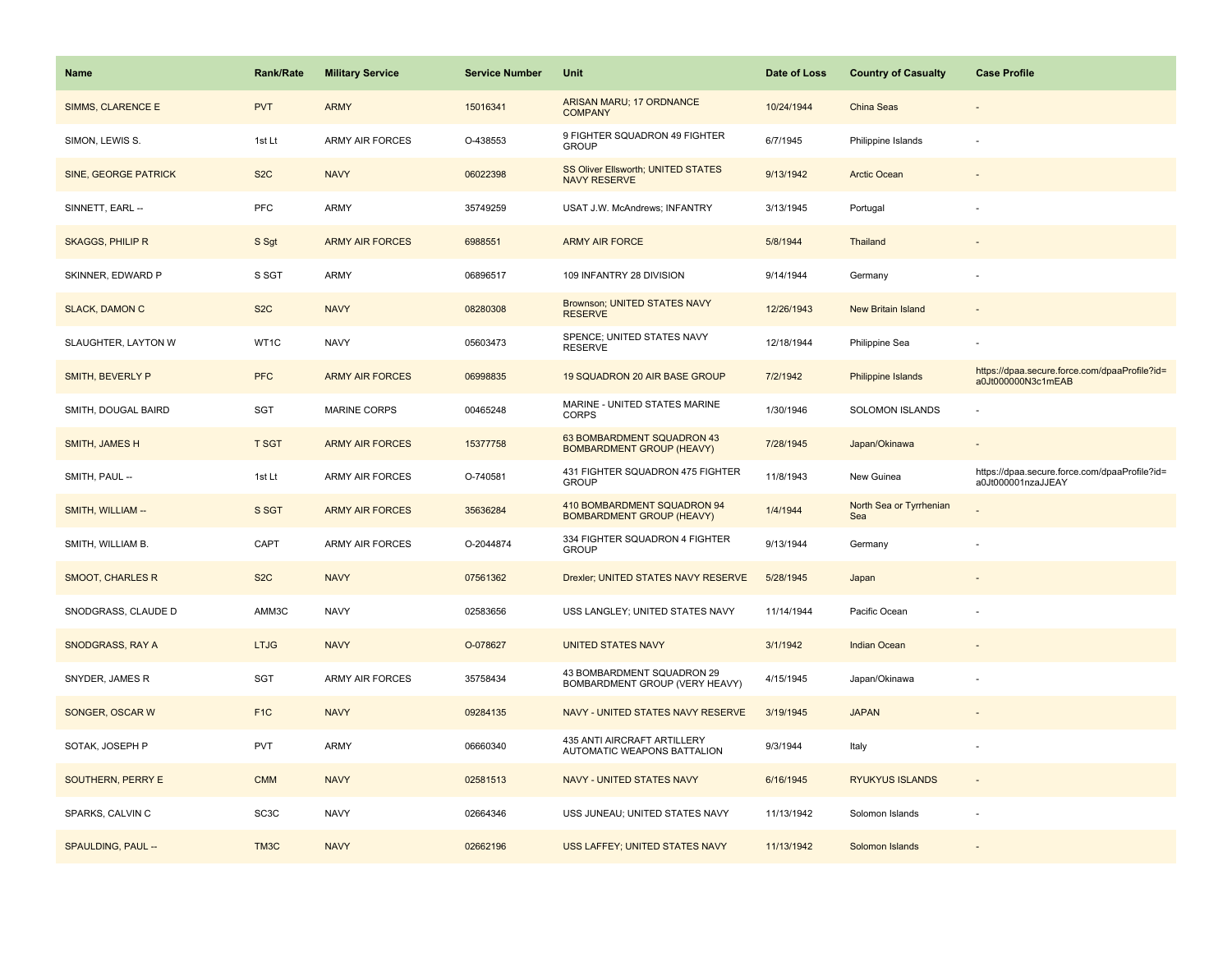| <b>Name</b>                | <b>Rank/Rate</b>  | <b>Military Service</b>     | <b>Service Number</b> | Unit                                                          | Date of Loss | <b>Country of Casualty</b> | <b>Case Profile</b>                                                 |
|----------------------------|-------------------|-----------------------------|-----------------------|---------------------------------------------------------------|--------------|----------------------------|---------------------------------------------------------------------|
| SPAULDING, SHERMAN A       | PFC               | <b>ARMY</b>                 | 35778582              | SS Leopoldville; 262 INFANTRY 66<br><b>DIVISION</b>           | 12/24/1944   | English Channel            |                                                                     |
| SPEARS, BERNARD Q          | <b>PVT</b>        | <b>ARMY</b>                 | 15115643              | 18 INFANTRY 1 DIVISION                                        | 4/24/1944    | Tunisia                    | https://dpaa.secure.force.com/dpaaProfile?id=<br>a0Jt000001FsH4VEAV |
| SPENCE, ELLSWORTH L        | ARM2C             | <b>NAVY</b>                 | 02584954              | USS WASP; UNITED STATES NAVY                                  | 9/21/1944    | Philippine Islands         |                                                                     |
| SPENCER, CHARLES H         | S SGT             | <b>ARMY AIR FORCES</b>      | 15013285              | <b>HEADQUARTERS SQUADRON</b><br><b>ELEVENTH AIR FORCE</b>     | 9/7/1943     | Alaska                     |                                                                     |
| SPENCER, PORTER A          | 2LT               | <b>ARMY AIR FORCES</b>      | O-753751              | 32 PHOTO SQUADRON 5<br>RECONNAISSANCE GROUP                   | 4/20/1944    | Mediterranean Sea          |                                                                     |
| SPONAUGLE, ELDON W         | MM <sub>1</sub> C | <b>NAVY</b>                 | 02580985              | USS JARVIS; UNITED STATES NAVY                                | 8/9/1942     | Solomon Islands            |                                                                     |
| SPRADLING, PAUL C          | S <sub>2</sub> C  | <b>NAVY</b>                 | 08281422              | USS AARON WARD (DM-35); UNITED<br>STATES NAVY RESERVE         | 5/3/1945     | Japan                      |                                                                     |
| <b>SPRATT, JACK ROLAND</b> | S <sub>1C</sub>   | <b>NAVY</b>                 | 02661758              | USS BARTON; UNITED STATES NAVY                                | 11/13/1942   | Solomon Islands            |                                                                     |
| SPRIGGS, EDWARD R          | S SGT             | <b>ARMY AIR FORCES</b>      | 13102164              | 96 BOMBARDMENT SQUADRON 2<br>BOMBARDMENT GROUP (HEAVY)        | 3/11/1944    | Adriatic Sea               |                                                                     |
| SPROLES, EDGAR H           | RM3C              | <b>NAVY</b>                 | 05527085              | UNITED STATES NAVY RESERVE                                    | 11/13/1943   | <b>Atlantic Ocean</b>      |                                                                     |
| STAFFORD, GEORGE           | <b>PFC</b>        | <b>ARMY AIR FORCES</b>      | 06888288              | 2 OBSERVATION SQUADRON                                        | 7/20/1942    | Philippine Islands         |                                                                     |
| STANSBERRY, GILBERT J      | S <sub>2</sub> C  | <b>NAVY</b>                 | 07559092              | NAVY - UNITED STATES NAVY RESERVE                             | 10/25/1944   | PHILIPPINE ISLANDS         | $\blacksquare$                                                      |
| STARR, JACOB G             | MOMM1C            | <b>NAVY</b>                 | 02660886              | KETE; UNITED STATES NAVY                                      | 3/31/1945    | Ryukyus Islands            |                                                                     |
| STCLAIR, ALEXANDER A.      | Capt              | <b>ARMY AIR FORCES</b>      | O-400815              | <b>MEDICAL CORPS</b>                                          | 7/13/1943    | India                      | https://dpaa.secure.force.com/dpaaProfile?id=<br>a0Jt000001nzb6eEAA |
| STEVENS, JAMES W           | RM3C              | <b>NAVY</b>                 | 02660961              | USS VINCENNES; UNITED STATES NAVY                             | 8/9/1942     | Solomon Islands            |                                                                     |
| STEWART, HAROLD H          | S <sub>1C</sub>   | <b>NAVY</b>                 | 06145942              | <b>USAT DORCHESTER; UNITED STATES</b><br><b>NAVY RESERVE</b>  | 2/3/1943     | Greenland                  |                                                                     |
| STEWART, LEE C             | S <sub>1</sub> C  | <b>NAVY</b>                 | 08284130              | HOEL; UNITED STATES NAVY RESERVE                              | 10/25/1944   | Philippine Sea             |                                                                     |
| STEWART, STANLEY V         | SK3C              | <b>NAVY</b>                 | 05527135              | USS JUNEAU; UNITED STATES NAVY<br><b>RESERVE</b>              | 11/13/1942   | Solomon Islands            |                                                                     |
| STINE, HOMER A             | 1st Lt            | <b>ARMY AIR FORCES</b>      | O-662312              | 500 BOMBARDMENT SQUADRON 345<br>BOMBARDMENT GROUP (MEDIUM)    | 12/26/1943   | New Britain Island         | ÷,                                                                  |
| STITELER, ROBERT M.        | <b>CPL</b>        | <b>ARMY AIR FORCES</b>      | 13076098              | 23 BOMBARDMENT SQUADRON 5<br><b>BOMBARDMENT GROUP (HEAVY)</b> | 6/18/1945    | Philippine Islands         | $\overline{\phantom{a}}$                                            |
| STONEBRAKER, ROBERT C      | GM3C              | <b>NAVY</b>                 | 08278673              | NAVY - UNITED STATES NAVY RESERVE                             | 6/6/1944     | <b>ATLANTIC OCEAN</b>      | $\sim$                                                              |
| STOUT, GEORGE              | <b>PFC</b>        | <b>MARINE CORPS RESERVE</b> | 00854044              | MARINE - UNITED STATES MARINE<br><b>CORPS</b>                 | 6/15/1944    | <b>SAIPAN</b>              |                                                                     |
| STOVER, EVERETT C          | PFC               | <b>ARMY</b>                 | 15041538              | 81 RECONNAISSANCE BATTALION 1<br>ARMORED DIVISION             | 2/21/1944    | Tunisia                    |                                                                     |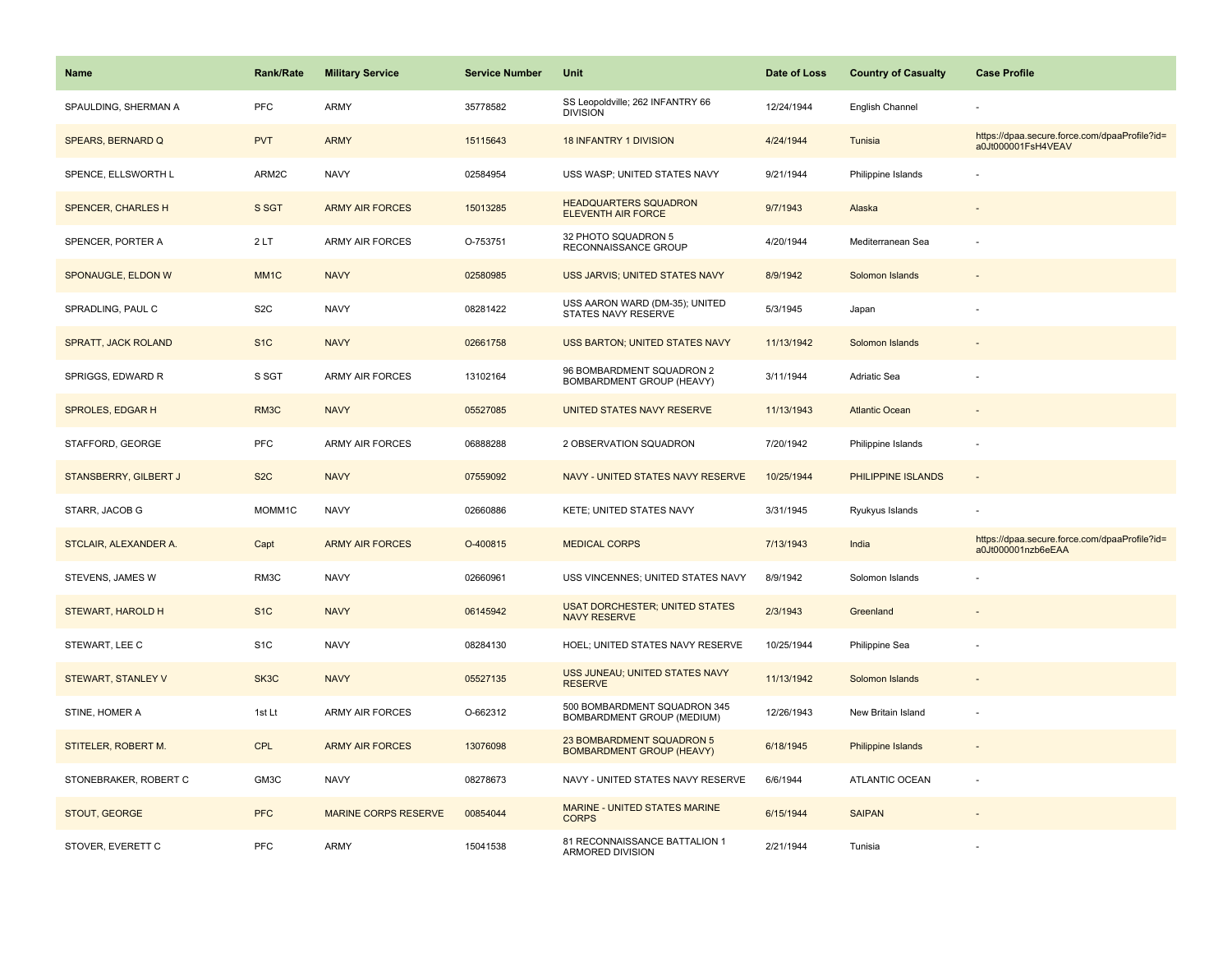| Name                        | <b>Rank/Rate</b>  | <b>Military Service</b> | <b>Service Number</b> | Unit                                                             | Date of Loss | <b>Country of Casualty</b>                   | <b>Case Profile</b>                                                 |
|-----------------------------|-------------------|-------------------------|-----------------------|------------------------------------------------------------------|--------------|----------------------------------------------|---------------------------------------------------------------------|
| STOVER, WARREN H            | S <sub>2</sub> C  | <b>NAVY</b>             | 09287068              | <b>HOEL; UNITED STATES NAVY</b>                                  | 10/25/1944   | <b>Philippine Sea</b>                        |                                                                     |
| STRICKLAND, THOMAS H        | S <sub>2</sub> C  | <b>NAVY</b>             | 09288697              | LCS(L)(3)-7; UNITED STATES NAVY<br><b>RESERVE</b>                | 2/16/1945    | Philippine Islands                           |                                                                     |
| STRICKLIN, RAYMOND E.       | <b>SGT</b>        | <b>ARMY AIR FORCES</b>  | 35209754              | 13 BOMBARDMENT SQUADRON 3<br><b>BOMBARDMENT GROUP (LIGHT)</b>    | 2/28/1944    | New Guinea                                   |                                                                     |
| STRIMBECK, GEORGE R         | 1stLt             | <b>MARINE CORPS</b>     | O-025527              | USS ESSEX; UNITED STATES MARINE<br>CORP                          | 1/16/1945    | Philippine Islands                           |                                                                     |
| <b>STURM, ROBERT L</b>      | FLT O             | <b>ARMY AIR FORCES</b>  | T-186409              | 13 SQUADRON 3 ATTACK GROUP                                       | 7/23/1943    | New Guinea                                   | https://dpaa.secure.force.com/dpaaProfile?id=<br>a0Jt000001nzU09EAE |
| STUTLER, JENNINGS W         | <b>T SGT</b>      | <b>ARMY AIR FORCES</b>  | 15330896              | 562 BOMBARDMENT SQUADRON 388<br>BOMBARDMENT GROUP (HEAVY)        | 4/11/1944    | <b>Baltic Sea</b>                            |                                                                     |
| SUDER, HAROLD R             | <b>PVT</b>        | <b>ARMY</b>             | 35434047              | <b>USAT DORCHESTER; UNITED STATES</b><br><b>ARMY</b>             | 2/3/1943     | Greenland                                    |                                                                     |
| SULLIVAN, LUTHER W          | <b>PVT</b>        | <b>ARMY</b>             | 35751530              | 503 PARACHUTE INFANTRY REGIMENT                                  | 6/4/1945     | Philippine Islands                           |                                                                     |
| SUMMERS, GUY W              | GM3C              | <b>NAVY</b>             | 02665762              | LCT(5)-242; UNITED STATES NAVY                                   | 12/2/1943    | North or Tyrrhenian Seas                     | $\sim$                                                              |
| SUNDIN, DONALD E            | SM3C              | <b>NAVY</b>             | 02664131              | UNITED STATES NAVY                                               | 2/5/1943     | <b>Atlantic Ocean</b>                        |                                                                     |
| SUTPHIN, ALBERT J           | <b>PVT</b>        | <b>ARMY AIR FORCES</b>  | 35657888              | 32 PHOTO SQUADRON 5<br><b>RECONNAISSANCE GROUP</b>               | 4/20/1944    | Mediterranean Sea                            |                                                                     |
| SUTPHIN, CLAUDE R           | <b>PVT</b>        | <b>ARMY AIR FORCES</b>  | 35440896              | 35 SIGNAL CONSTRUCTION BATTALION                                 | 4/28/1944    | English Channel                              |                                                                     |
| SUTPHIN, RUSSELL G.         | 2d Lt             | <b>ARMY AIR FORCES</b>  | O-715853              | 424 BOMBARDMENT SQUADRON 307<br><b>BOMBARDMENT GROUP (HEAVY)</b> | 10/26/1944   | <b>Philippine Islands</b>                    |                                                                     |
| SWIGER, CHARLES M           | <b>PFC</b>        | <b>ARMY</b>             | 35748929              | ARMY - 511 PARACHUTE INFANTRY 11<br>AIRBORNE DIVISION            | 12/8/1944    | PHILIPPINE ISLANDS                           | ÷,                                                                  |
| <b>SWIGER, EVERETT B</b>    | S <sub>1</sub> C  | <b>NAVY</b>             | 02582996              | Langley; UNITED STATES NAVY                                      | 3/1/1942     | <b>Indian Ocean</b>                          |                                                                     |
| SWINBURNE, DONALD R.        | 1LT               | <b>ARMY AIR FORCES</b>  | O-804066              | 386 SQUADRON 365 FIGHTER BOMBER<br><b>GROUP</b>                  | 6/11/1945    | France                                       |                                                                     |
| <b>TALBERT, ELMER EDGAR</b> | SF <sub>2</sub> C | <b>NAVY</b>             | 02660370              | USS QUINCY; UNITED STATES NAVY                                   | 8/9/1942     | Solomon Islands                              |                                                                     |
| TALLEY, CLARENCE M          | S SGT             | <b>ARMY AIR FORCES</b>  | 13014802              | 32 PHOTO RECONNAISSANCE<br>SQUADRON                              | 4/20/1944    | Mediterranean Sea                            |                                                                     |
| TASKER, WALLACE --          | <b>PFC</b>        | <b>ARMY</b>             | 35746181              | HMT Rohna; 853 ENGINEERS BATTALION<br>(AVIATION)                 | 11/26/1943   | Mediterranean Sea                            |                                                                     |
| TAYLOR, HAROLD C            | MM1C              | <b>NAVY</b>             | 02581059              | USS WALKE; UNITED STATES NAVY                                    | 12/5/1942    | Solomon Islands                              |                                                                     |
| <b>TAYLOR, PAUL E</b>       | SSML2C            | <b>NAVY</b>             | 08954322              | NAVY - UNITED STATES NAVY RESERVE                                | 2/21/1945    | <b>BONIN &amp; VOLCANO</b><br><b>ISLANDS</b> |                                                                     |
| TAYLOR, WARREN S            | BM <sub>2</sub> C | <b>NAVY</b>             | 02659630              | USS JOHN PENN; UNITED STATES NAVY                                | 8/13/1943    | Solomon Islands                              |                                                                     |
| <b>TEAGUE, GEORGE T</b>     | MM <sub>2</sub> C | <b>NAVY</b>             | 02960113              | Mount Hood; UNITED STATES NAVY                                   | 11/10/1944   | <b>Admiralty Islands</b>                     | https://dpaa.secure.force.com/dpaaProfile?id=<br>a0Jt0000000XhOsEAK |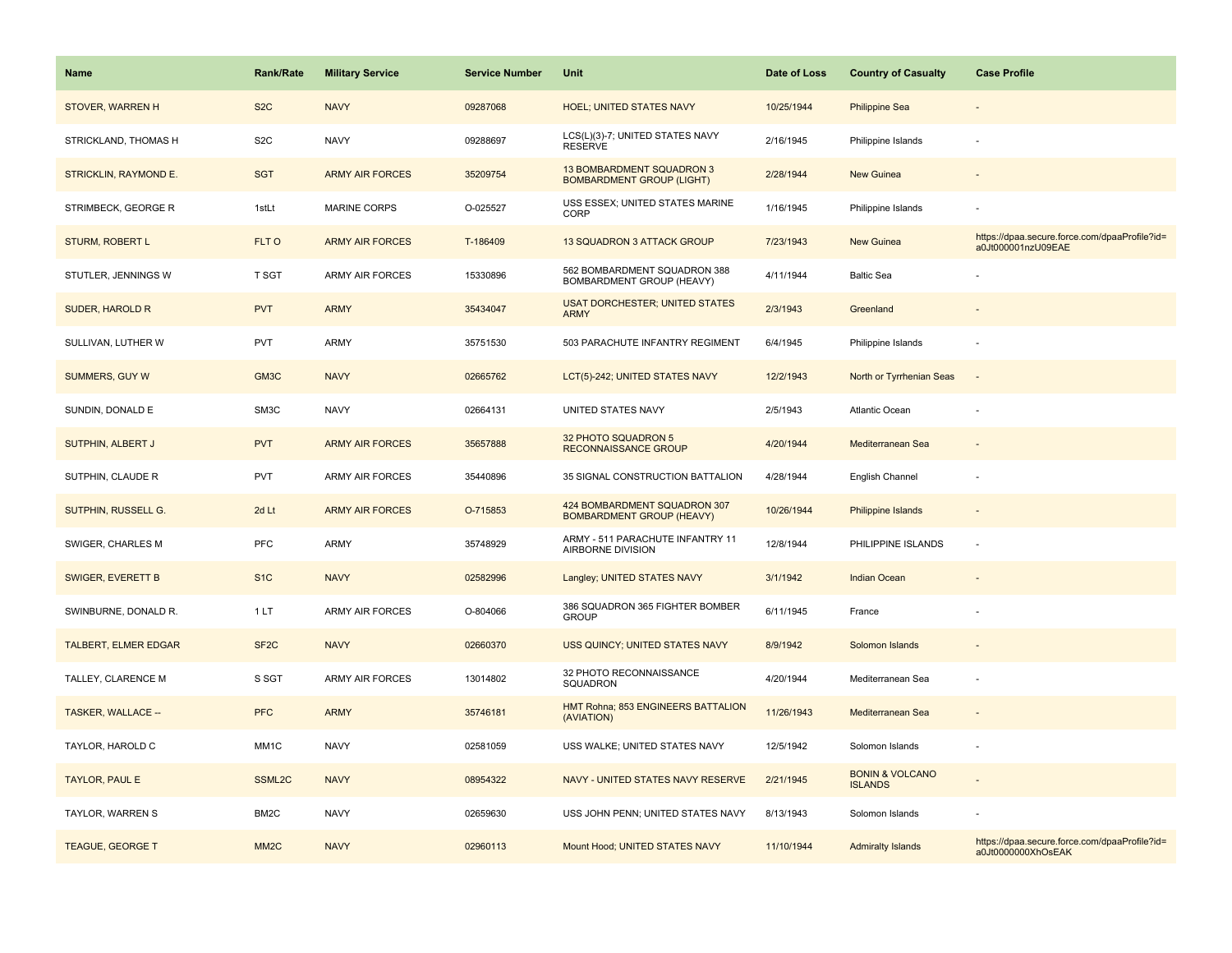| Name                      | <b>Rank/Rate</b>   | <b>Military Service</b> | <b>Service Number</b> | Unit                                                                  | Date of Loss | <b>Country of Casualty</b>               | <b>Case Profile</b>                                                 |
|---------------------------|--------------------|-------------------------|-----------------------|-----------------------------------------------------------------------|--------------|------------------------------------------|---------------------------------------------------------------------|
| TENNANT, RICHARD G        | M SGT              | <b>ARMY AIR FORCES</b>  | 15012411              | 63 BOMBARDMENT SQUADRON 43<br>BOMBARDMENT GROUP (HEAVY)               | 5/8/1943     | New Guinea                               |                                                                     |
| <b>TERRY, ERNEST O</b>    | S <sub>2</sub> C   | <b>NAVY</b>             | 08288157              | HANCOCK; UNITED STATES NAVY<br><b>RESERVE</b>                         | 4/7/1945     | Ryukyus Islands                          |                                                                     |
| THAYER, ALFRED --         | ARM3C              | <b>NAVY</b>             | 02664723              | UNITED STATES NAVY                                                    | 1/10/1943    | Bermuda                                  |                                                                     |
| THOMAS, MICHAEL --        | <b>SGT</b>         | <b>ARMY AIR FORCES</b>  | 35210565              | 23 BOMBARDMENT SQUADRON 5<br><b>BOMBARDMENT GROUP (HEAVY)</b>         | 4/2/1944     | Solomon Islands                          |                                                                     |
| THOMAS, OMAR D            | 1st Lt             | <b>ARMY AIR FORCES</b>  | O-433930              | 394 BOMBARDMENT SQUADRON 5<br>BOMBARDMENT GROUP (HEAVY)               | 12/28/1942   | Solomon Islands                          |                                                                     |
| THOMAS, RANDALL JAMES     | S <sub>1</sub> C   | <b>NAVY</b>             | 02660064              | <b>USS Arizona; UNITED STATES NAVY</b>                                | 12/7/1941    | Hawaiian Islands                         | https://dpaa.secure.force.com/dpaaProfile?id=<br>a0Jt00000004qLOEAY |
| THOMAS, ROBERT J          | SGT                | <b>ARMY AIR FORCES</b>  | 15340047              | 875 BOMBARDMENT SQUADRON 498<br>BOMBARDMENT GROUP (VERY HEAVY)        | 2/10/1945    | Marianas Islands                         |                                                                     |
| <b>THOMAS, ROBERT W</b>   | Capt               | <b>ARMY AIR FORCES</b>  | O-747522              | 769 BOMBARDMENT SQUADRON 462<br><b>BOMBARDMENT GROUP (VERY HEAVY)</b> | 9/5/1945     | <b>Marshall Islands</b>                  |                                                                     |
| THOMPSON, LAWRENCE W      | <b>LTJG</b>        | <b>NAVY</b>             | O-305632              | UNITED STATES NAVY RESERVE                                            | 3/27/1945    | Central/South Pacific<br>Theater         |                                                                     |
| <b>THOMPSON, ROBERT W</b> | S <sub>1C</sub>    | <b>NAVY</b>             | 05601716              | LUCE; UNITED STATES NAVY RESERVE                                      | 5/4/1945     | <b>Philippine Sea</b>                    |                                                                     |
| TILLER, JENNINGS R        | S <sub>2</sub> C   | <b>COAST GUARD</b>      | 07013260              | CGC JACKSON; COAST GUARD - UNITED<br>STATES COAST GUARD               | 9/14/1944    | ** Documentation Errors                  | ÷.                                                                  |
| <b>TINNEY, NORVIE B</b>   | RM <sub>1C</sub>   | <b>NAVY</b>             | 04058614              | UNITED STATES NAVY RESERVE                                            | 7/26/1944    | Iceland                                  |                                                                     |
| <b>TOLER, ERNEST C</b>    | S <sub>2</sub> C   | <b>NAVY</b>             | 05602203              | Maddox; UNITED STATES NAVY<br><b>RESERVE</b>                          | 7/10/1943    | Mediterranean Sea                        |                                                                     |
| TOLER, RICHARD --         | S SGT              | <b>ARMY AIR FORCES</b>  | 35636311              | 534 BOMBARDMENT SQUADRON 381<br><b>BOMBARDMENT GROUP (HEAVY)</b>      | 3/28/1944    | <b>English Channel</b>                   | $\sim$                                                              |
| TOLLIVER, GARRETT B       | PFC                | <b>MARINE CORPS</b>     | 00933964              | MARINE - UNITED STATES MARINE<br><b>CORPS RESERVE</b>                 | 2/24/1945    | Bonin & Volcano Islands                  | $\sim$                                                              |
| <b>TRENT, BEVERLY D</b>   | AMM <sub>2</sub> C | <b>NAVY</b>             | 05527000              | UNITED STATES NAVY RESERVE                                            | 8/7/1942     | <b>Atlantic Ocean</b>                    |                                                                     |
| TRENT, GARARD H           | F <sub>3</sub> C   | <b>NAVY</b>             | 06581111              | Cythera; UNITED STATES NAVY<br><b>RESERVE</b>                         | 5/2/1942     | Atlantic Ocean: North<br>American Waters |                                                                     |
| <b>TRUMP, ROBERT L</b>    | GM3C               | <b>NAVY</b>             | 05525079              | <b>UNITED STATES NAVY</b>                                             | 12/11/1943   | <b>Atlantic Ocean</b>                    |                                                                     |
| TUCKER, CLIFFORD S        | GM3C               | <b>NAVY</b>             | 07564903              | UNITED STATES NAVY                                                    | 2/25/1944    | North Atlantic Ocean                     |                                                                     |
| TURNER, JOSEPH C          | MM3C               | <b>NAVY</b>             | 07557310              | <b>UNITED STATES NAVY</b>                                             | 8/21/1943    | <b>Atlantic Ocean</b>                    |                                                                     |
| TUSING, CLETUS W          | 2LT                | <b>ARMY AIR FORCES</b>  | O-675809              | 365 FIGHTER SQUADRON 358 FIGHTER<br><b>GROUP</b>                      | 2/29/1944    | Germany                                  |                                                                     |
| <b>TYLER, CHARLES H</b>   | SK3C               | <b>NAVY</b>             | 02659821              | Neosho; UNITED STATES NAVY                                            | 5/7/1942     | <b>Coral Sea</b>                         |                                                                     |
| TYNES, DAVID D            | T SGT              | <b>ARMY AIR FORCES</b>  | 15086916              | 579 BOMBARDMENT SQUADRON 392<br>BOMBARDMENT GROUP (HEAVY)             | 10/8/1943    | North Sea or Tyrrhenian<br>Sea           |                                                                     |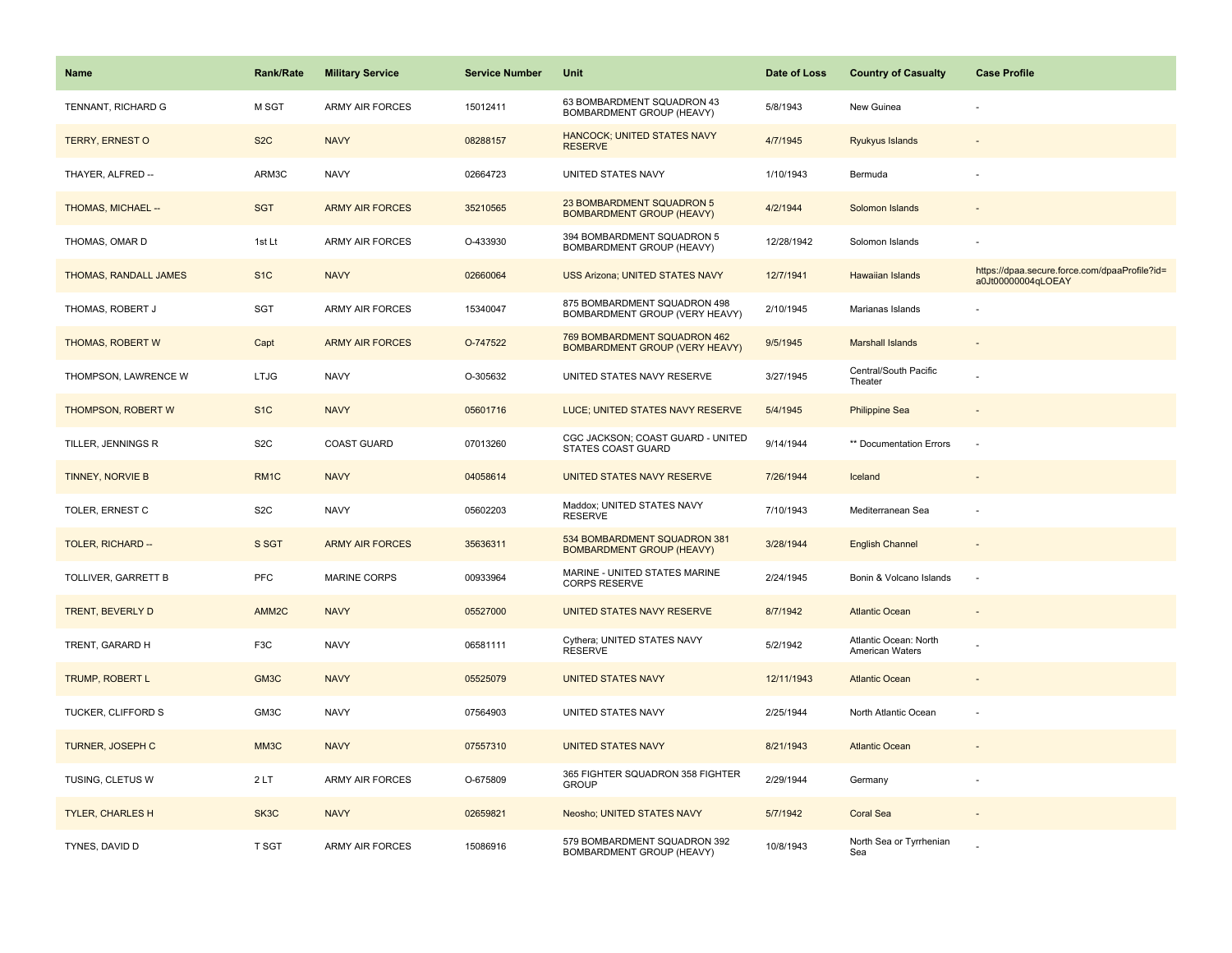| <b>Name</b>                 | <b>Rank/Rate</b>  | <b>Military Service</b> | <b>Service Number</b> | Unit                                                             | Date of Loss | <b>Country of Casualty</b> | <b>Case Profile</b>                                                 |
|-----------------------------|-------------------|-------------------------|-----------------------|------------------------------------------------------------------|--------------|----------------------------|---------------------------------------------------------------------|
| <b>TYREE, WILLIAM A</b>     | S <sub>1</sub> C  | <b>NAVY</b>             | 05604939              | Frederick C Davis; UNITED STATES NAVY<br><b>RESERVE</b>          | 4/24/1945    | North Atlantic Ocean       |                                                                     |
| TYSKA, HENRY --             | PVT               | <b>ARMY AIR FORCES</b>  | 06664303              | 3 PURSUIT SQUADRON 24 PURSUIT<br><b>GROUP</b>                    | 5/31/1942    | Philippine Islands         | https://dpaa.secure.force.com/dpaaProfile?id=<br>a0Jt000001nzUTCEA2 |
| UNDERWOOD, ARTHUR P         | <b>PFC</b>        | <b>ARMY</b>             | 15012348              | 39 INFANTRY 9 DIVISION                                           | 2/17/1944    | Tunisia                    |                                                                     |
| UNDERWOOD, ROBERT J         | F <sub>1</sub> C  | <b>NAVY</b>             | 08954271              | NAVY - UNITED STATES NAVY RESERVE                                | 12/21/1944   | PHILIPPINE ISLANDS         |                                                                     |
| <b>VELTRI, FRANK S</b>      | MM <sub>1</sub> C | <b>NAVY</b>             | 02581327              | USS KANAWHA; UNITED STATES NAVY                                  | 4/7/1943     | Solomon Islands            |                                                                     |
| VERDERBER, HERBERT --       | S SGT             | ARMY                    | 15012002              | 39 INFANTRY 9 DIVISION                                           | 3/30/1943    | Tunisia                    |                                                                     |
| VERNARSKY, JOSEPH --        | F <sub>2</sub> C  | <b>NAVY</b>             | 07555387              | DORADO; UNITED STATES NAVY<br><b>RESERVE</b>                     | 10/13/1943   | Panama                     | $\sim$                                                              |
| VESELOSKY, MIKE --          | S <sub>1</sub> C  | <b>NAVY</b>             | 02875519              | USS ATLANTA; UNITED STATES NAVY                                  | 11/13/1942   | Solomon Islands            |                                                                     |
| <b>VUCELICH, MICHAEL</b>    | <b>PVT</b>        | <b>ARMY</b>             | R-053599              | <b>ARMY - 175 STATION HOSPITAL</b>                               |              | <b>ATLANTIC OCEAN</b>      |                                                                     |
| WADE, WILLIAM --            | PVT               | ARMY AIR FORCES         | 35656310              | HMT Rohna; 322 FIGHTER CONTROL<br>SQUADRON                       | 11/26/1943   | Mediterranean Sea          |                                                                     |
| <b>WAGNER, WARREN E</b>     | MOMM2C            | <b>NAVY</b>             | 07557260              | LST-282; UNITED STATES NAVY<br><b>RESERVE</b>                    | 8/15/1944    | Mediterranean Sea          |                                                                     |
| WALKER, CHARLES DALLAS      | <b>PFC</b>        | <b>MARINE CORPS</b>     | 465590                | MARINE - UNITED STATES MARINE<br><b>CORPS</b>                    | 11/20/1943   | Gilbert Islands            | https://dpaa.secure.force.com/dpaaProfile?id=<br>a0Jt0000000Xm7SEAS |
| <b>WALKER, DENVER --</b>    | <b>PFC</b>        | <b>ARMY</b>             | 35645766              | 625 ORDNANCE AMMUNITION COMPANY                                  | 4/28/1944    | <b>English Channel</b>     |                                                                     |
| WALKER, GILBERT H           | SGT               | ARMY AIR FORCES         | 35761941              | 878 BOMBARDMENT SQUADRON 499<br>BOMBARDMENT GROUP (VERY HEAVY)   | 1/14/1945    | Marianas Islands           | ÷,                                                                  |
| <b>WALKER, JAMES G.</b>     | S SGT             | <b>ARMY AIR FORCES</b>  | 35429070              | 396 BOMBARDMENT SQUADRON 41<br><b>BOMBARDMENT GROUP (MEDIUM)</b> | 1/19/1944    | <b>Marshall Islands</b>    |                                                                     |
| WALLACE, FRED CLAY          | Cpl               | <b>MARINE CORPS</b>     | 293655                | MARINE - UNITED STATES MARINE<br><b>CORPS</b>                    | 11/20/1943   | Gilbert Islands            | https://dpaa.secure.force.com/dpaaProfile?id=<br>a0Jt0000000XmBKEA0 |
| <b>WALTON, ALVIN F</b>      | <b>PVT</b>        | <b>ARMY</b>             | 35754258              | 143 INFANTRY 36 DIVISION                                         | 4/18/1945    | Italy                      |                                                                     |
| WARD, WILLARD G             | SF <sub>1</sub> C | <b>NAVY</b>             | 02655826              | USS HOUSTON (CA-30); UNITED STATES<br><b>NAVY</b>                | 3/1/1942     | Java                       |                                                                     |
| <b>WARREN, IRA</b>          | <b>PVT</b>        | <b>ARMY</b>             | 35206933              | <b>ARMY - 194 TANK BATTALION</b>                                 | 7/19/1942    | PHILIPPINE ISLANDS         | https://dpaa.secure.force.com/dpaaProfile?id=<br>a0Jt0000000XmlaEAK |
| WARREN, RAYMOND C           | <b>T SGT</b>      | ARMY AIR FORCES         | 15088088              | 405 BOMBARDMENT SQUADRON 38<br>BOMBARDMENT GROUP (MEDIUM)        | 12/3/1945    | New Guinea                 |                                                                     |
| WATERMAN, JOSEPH MCNAUGHTON | Capt              | <b>MARINE CORPS</b>     | O-008053              | <b>MARINE - UNITED STATES MARINE</b><br><b>CORPS</b>             | 10/16/1942   | Solomon Islands            | $\overline{\phantom{a}}$                                            |
| WATKINS, VERNON --          | 2dLt              | <b>MARINE CORPS</b>     | O-034776              | MARINE - UNITED STATES MARINE<br><b>CORPS</b>                    | 5/9/1945     | ** Documentation Errors    | ÷.                                                                  |
| <b>WEBB, MURREL H</b>       | PRTR1C            | <b>NAVY</b>             | 02657265              | NAVY - UNITED STATES NAVY                                        | 3/19/1945    | <b>JAPAN</b>               |                                                                     |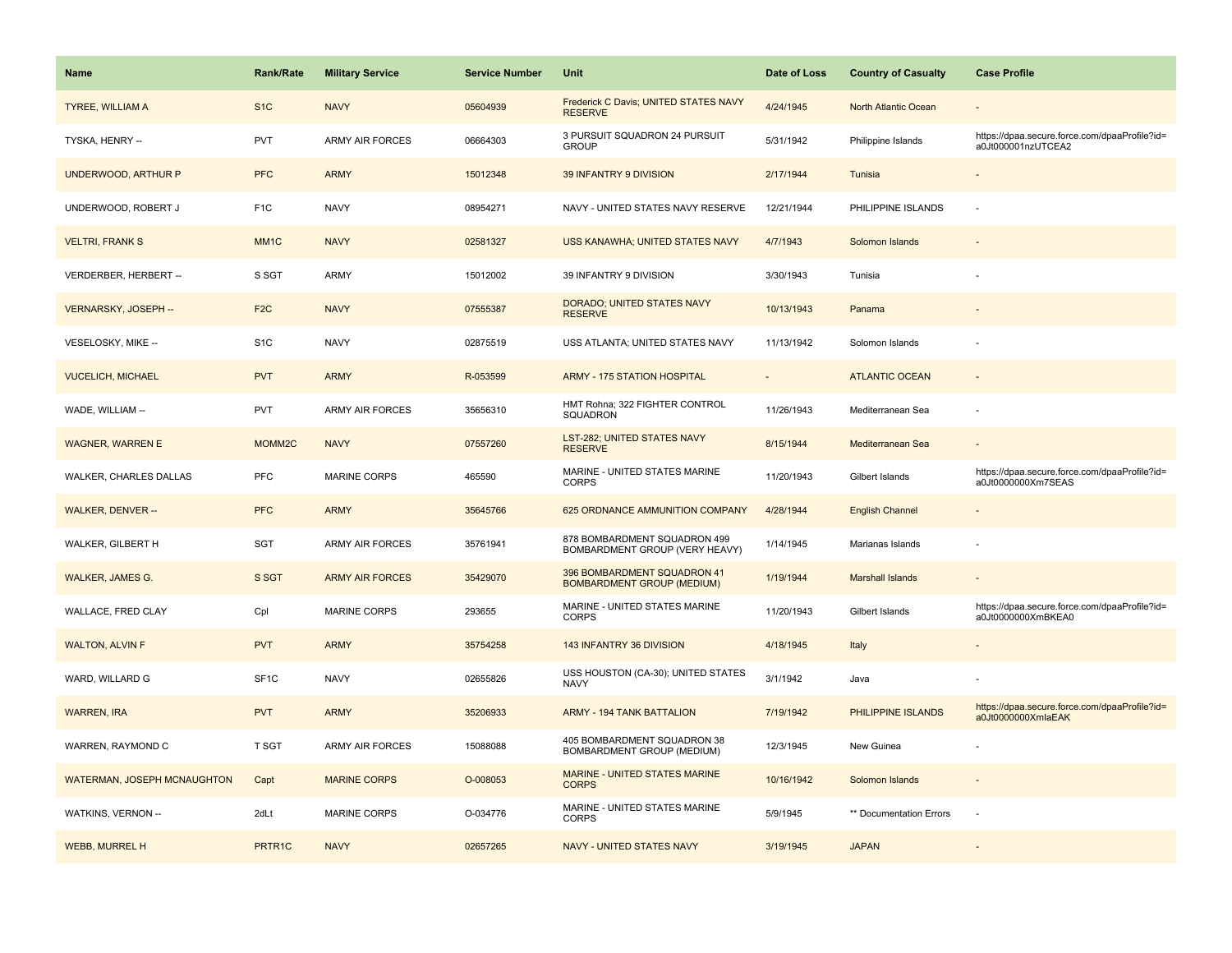| Name                         | <b>Rank/Rate</b>  | <b>Military Service</b> | <b>Service Number</b> | Unit                                                             | Date of Loss | <b>Country of Casualty</b>                             | <b>Case Profile</b>                                                 |
|------------------------------|-------------------|-------------------------|-----------------------|------------------------------------------------------------------|--------------|--------------------------------------------------------|---------------------------------------------------------------------|
| <b>WEEKLEY, JAMES E</b>      | F <sub>1</sub> C  | <b>NAVY</b>             | 08954837              | NAVY - UNITED STATES NAVY RESERVE                                | 3/26/1945    | <b>CHINA SEAS</b>                                      |                                                                     |
| <b>WEEKS, VIRGIL LEWIS</b>   | PHM1C             | <b>NAVY</b>             | 02658524              | NAVY - UNITED STATES NAVY                                        | 5/8/1942     | <b>CORAL SEA</b>                                       |                                                                     |
| WEESE, HAYWARD R             | TM3C              | <b>NAVY</b>             | 05525508              | USS LISCOME BAY; UNITED STATES<br><b>NAVY</b>                    | 11/24/1943   | Gilbert Islands                                        |                                                                     |
| <b>WEINHEIMER, CHARLES W</b> | EM2C              | <b>NAVY</b>             | 02583596              | <b>UNITED STATES NAVY</b>                                        | 10/21/1943   | <b>Atlantic Ocean: North</b><br><b>American Waters</b> |                                                                     |
| WELCH, CHESTER L             | F <sub>2</sub> C  | <b>NAVY</b>             | 02663013              | Reuben James; UNITED STATES NAVY                                 | 10/31/1941   | <b>Atlantic Ocean</b>                                  |                                                                     |
| <b>WESTFALL, BERNARD R</b>   | <b>PVT</b>        | <b>ARMY</b>             | 15115687              | 67 REGIMENT 2 ARMORED DIVISION                                   | 6/11/1944    | <b>English Channel</b>                                 |                                                                     |
| <b>WESTFALL, CHARLES P</b>   | PFC               | ARMY                    | 35204908              | 201 INFANTRY REGIMENT                                            | 9/18/1942    | Alaska                                                 |                                                                     |
| <b>WHITE, ARTHUR W</b>       | <b>CPL</b>        | <b>ARMY AIR FORCES</b>  | 35079443              | <b>AIR CORPS</b>                                                 | 2/28/1945    | Pacific Ocean                                          |                                                                     |
| WHITE, EDGAR --              | S <sub>2</sub> C  | <b>NAVY</b>             | 08290114              | GAMBIER BAY; UNITED STATES NAVY<br><b>RESERVE</b>                | 10/25/1944   | Philippine Sea                                         |                                                                     |
| WHITE, EUGENE ADAM           | S <sub>2</sub> C  | <b>NAVY</b>             | 02663914              | Lexington; UNITED STATES NAVY                                    | 5/8/1942     | <b>Coral Sea</b>                                       |                                                                     |
| WHITE, JOSEPH H              | S <sub>1</sub> C  | <b>NAVY</b>             | 08955108              | NAVY - UNITED STATES NAVY RESERVE                                | 5/11/1945    | <b>JAPAN</b>                                           |                                                                     |
| WHITE, JOSEPH S              | Ens               | <b>NAVY</b>             | O-256568              | <b>GOLET: UNITED STATES NAVY</b><br><b>RESERVE</b>               | 7/12/1944    | Japan                                                  |                                                                     |
| WHITE, KEMBLE --             | <b>LTJG</b>       | <b>NAVY</b>             | O-157536              | UNITED STATES NAVY RESERVE                                       | 5/23/1944    | Aleutian Islands                                       |                                                                     |
| WHITE, MELVIN G              | S SGT             | <b>ARMY</b>             | 35135831              | 377 PARACHUTE FIELD ARTILLERY<br>BATTALION 101 AIRBORNE DIVISION | 6/7/1945     | France                                                 | $\sim$                                                              |
| WHITE, RUSH TRUMAN           | SK <sub>2</sub> C | <b>NAVY</b>             | 06581200              | Cythera; UNITED STATES NAVY<br><b>RESERVE</b>                    | 5/2/1942     | Atlantic Ocean: North<br>American Waters               |                                                                     |
| <b>WHITEHAIR, WALLACE W</b>  | MM <sub>2</sub> C | <b>NAVY</b>             | 02664611              | HULL; UNITED STATES NAVY                                         | 12/18/1944   | <b>Philippine Sea</b>                                  | https://dpaa.secure.force.com/dpaaProfile?id=<br>a0Jt0000000XepkEAC |
| WHITEHEAD, NELSON L          | AM1C              | <b>NAVY</b>             | 02582723              | UNITED STATES NAVY                                               | 5/19/1943    | Solomon Islands                                        |                                                                     |
| WHITNEY, FLEMING --          | AMM3C             | <b>NAVY</b>             | 05603741              | UNITED STATES NAVY RESERVE                                       | 8/20/1944    | Bermuda                                                |                                                                     |
| WILFONG, DALE E              | S <sub>1</sub> C  | <b>NAVY</b>             | 09288947              | NAVY - UNITED STATES NAVY RESERVE                                | 8/30/1944    | ATLANTIC OCEAN                                         |                                                                     |
| <b>WILFONG, HOWARD R</b>     | FC <sub>3</sub> C | <b>NAVY</b>             | 08954910              | USS BORIE (DD-704); UNITED STATES<br><b>NAVY RESERVE</b>         | 8/9/1945     | Japan                                                  |                                                                     |
| WILKINSON, JOHN F            | S <sub>2</sub> C  | <b>NAVY</b>             | 09354296              | UNITED STATES NAVY RESERVE                                       | 7/14/1944    | North Atlantic Ocean                                   | $\sim$                                                              |
| <b>WILLIAMS, CHARLIE B</b>   | ARM2C             | <b>NAVY</b>             | 05525445              | USS WASP (CV-18); UNITED STATES<br><b>NAVY</b>                   | 9/12/1944    | <b>Philippine Islands</b>                              |                                                                     |
| WILLIAMS, HUBERT B           | PVT               | ARMY                    | 35433118              | 112 QUARTERMASTER BAKERY<br><b>COMPANY</b>                       | 9/7/1943     | New Guinea                                             |                                                                     |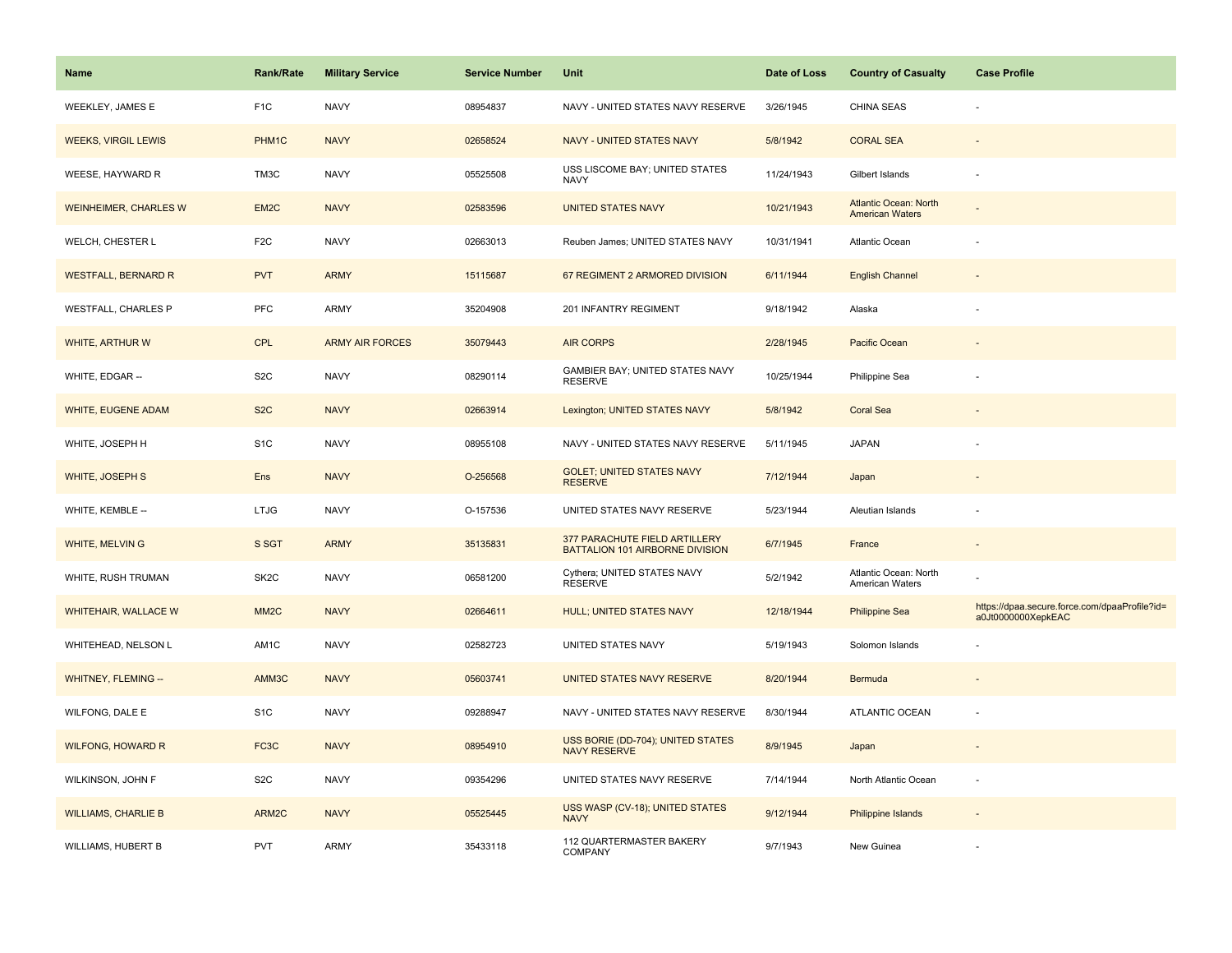| Name                      | <b>Rank/Rate</b>  | <b>Military Service</b> | <b>Service Number</b> | Unit                                                             | Date of Loss | <b>Country of Casualty</b>              | <b>Case Profile</b>                                                 |
|---------------------------|-------------------|-------------------------|-----------------------|------------------------------------------------------------------|--------------|-----------------------------------------|---------------------------------------------------------------------|
| <b>WILLIAMS, JUNIOR R</b> | S <sub>2</sub> C  | <b>NAVY</b>             | 08290176              | NAVY - UNITED STATES NAVY RESERVE                                | 10/25/1944   | <b>PHILIPPINE SEA</b>                   |                                                                     |
| <b>WILLIAMS, LIBERT C</b> | GM3C              | <b>NAVY</b>             | 07557834              | FRANKLIN; UNITED STATES NAVY<br><b>RESERVE</b>                   | 3/19/1945    | Japan                                   |                                                                     |
| <b>WILLIAMS, PAUL --</b>  | <b>PFC</b>        | <b>ARMY</b>             | 35638960              | <b>112 ENGINEERS COMBAT BATTALION</b>                            | 6/7/1945     | France                                  |                                                                     |
| WILLIAMSON, WALDO R       | QM3C              | <b>NAVY</b>             | 02658547              | Edsall; UNITED STATES NAVY                                       | 3/1/1942     | Indian Ocean                            |                                                                     |
| <b>WILLIS, JAMES S</b>    | <b>CDR</b>        | <b>NAVY</b>             | O-061306              | <b>UNITED STATES NAVY</b>                                        | 4/6/1945     | <b>Central/South Pacific</b><br>Theater |                                                                     |
| WILMOTH, ARNOLD H.        | PVT               | <b>ARMY</b>             | 35771977              | 112 INFANTRY 28 DIVISION                                         | 11/9/1944    | Germany                                 |                                                                     |
| <b>WILSON, ALLEN H</b>    | MM <sub>2</sub> C | <b>NAVY</b>             | 02582073              | Edsall; UNITED STATES NAVY                                       | 3/1/1942     | Java                                    | https://dpaa.secure.force.com/dpaaProfile?id=<br>a0Jt0000000XIn8EAC |
| WILSON, DALE P            | S SGT             | <b>ARMY AIR FORCES</b>  | 18019784              | 330 BOMBARDMENT SQUADRON 93<br>BOMBARDMENT GROUP (HEAVY)         | 7/10/1944    | Libya                                   |                                                                     |
| <b>WILSON, GODFREY T</b>  | <b>CPL</b>        | <b>ARMY</b>             | 35269751              | <b>55 STATION HOSPITAL</b>                                       | 12/2/1943    | <b>Adriatic Sea</b>                     |                                                                     |
| WILSON, KNIGHT H          | PVT               | <b>ARMY AIR FORCES</b>  | 15064981              | 21 PURSUIT SQUADRON 24 PURSUIT<br><b>GROUP</b>                   | 7/25/1942    | Philippine Islands                      | https://dpaa.secure.force.com/dpaaProfile?id=<br>a0Jt0000000XmjvEAC |
| <b>WILSON, SHERWOOD L</b> | <b>LTJG</b>       | <b>NAVY</b>             | O-251395              | USS MARCUS ISLAND (CVE-77); UNITED<br><b>STATES NAVY RESERVE</b> | 8/8/1944     | <b>Hawaiian Islands</b>                 |                                                                     |
| WINCE, MANUEL B           | SGT               | <b>ARMY</b>             | 35745025              | 393 INFANTRY 99 DIVISION                                         | 12/17/1944   | Belgium                                 | https://dpaa.secure.force.com/dpaaProfile?id=<br>a0Jt000001nzSedEAE |
| <b>WINDLE, RALPH</b>      | S <sub>1C</sub>   | <b>NAVY</b>             | 05600168              | NAVY - UNITED STATES NAVY RESERVE                                | 1/13/1945    | PHILIPPINE ISLANDS                      |                                                                     |
| <b>WINTERS, CHARLES B</b> | <b>PFC</b>        | <b>ARMY</b>             | 06664117              | ARMY - 808 MILITARY POLICE COMPANY                               | 11/1/1942    | PHILIPPINE ISLANDS                      | https://dpaa.secure.force.com/dpaaProfile?id=<br>a0Jt000000MeRFXEA3 |
| WINZENRITH, WILLIAM M     | WT1C              | <b>NAVY</b>             | 02658492              | USS DUNCAN; UNITED STATES NAVY<br><b>RESERVE</b>                 | 10/12/1942   | Solomon Islands                         |                                                                     |
| WITHROW, ALFRED ELDON     | F <sub>3</sub> C  | <b>NAVY</b>             | 02664945              | USS SMITH; UNITED STATES NAVY                                    | 10/26/1942   | New Hebrides                            |                                                                     |
| <b>WOOD, ERNEST G</b>     | <b>LTJG</b>       | <b>NAVY</b>             | O-125130              | ٠                                                                | 8/3/1943     | <b>Atlantic Ocean</b>                   |                                                                     |
| WOOD, FRANKLIN --         | 2d Lt             | <b>ARMY AIR FORCES</b>  | O-690754              | 26 BOMBARDMENT SQUADRON 11<br>BOMBARDMENT GROUP (HEAVY)          | 4/4/1944     | Caroline Islands                        |                                                                     |
| WOOD, LEWIS E             | <b>PVT</b>        | <b>ARMY</b>             | 35651569              | 30 INFANTRY 3 DIVISION                                           | 2/2/1945     | Italy                                   |                                                                     |
| WOOD, TERREL H            | S SGT             | <b>ARMY AIR FORCES</b>  | 06668179              | 17 PURSUIT SQUADRON 24 PURSUIT<br><b>GROUP</b>                   | 2/1/1946     | Philippine Islands                      |                                                                     |
| <b>WOODALL, MATTHEW S</b> | COX               | <b>NAVY</b>             | 02660927              | Mount Hood; UNITED STATES NAVY                                   | 11/10/1944   | <b>Admiralty Islands</b>                | https://dpaa.secure.force.com/dpaaProfile?id=<br>a0Jt0000000XhzFEAS |
| WOODY, GEORGE --          | S <sub>1</sub> C  | <b>NAVY</b>             | 02663012              | Reuben James; UNITED STATES NAVY                                 | 10/31/1941   | Atlantic Ocean                          |                                                                     |
| WOOLLENWEBER, IRVIN E     | S SGT             | <b>ARMY AIR FORCES</b>  | 35375029              | 823 BOMBARDMENT SQUADRON 38<br><b>BOMBARDMENT GROUP (MEDIUM)</b> | 1/15/1946    | <b>New Guinea</b>                       |                                                                     |